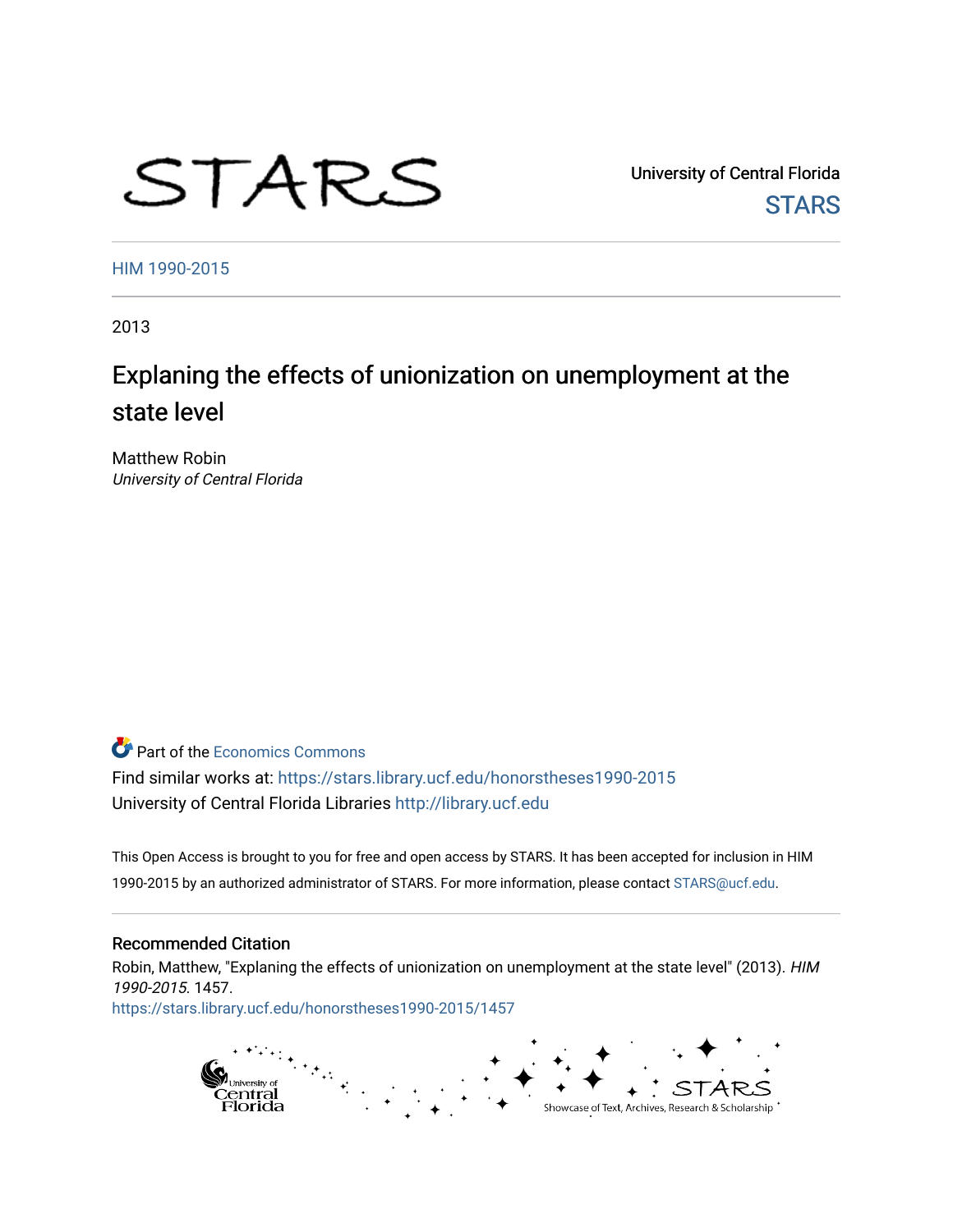## EXPLANING THE EFFECTS OF UNIONIZATION ON UNEMPLOYMENT AT THE STATE LEVEL

by

## MATTHEW DOUGLAS ROBIN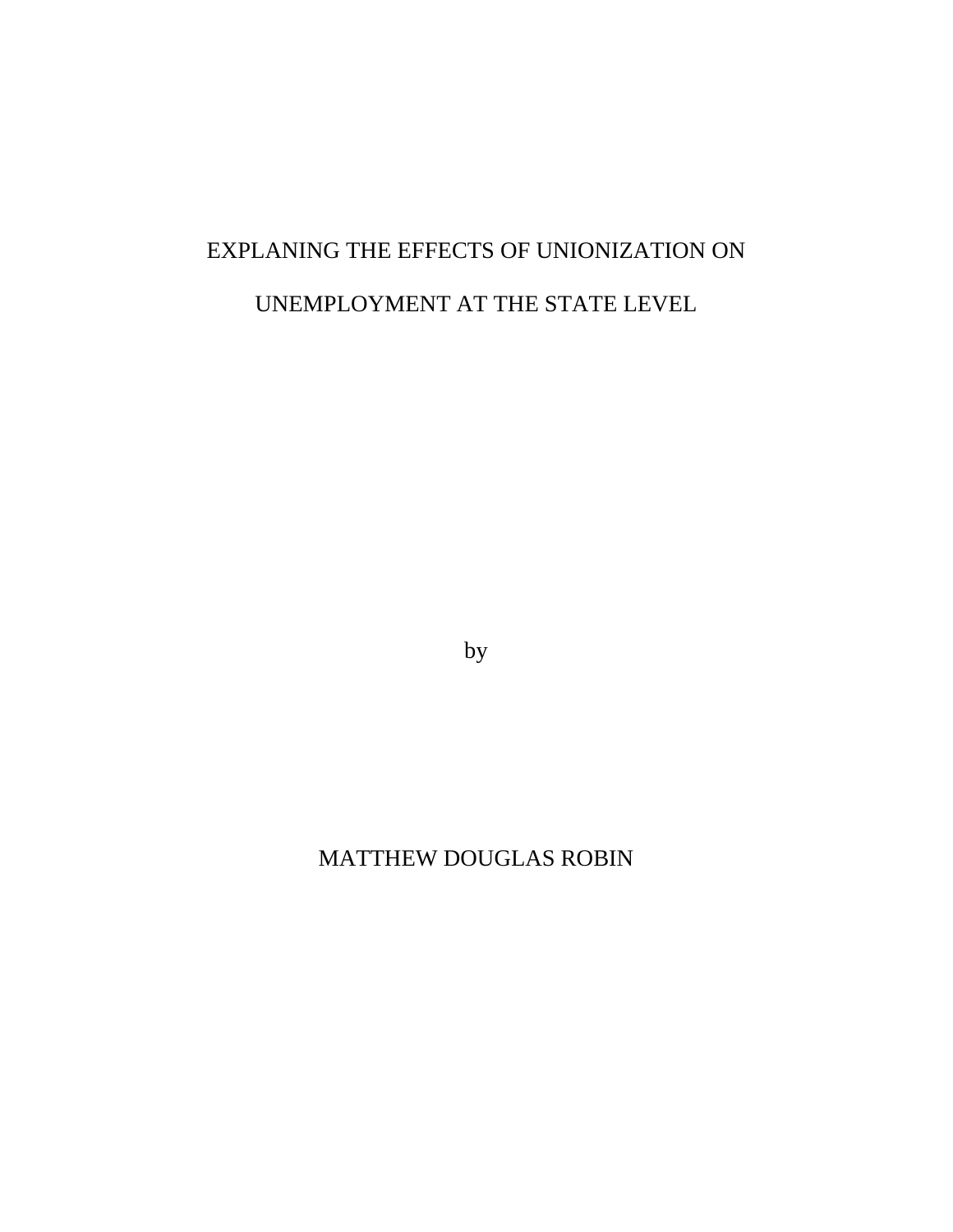A thesis submitted in partial fulfillment of the requirements for the Honors in the Major Program in Economics in the College of Business and in The Burnett Honors College at the University of Central Florida Orlando, Florida

Spring Term 2013

Thesis Chair: Dr. Melanie Guldi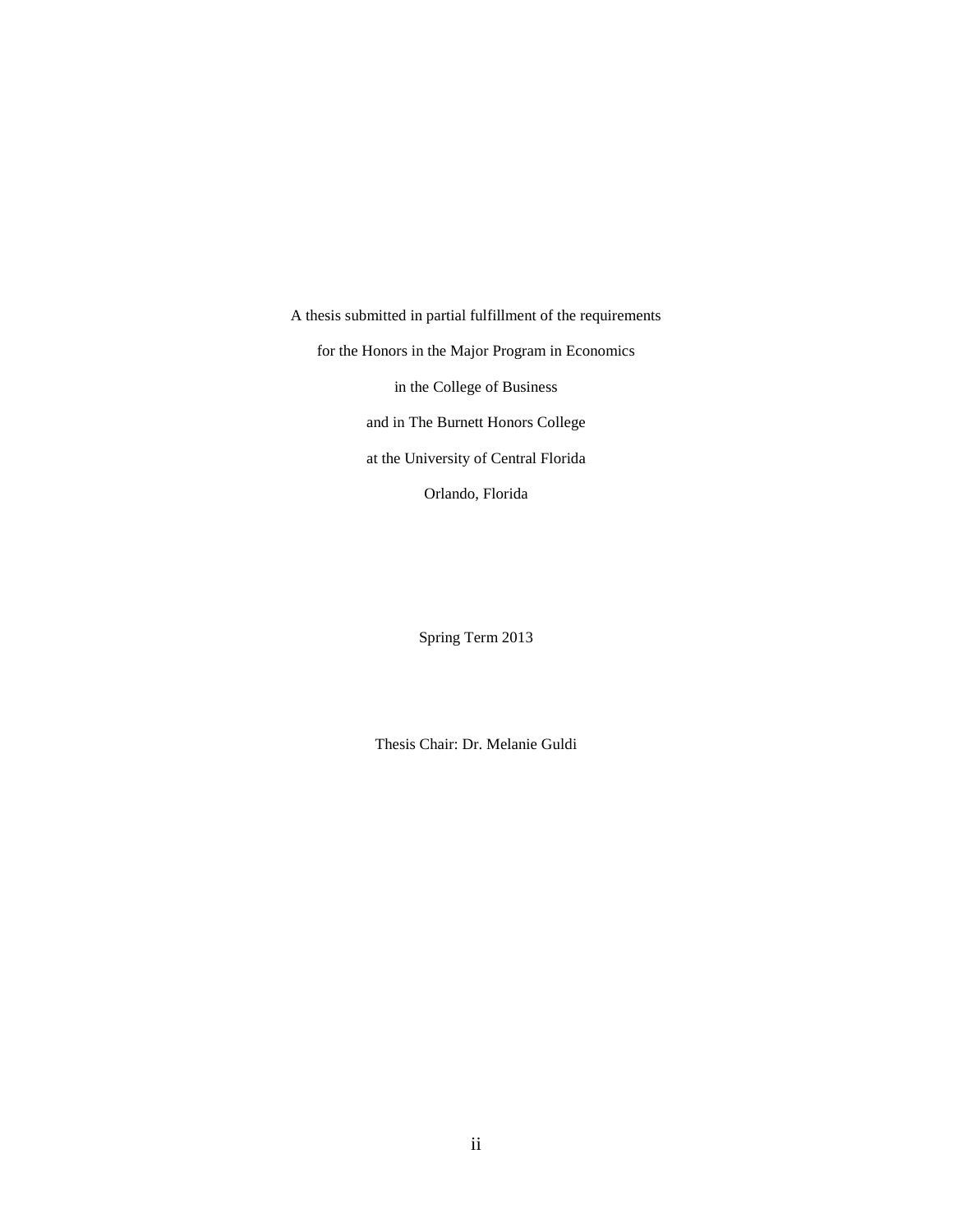#### **ABSTRACT**

Many researchers have attempted to find a concrete link between unionization and unemployment. I use panel data regression and simultaneous equation regressions to determine the relationship between unionization and unemployment. Regressions were run on equations which featured private sector and public sector unionization. A separate regression featured public sector unionization but replaced private sector unionization with unionization in the construction industry and manufacturing industry. In all sets of the equation, the unionization variable was also accompanied by a corresponding location quotient, which measures industrial concentration. Both sets of equations also contain and interaction term which test the interaction between unionization and industrial concentration.

The project produced surprising conclusions. I did not expect the unionization variable and the interaction term to produce different signs in front of their respective coefficients. This only applied to those results in which the unionization variable and interaction term was statistically significant. Also, in many equations the unionization variable proved to not be statistically significant. This can easily be seen in the equations which featured unionization of the construction industry. Another surprising result involves the minimum wage variable. Recently, scholars who study minimum wage have found no statistically significant effect of minimum wage on unemployment. Results I found support this conclusion and may shed light on the debate over minimum wage.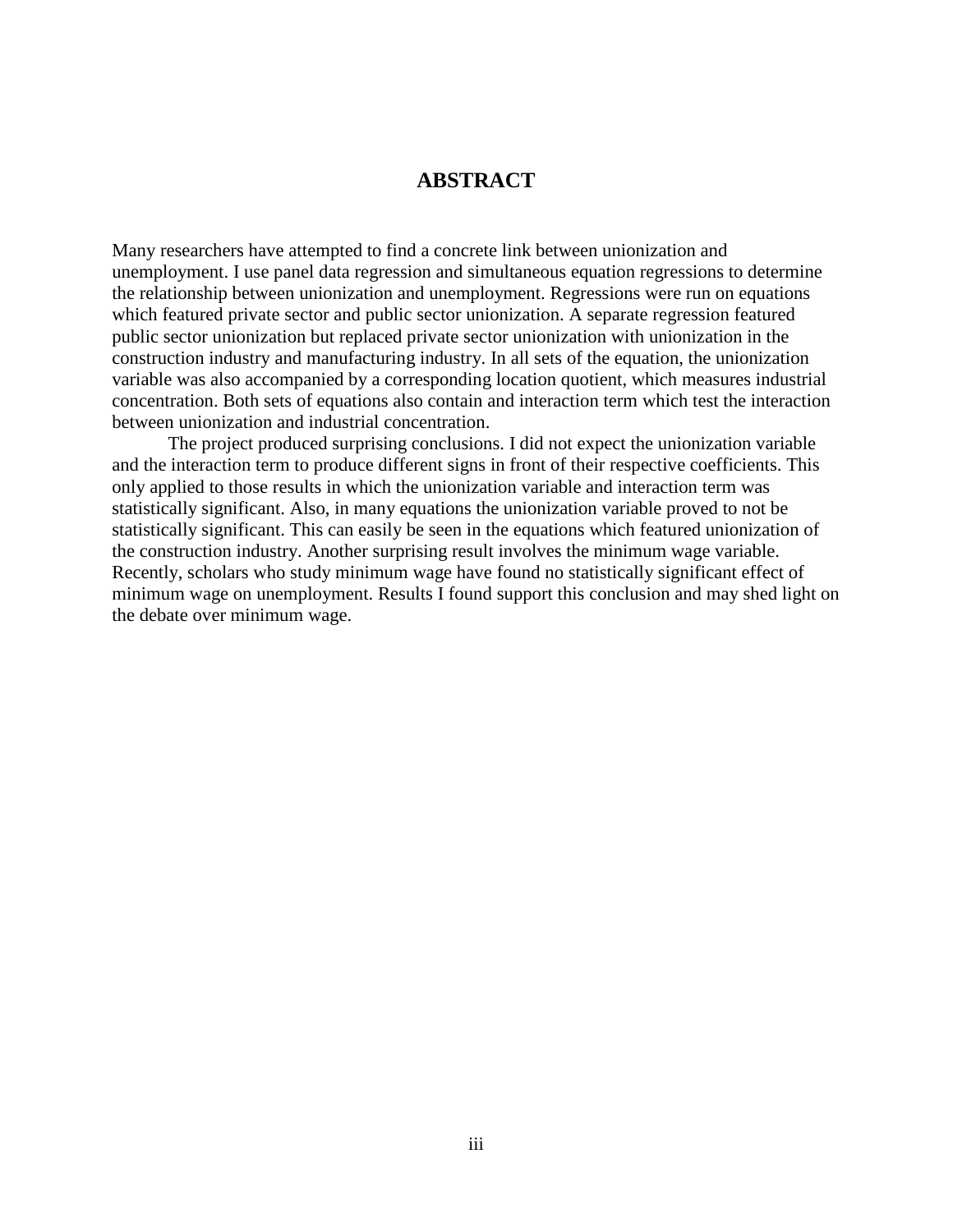## **DEDICATIONS**

For Susan and Steven Robin, my parents, who always believe in me.

For my grandparents, Rita and Philip Podel, who provide me inspiration every single day.

For my teachers and professors who have given such immense knowledge throughout my schooling.

And for my friends who constantly support me during this tumultuous journey.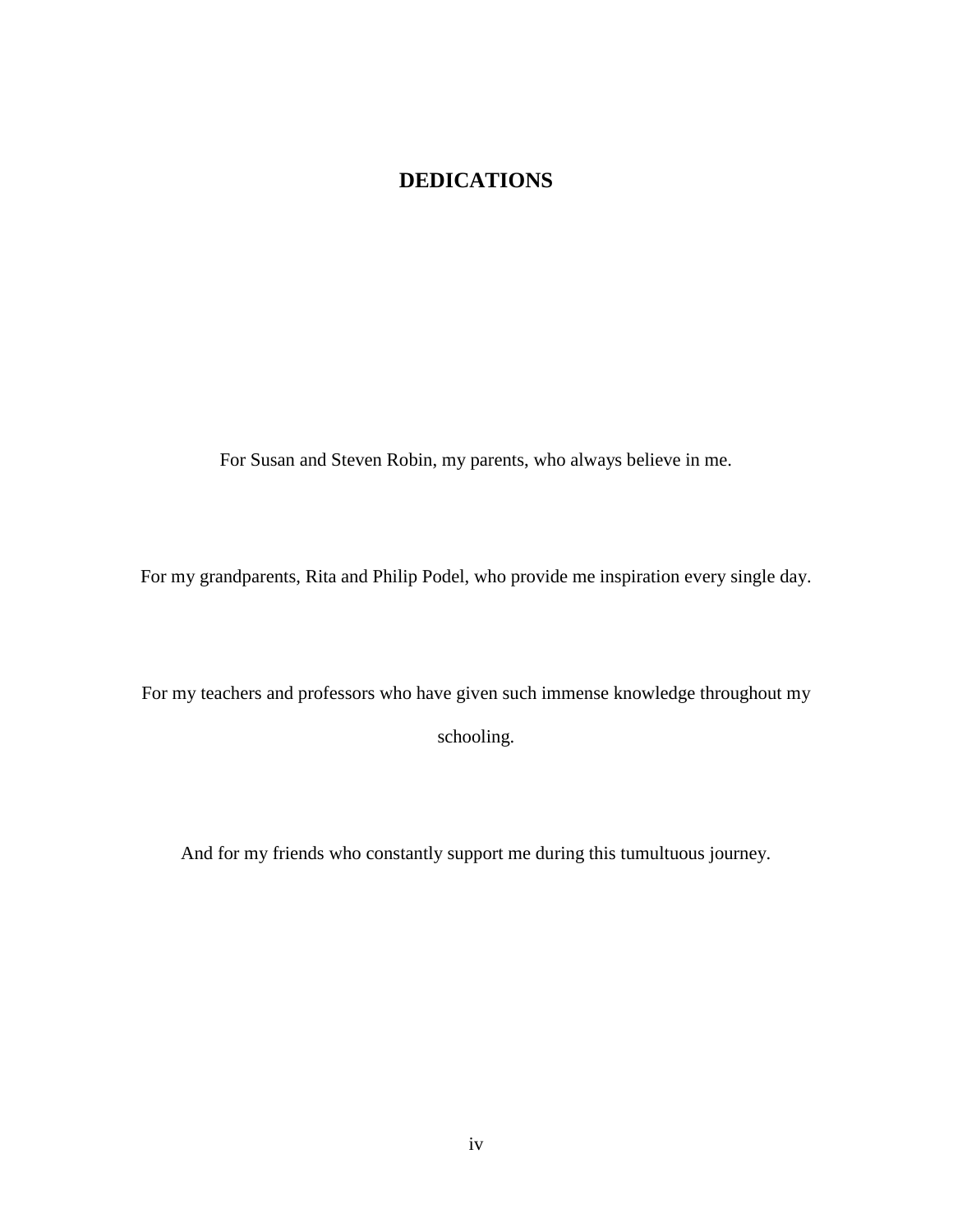### **ACKNOWLEDGEMENTS**

I want to thank Dr. Guldi who has provided me invaluable guidance, direction, and support throughout the writing of this thesis. I also want to thank my thesis committee members Dr.

Scrogin and Dr. Li, both of whom have lent much assistance.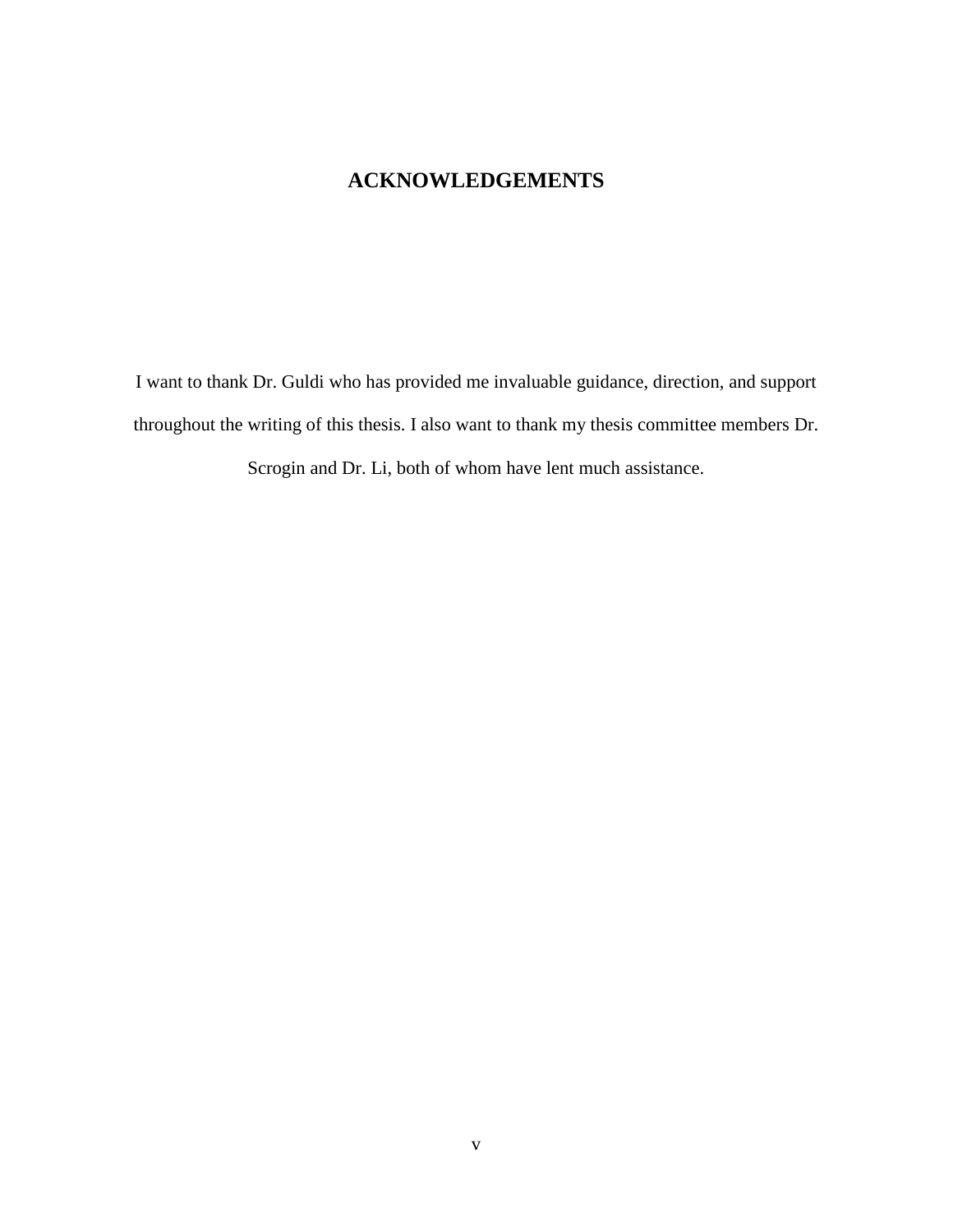## **TABLE OF CONTENTS**

| 18<br>Heteroskedasticity |
|--------------------------|
|                          |
|                          |
|                          |
|                          |
|                          |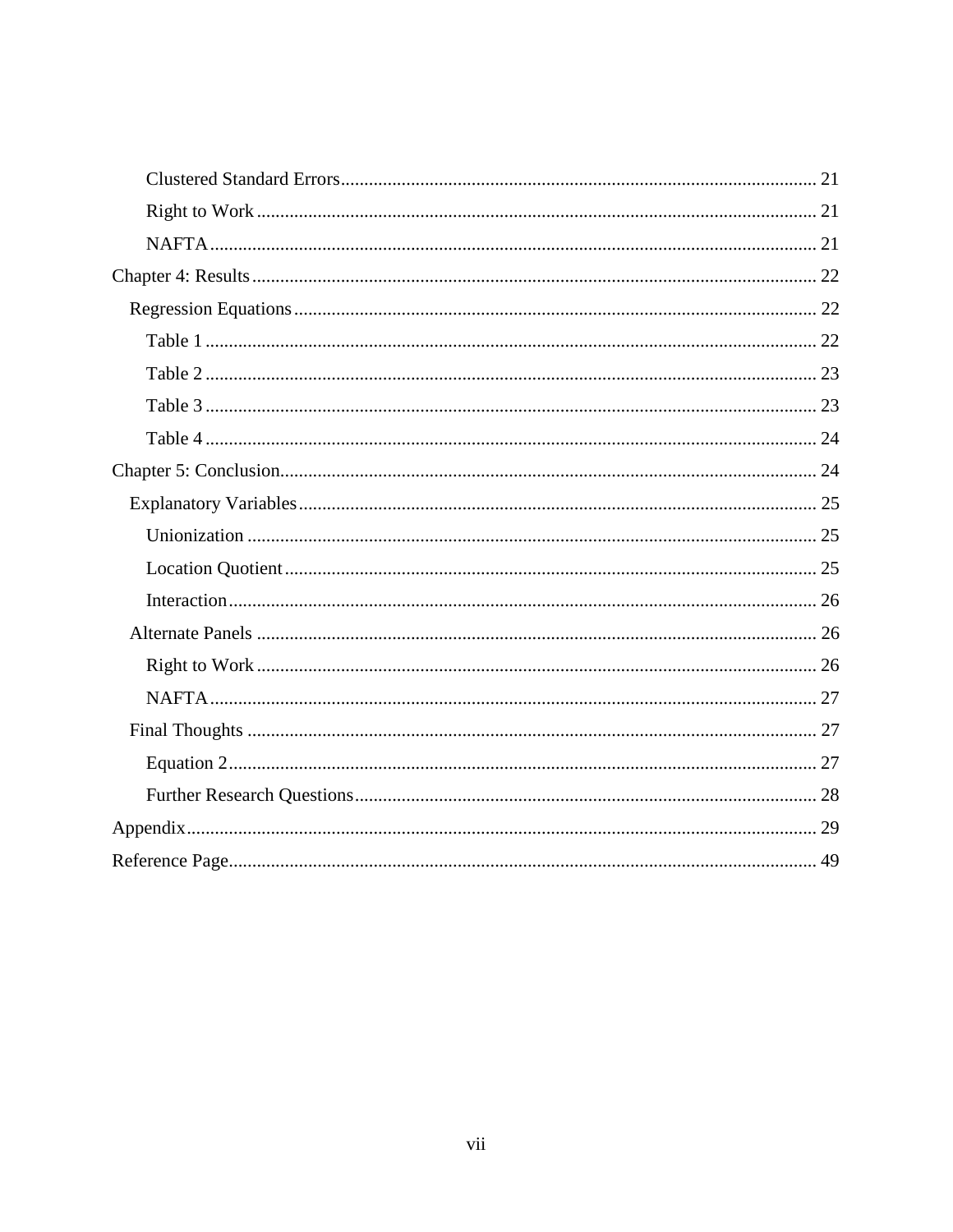#### **Chapter 1: Introduction**

#### Why Unions

<span id="page-8-1"></span><span id="page-8-0"></span>While looking at various statistics of the U.S. economy, one aspect that interests me is the variation in state level statistics. Some states record unemployment rates much higher or lower than other states. This phenomenon suggests that other factors affect state level economic statistics besides national policies and trends. Unions interested me because its institution may affect state unemployment rate. Current news frequently mentions the importance of unions in politics and the economy. The governors of Wisconsin, Ohio, Indiana, and New Jersey all decry the power of unions and the negative effects they place on each respective state. In Wisconsin, Governor Scott Walker even faced a voter recall due to his attempts to limit the power of public sector unions. As Washington D.C. remains gridlocked, our federalist system allows states to craft policies to shape their destinies. Will limiting unionization assists states in creating better outcomes for its citizens?

Although one may argue both private and public sector unionization follow a national trend, variation in state unionization rates proves these numbers holds potential explanatory power to the question of variation in state level statistics. Determining the factors that affect state level statistics will give policymakers useful information regarding crafting effective public policies. Understanding the actual affect of unionization on the economies of the U.S. states sheds light on an important issue in current affairs. The purpose of this research is to examine the potential effect of unionization on state level statistics like unemployment.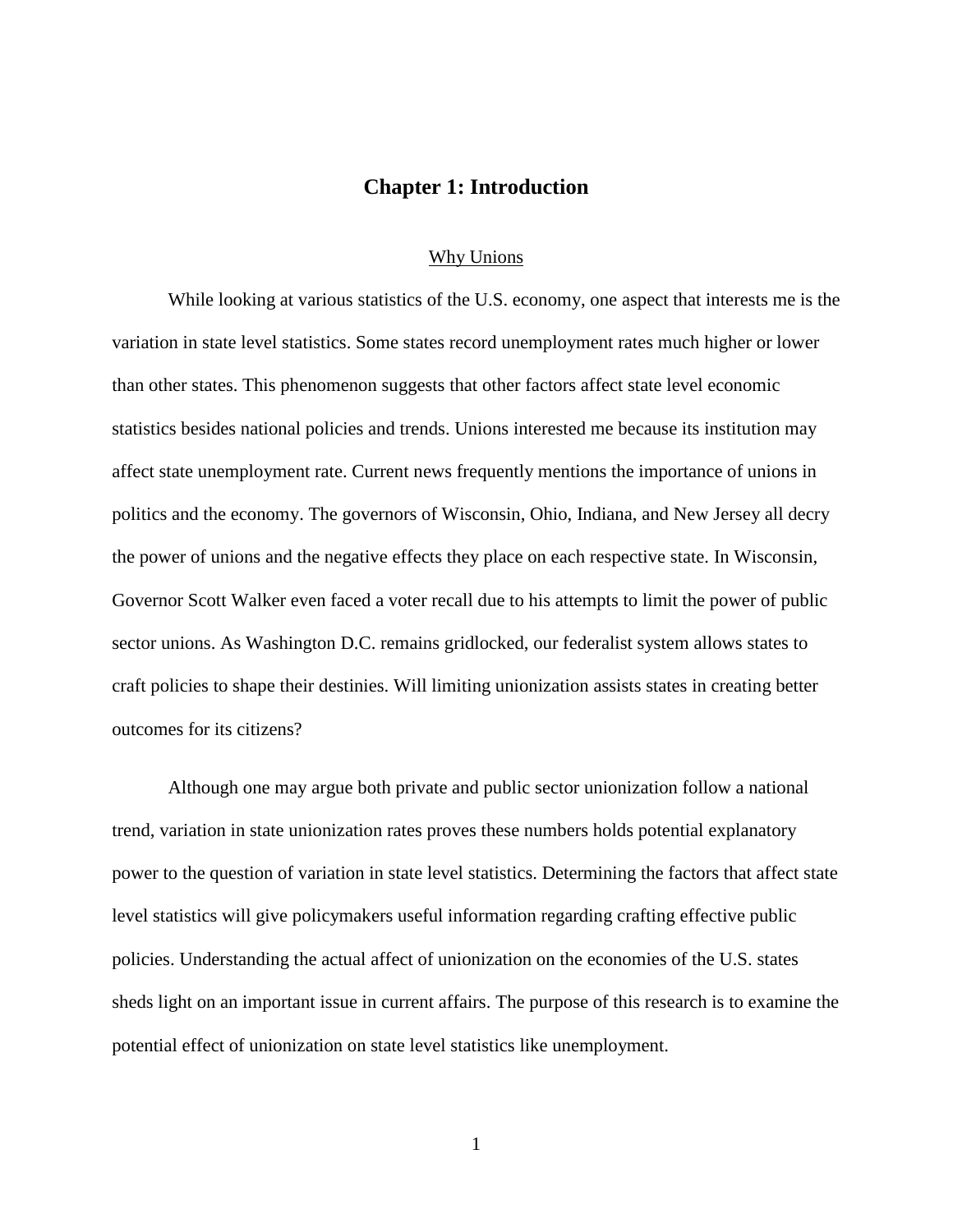#### Literature Review

#### *Unions*

<span id="page-9-1"></span><span id="page-9-0"></span>The basis of this research project can be found in the work of Lou Pantuosco. He undertook three important studies examining the effect of unionization on state unemployment rates which will be referred to as Pantuosco et al (2001), Pantuosco (2002), and Pantuosco and Seyfried (2008). He used regression analysis by employing the simultaneous equation regression model to determine the effect of unionization on unemployment. Pantuosco used data from the U.S. Department of Labor, Bureau of Labor Statistics, Department of Commerce, Bureau of economic Analysis, United Slates Statistical Abstracts, Hirsh and McPherson, and Department of Labor, Employment, and Training Administration for all of his studies.<sup>[1](#page-9-2)</sup> He also used the fortyeight contiguous U.S. states and the years 1978-1994 as parameters for Pantuosco et al (2001), Pantuosco ([2](#page-9-3)002).<sup>2</sup> Pantuosco and Seyfried (2008) used the forty-eight contiguous states and included two time periods encompassing the years 198[3](#page-9-4)-1996 and 1992-2005.<sup>3</sup>

Pantuosco et al (2001) differed from the other two by using six equations, paired two by two, for the simultaneous equation regressions. The equations in Pantuosco et al (2001) included unemployment, wage inflation, productivity, and gross state product, employment growth, and population growth as response variables.<sup>[4](#page-9-5)</sup> The other two studies, Pantuosco (2002), and

<span id="page-9-2"></span><sup>&</sup>lt;sup>1</sup> Pantuosco, Lou, Darrell Parker, and Gary Stone, "The Effect of Unions on Labor Markets and Economic Growth:<br>An Analysis of State Data," Journal of Labor Research XXII, no.1 (2001): 195-205

<span id="page-9-3"></span><sup>&</sup>lt;sup>2</sup> Pantuosco, Lou, "Macroeconomic Differences in Public and Private Union Density: An Analysis of US State Economies, Review of Regional Studies 32, no. 2 (2002): 171-186

<span id="page-9-4"></span> $3$  Pantuosco, Lou, William Seyfried, "The Effect Of Public And Private Unions On State Economic Activity: Evaluating The Benefits To Organized Workers, Policymakers, And Companies," Journal of Business & Economics Research 6, no. 2 (2008): 27-39<br><sup>4</sup> Pantuosco, Lou, Darrell Parker, and Gary Stone, "The Effect of Unions on Labor Markets and Economic Growth:

<span id="page-9-5"></span>An Analysis of State Data," Journal of Labor Research XXII, no.1 (2001): 195-205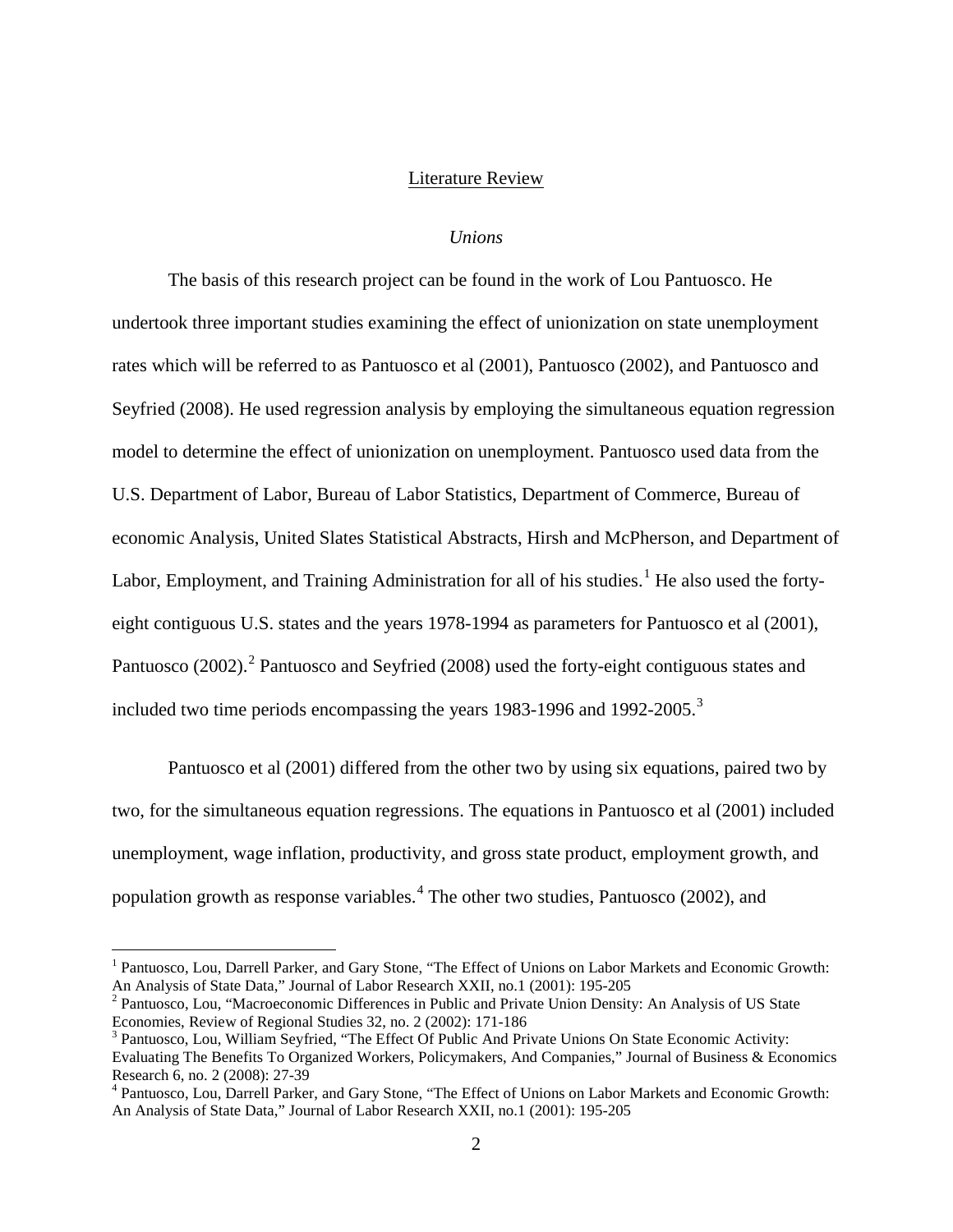Pantuosco and Seyfried (2008), both used simultaneous equation regression but used only four equations paired two by two. The new collection of simultaneous equations tested four regression equations which included unemployment, wage inflation, productivity, and gross state product as response variables.<sup>[5](#page-10-0)</sup> The authors used simultaneous equation regressions to account for multicollinearity and heteroskedasticity and were paired two by two by similarity to account for endogeneity between the various dependant variables. The authors also used rates of change and lagged variables to mitigate and control autocorrelation as well as fixed effect and random effect. [6](#page-10-1)

The most important difference in Pantuosco's three studies revolves around the specific unionization variable used in each study. In the 2001 project, Pantuosco used the total union membership as his main independent variable.<sup>[7](#page-10-2)</sup> He then adopts two measures of unionization, public and private unionization, instead of using the overall unionization statistic for his 2002 study.<sup>[8](#page-10-3)</sup> Pantuosco decided to recreate his 2002 study but use different and extended time periods for his 2008 work.<sup>[9](#page-10-4)</sup> These changes produced meaningful results in each project.

In Pantuosco et al (2001), the authors found that unions significantly increase unemployment rates and wage inflation while decreasing GSP growth and productivity. Unions

 $\overline{a}$ 

<span id="page-10-0"></span><sup>&</sup>lt;sup>5</sup> Pantuosco, Lou, "Macroeconomic Differences in Public and Private Union Density: An Analysis of US State Economies, Review of Regional Studies 32, no. 2 (2002): 171-186

<span id="page-10-1"></span> $6$  Pantuosco, Lou, Darrell Parker, and Gary Stone, "The Effect of Unions on Labor Markets and Economic Growth: An Analysis of State Data," Journal of Labor Research XXII, no. 1 (2001): 195-205

<span id="page-10-2"></span><sup>&</sup>lt;sup>7</sup> Pantuosco, Lou, Darrell Parker, and Gary Stone, "The Effect of Unions on Labor Markets and Economic Growth: An Analysis of State Data," Journal of Labor Research XXII, no.1 (2001): 195-205

<span id="page-10-3"></span><sup>&</sup>lt;sup>8</sup> Pantuosco, Lou, "Macroeconomic Differences in Public and Private Union Density: An Analysis of US State Economies, Review of Regional Studies 32, no. 2 (2002): 171-186<br><sup>9</sup> Pantuosco, Lou, William Seyfried, "The Effect Of Public And Private Unions On State Economic Activity:

<span id="page-10-4"></span>Evaluating The Benefits To Organized Workers, Policymakers, And Companies," Journal of Business & Economics Research 6, no. 2 (2008): 27-39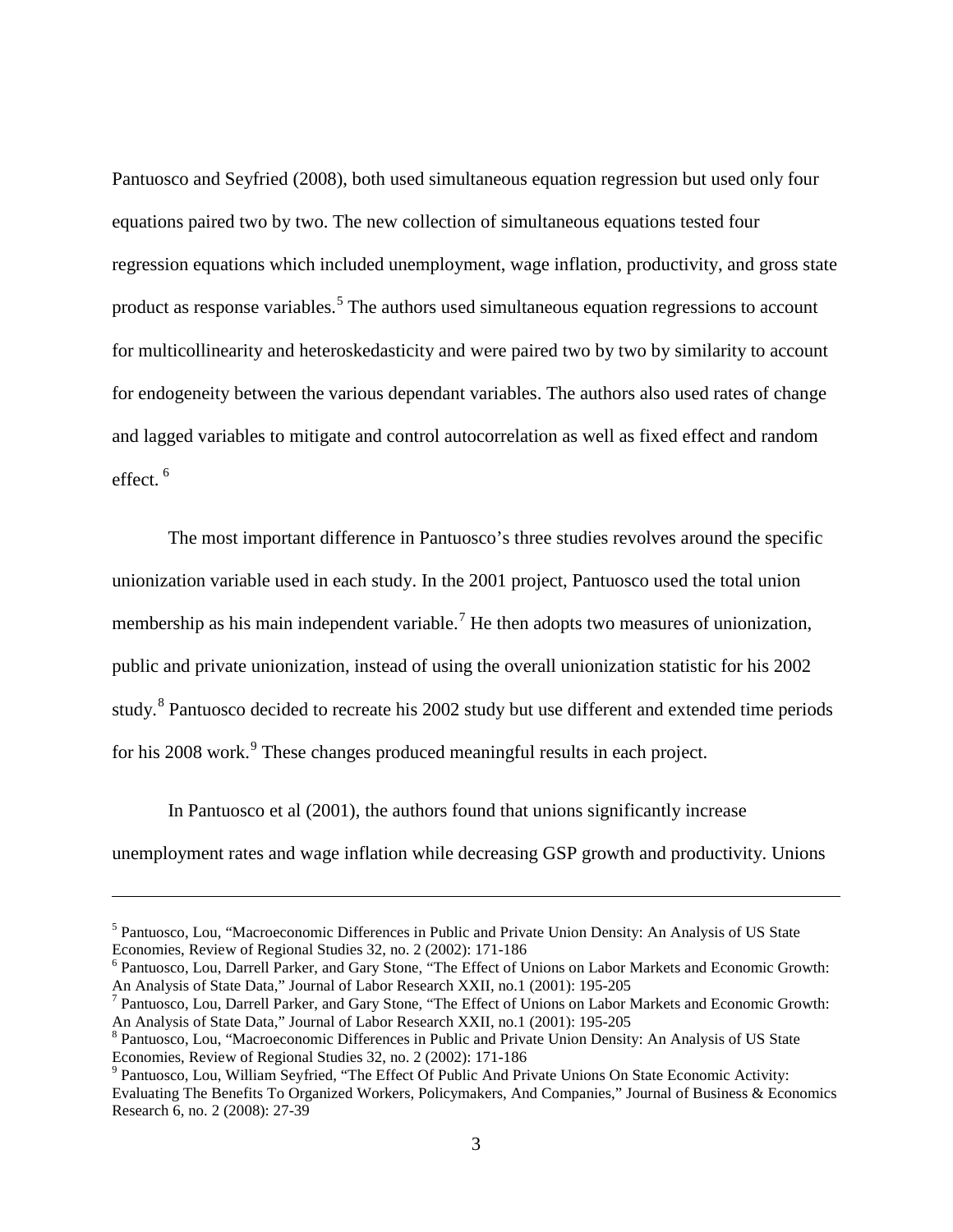negatively and insignificantly affect employment growth.<sup>[10](#page-11-0)</sup> Using public and private unionization instead of overall unionization created new results in Pantuosco (2002). Pantuosco found huge differences in the effect public and private unions have on the economy. Increases in private unionization decreases employment and productivity while increases in public unionization employment increase employment. Neither affects wage growth and public unions increase GSP.<sup>[11](#page-11-1)</sup> Using different time periods also lead to new results. Pantuosco and Seyfried (2008) found that unions yielded different effect on economic statistics depending on the time period. Increases in private sector unionization lowered productivity throughout the entire time period (1983-2005). Increases in public sector unionization lowered unemployment rates in the time period 1983-1996, but the effects diminished for the 1992-2005 period. Contradicting the results of the previous study, public sector unions may not have a positive effect on the economy, while private sector unions still have a negative effect.<sup>[12](#page-11-2)</sup>

The unionization rate can be broken down one step further. Pantuosco broke down the overall unionization rate to public and private unionization.<sup>[13](#page-11-3)</sup> This project aims to break down the private sector term further. Hirsh and Macpherson recorded unionization rates for construction and manufacturing industries.<sup>[14](#page-11-4)</sup> Using these two unionization rates and the public sector unionization rates will bring more insight into how unions affect the economy. Izraeli and

<span id="page-11-0"></span><sup>&</sup>lt;sup>10</sup> Pantuosco, Lou, Darrell Parker, and Gary Stone, "The Effect of Unions on Labor Markets and Economic Growth: An Analysis of State Data," Journal of Labor Research XXII, no.1 (2001): 195-205

<span id="page-11-1"></span><sup>&</sup>lt;sup>11</sup> Pantuosco, Lou, "Macroeconomic Differences in Public and Private Union Density: An Analysis of US State Economies, Review of Regional Studies 32, no. 2 (2002): 171-186

<span id="page-11-2"></span><sup>&</sup>lt;sup>12</sup> Pantuosco, Lou, William Seyfried, "The Effect Of Public And Private Unions On State Economic Activity: Evaluating The Benefits To Organized Workers, Policymakers, And Companies," Journal of Business & Economics

<span id="page-11-3"></span><sup>&</sup>lt;sup>13</sup> Pantuosco, Lou, "Macroeconomic Differences in Public and Private Union Density: An Analysis of US State Economies, Review of Regional Studies 32, no. 2 (2002): 171-186

<span id="page-11-4"></span><sup>&</sup>lt;sup>14</sup> "Union Membership and Coverage Database from the CPS," *unionstats.com*, February 4, 2012, http://unionstats.com/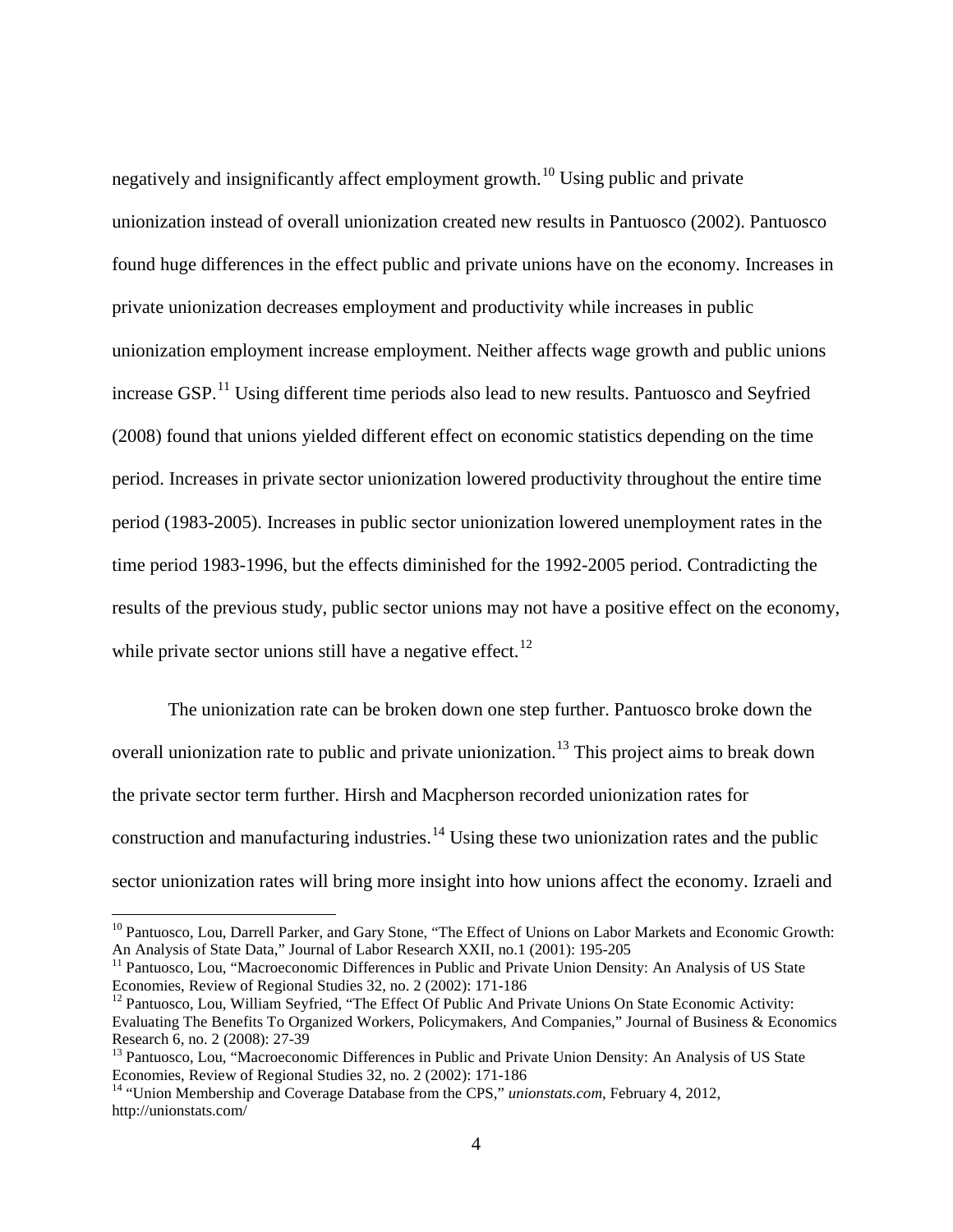Murphy (2003), Mizuno et al (2006), and Mollick and Varella (2008) researched how industrial diversity, concentration of specific industries in a geographic setting, affected various economic statistics. I believe the inclusion of industrial diversity as an interaction term with the previously mentioned unionization rates adds on to the work previously completed by Pantuosco. This next section will review the literature behind the use of the location quotient and the study of industrial diversity.

#### *Industrial Diversity*

<span id="page-12-0"></span>In researching state unemployment I discovered the need for a more detailed regression equation to capture the effects of unionization on state unemployment rates. Industrial diversity presents itself as a potentially useful variable. Izraeli and Murphy (2003), Mizuno et al (2006), and Mollick and Varella (2008) researched the effect of industrial diversity on a variety of state level economic statistics. The three projects studied different locations and time periods. Izraeli and Murphy (2003) used seventeen U.S states and two sample periods ranging from around the 1970's-1987 and 1987-1998. The starting period in the decade of the 70's differed for some states.<sup>[15](#page-12-1)</sup> The data come from the Bureau of Labor Statistics, County Business Patterns web site, and United States Statistical Abstract.<sup>[16](#page-12-2)</sup> Mizuno et al (2005) used 118 Japanese metro areas, for which the authors defined, and a cross section of data compiled in 1995. The authors averaged data from 1991-1997 for missing data. They also used data from The Population Census of

<span id="page-12-1"></span><sup>&</sup>lt;sup>15</sup> Izraeli, Oded, Kevin J. Murphy, "The effect of industrial diversity on state unemployment rate and per capita income," Annuls of Regional Science 37, no. 1 (2003): 1-14<br><sup>16</sup> Izraeli, Oded, Kevin J. Murphy, "The effect of industrial diversity on state unemployment rate and per capita

<span id="page-12-2"></span>income," Annuls of Regional Science 37, no. 1 (2003): 1-14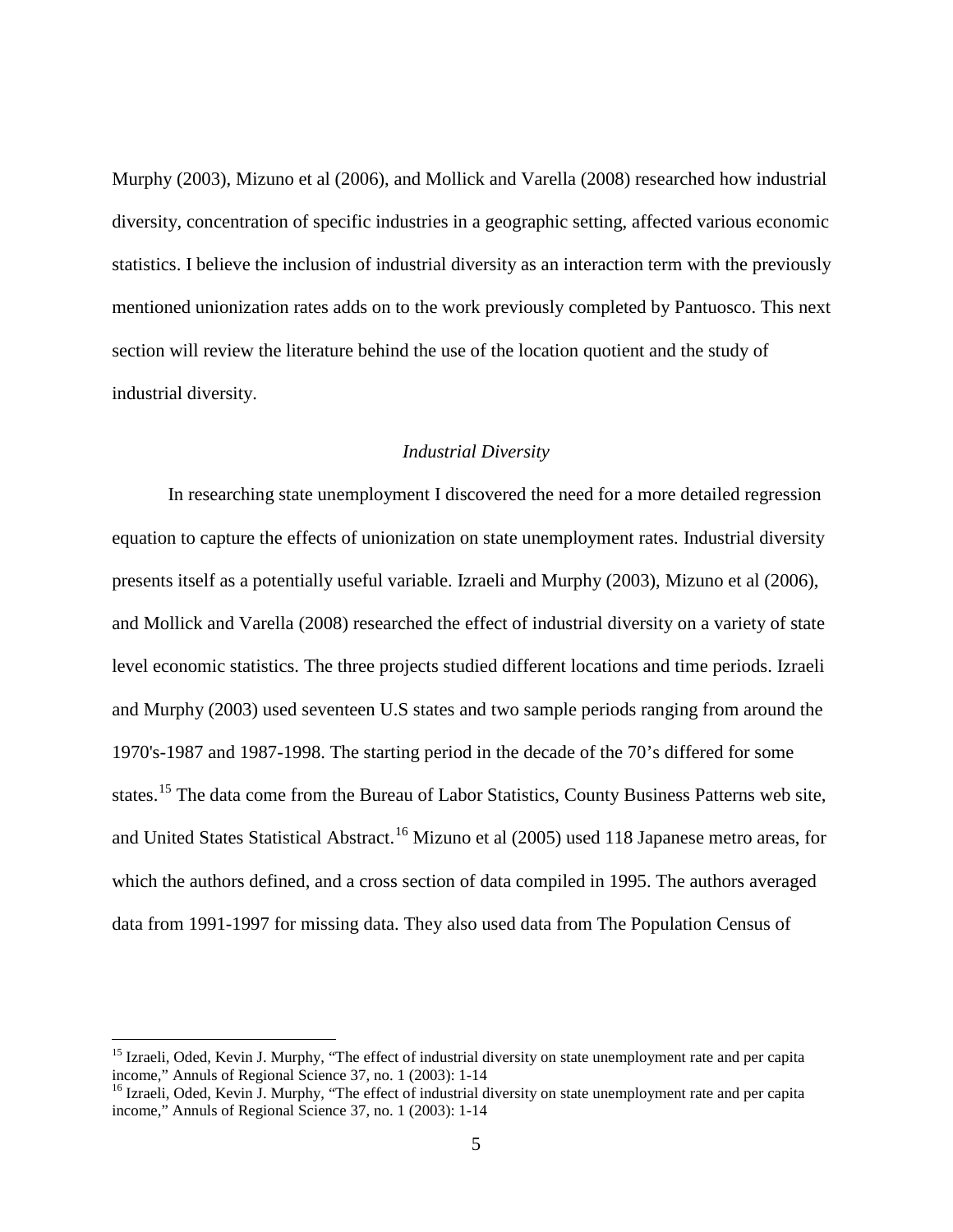Japan, the Japanese Statistics Bureau, and the Management and Coordination Agency.<sup>[17](#page-13-0)</sup> Mollick and Varella (2008) used MSA's located near the Mexican border from the time period 1990- 2005. The data they used come from Bureau of Labor Statistics.<sup>[18](#page-13-1)</sup>

Each study used different tactics to measure industrial diversity. Israeli and Murphy (2003) used the Herenfindahl index to measure industrial diversity. The authors used both pooled Ordinary Least Square (OLS) regression and fixed effects model to test the impact of industrial diversity on unemployment. Some models controlled for spatial heteorgeniety while others did not.<sup>[19](#page-13-2)</sup> Mizuno et al (2006) used both the Herenfindahl index and the location quotient to measure industrial diversity. They used the standard OLS model to test the relationship and modeled six equations, all using a different set of location quotients.<sup>[20](#page-13-3)</sup> Mollick used both the relative specialization index and the relative diversity index to measure industrial diversity by a Feasible Generalized Least Square model (FGLS) test. They also included two panels, border and nonborder MSA's, and the time trend as the independent variables. Both panels included the relative specialization as well as the relative diversity index.<sup>[21](#page-13-4)</sup>

The authors of the three papers found similar results with respect to the impact of industrial diversity on unemployment. Israeli and Murphy (2003) found that industrial diversity reduces the state's unemployment rate when spatial heterogeneity is controlled, but there is no

<span id="page-13-0"></span><sup>&</sup>lt;sup>17</sup> Mizuno, Keizo, Fumitoshi Mizutani. Noriyoshi Nakayama, "Industrial diversity and metropolitan unemployment rate," Annuls of Regional Science 40, no. 1 (2006): 157-172

<span id="page-13-1"></span> $18$  Mollick, André Varella, "What explains unemployment in US–Mexican border cities?" Annuls of Regional Science 42, no.1 (2008): 169-192

<span id="page-13-2"></span><sup>&</sup>lt;sup>19</sup> Izraeli, Oded, Kevin J. Murphy, "The effect of industrial diversity on state unemployment rate and per capita income," Annuls of Regional Science 37, no. 1 (2003):  $1-14$ 

<span id="page-13-3"></span><sup>&</sup>lt;sup>20</sup> Mizuno, Keizo, Fumitoshi Mizutani. Noriyoshi Nakayama, "Industrial diversity and metropolitan unemployment rate," Annuls of Regional Science 40, no. 1 (2006): 157-172<br><sup>21</sup> Mollick, André Varella, "What explains unemployment in US–Mexican border cities?" Annuls of Regional

<span id="page-13-4"></span>Science 42, no.1 (2008): 169-192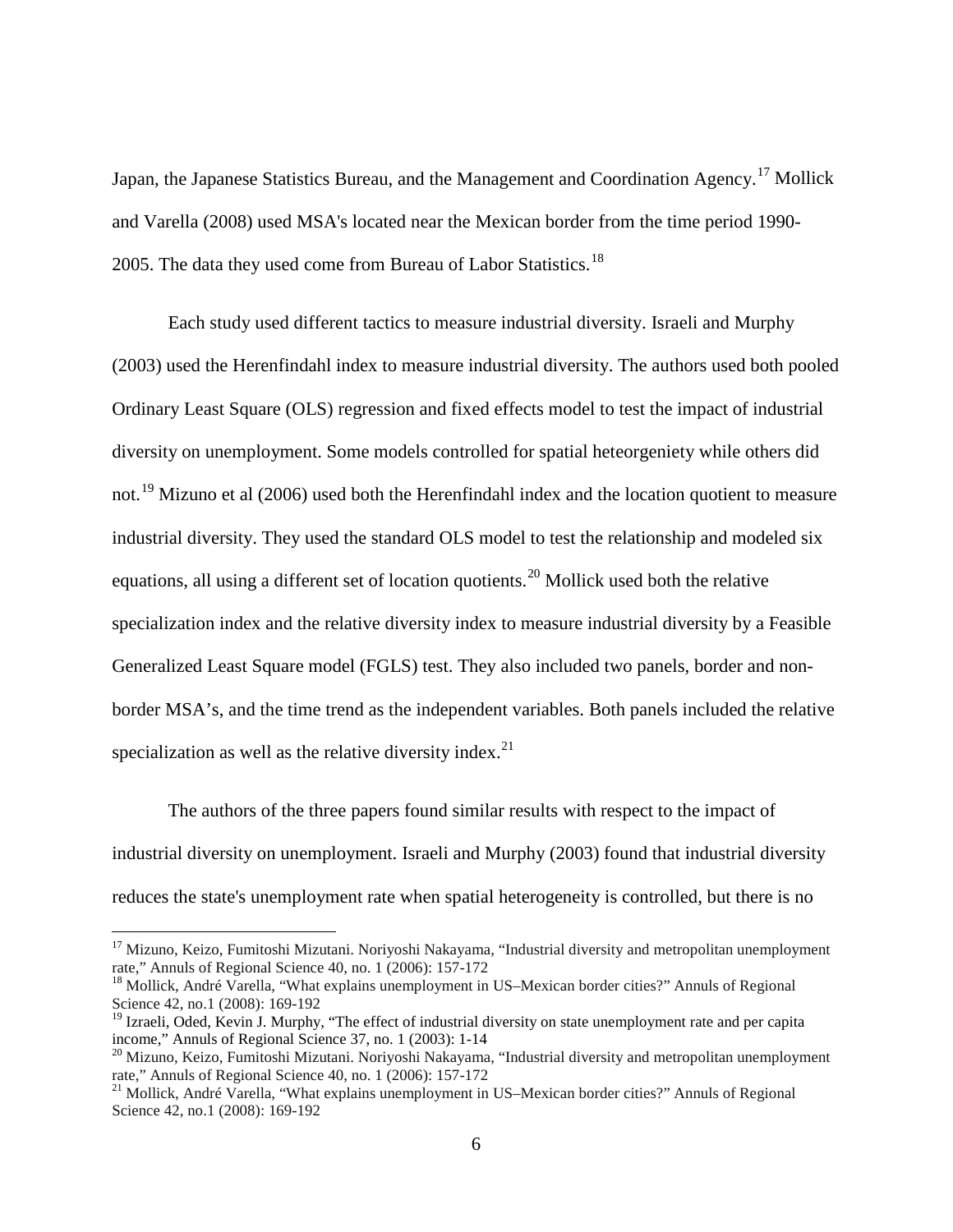clear answer for the relationship between industrial diversity and income.<sup>[22](#page-14-1)</sup> In Mizuno et al (2006) the authors found the Herfindahl index was not a significant predictor of unemployment rates as compared to the location quotient. Increases in both the location quotient for construction and manufacturing as well as education level significantly reduced unemployment.<sup>[23](#page-14-2)</sup> Mollick and Varella (2008) found that the concentration of industries increases unemployment. The relative diversity index shows a stronger link than the relative specialization index $^{24}$  $^{24}$  $^{24}$ 

#### *Minimum Wage*

<span id="page-14-0"></span>Minimum wage presents another important factor in regards to determining the unemployment rate of a particular state. Many who study minimum wage tend to research its effect on teen employment, a specific subgroup thought to be heavily affected by minimum wage laws. Allegretto, Dube, and Reich (2011) researched the effect of minimum wage laws on teen employment statistics. The author's hypothesis claimed many previous studies failed to account properly for spatial heterogeneity and long term growth rates of states. The authors used individual level repeated cross-section sample from the CPS Outgoing Rotation Group for the years 1990-2009. The authors later also used CPS data on teens but focused on the restaurant industry. They compared their restaurant study to Dube, Lester, and Reich (2010a) and Neumark and Wascher (2007a). Methodologically, the two experiments are similar. The authors used the same package of four regression equations to test both the individual level data and the restaurant

<span id="page-14-1"></span><sup>&</sup>lt;sup>22</sup> Izraeli, Oded, Kevin J. Murphy, "The effect of industrial diversity on state unemployment rate and per capita income," Annuls of Regional Science 37, no. 1 (2003):  $1-14$ 

<span id="page-14-2"></span><sup>&</sup>lt;sup>23</sup> Mizuno, Keizo, Fumitoshi Mizutani. Noriyoshi Nakayama, "Industrial diversity and metropolitan unemployment rate," Annuls of Regional Science 40, no. 1 (2006): 157-172<br><sup>24</sup> Mollick, André Varella, "What explains unemployment in US–Mexican border cities?" Annuls of Regional

<span id="page-14-3"></span>Science 42, no.1 (2008): 169-192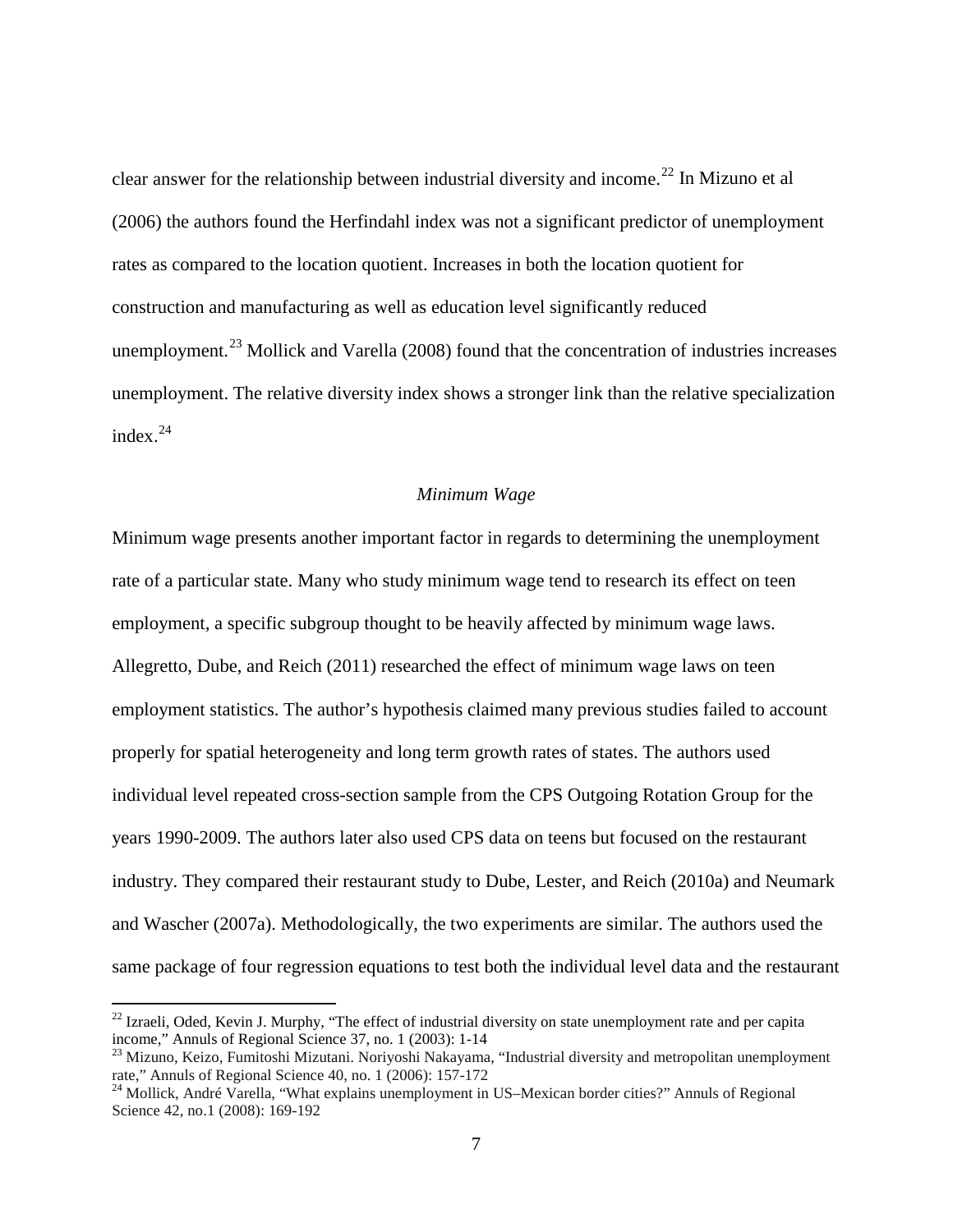data. Each equation added more data than the previous equation. The first equation included standard information plus a time dummy and state-fixed effect variable. The second equation added a variable to capture differences in long-term growth rates of states, while the third equation only added a term for spatial heterogeneity. The fourth equation added terms for both differences in long-term growth rates and spatial heterogeneity. The results indicated increases in the minimum wage did not produce disemployment among teen groups. It also suggests the standard argument that increases in the minimum wage increases disemployment may be wrong.<sup>[25](#page-15-2)</sup>

#### Contributions

<span id="page-15-0"></span>This project focuses on the unionization statistic and how it affects unemployment. While viewing the results of the regression analysis, the main statistics of focus will be the p-values and adjusted r-squared scores of the models. These two statistics will determine the efficacy of the models and significance of the independent variables. This main contribution of this project is threefold. First, this project replaces the public private paradigm by including two specific private sectors, construction and manufacturing. Second, this project adds location quotient to the model as an exogenous variable. Third, project adds in an interaction term which takes into account how location quotient along with unionization affects unemployment.

#### **Chapter 2: Data**

<span id="page-15-2"></span><span id="page-15-1"></span><sup>&</sup>lt;sup>25</sup> Allegretto, Sylvia A., Arindrajit Dube, Michael, "Do Minimum Wages Really Reduce Teen Employment? Accounting for Heterogeneity and Selectivity in State Panel Data," Industrial Relations 50, no. 2 (2011): 205-240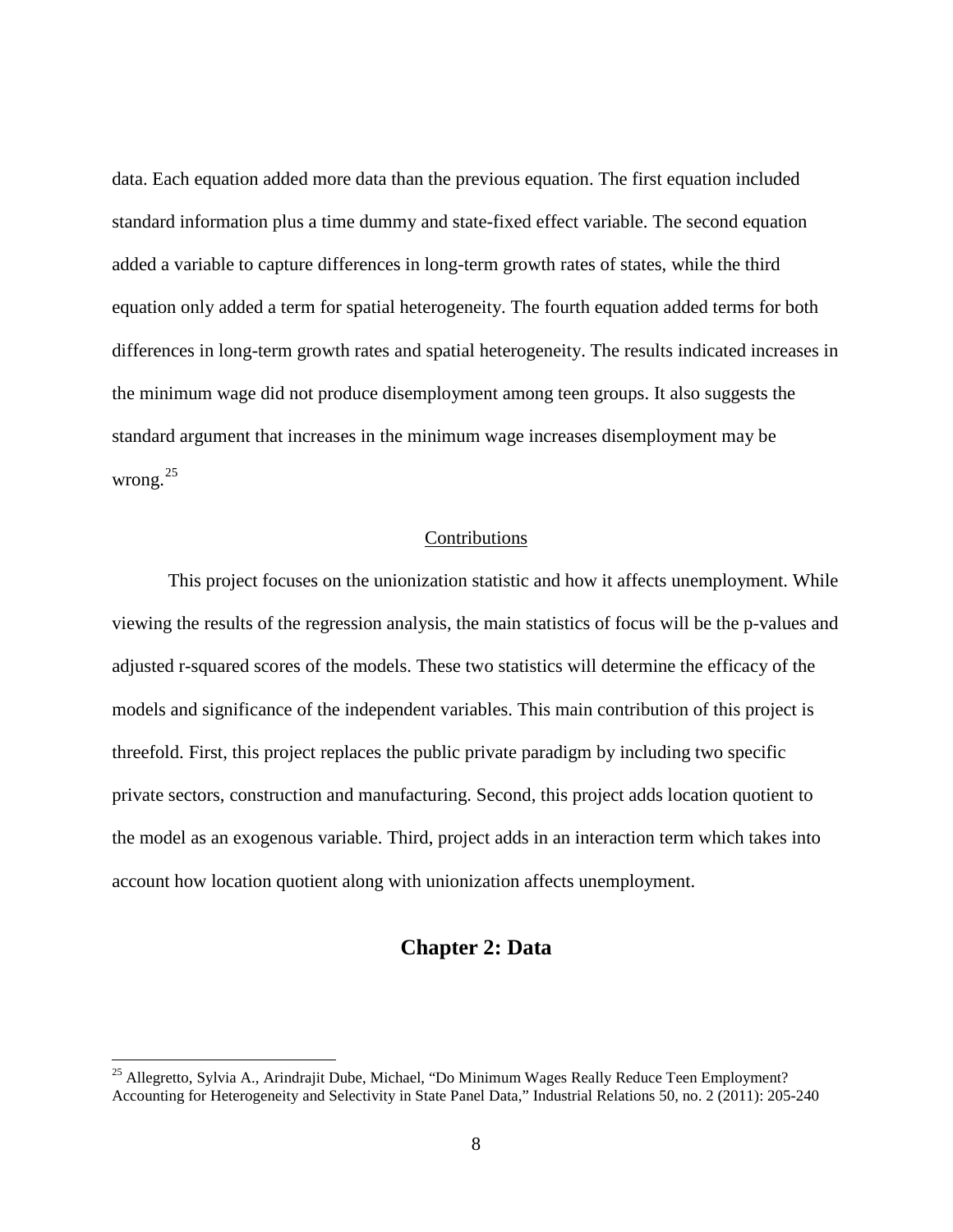This section will describe the methodology used to collect and format the data into Stata 12. The data collected for this project came from many sources. These include the Bureau of Economic Analysis (BEA), the Department of Labor (DOL), the Census, the Bureau of Labor Statistics (BLS), and unionstats (a database created by Barry T. Hirsch and David A. Macpherson). Formatting techniques were made to allow for proper testing in Stata 12.

#### Sources

#### *BEA*

<span id="page-16-1"></span><span id="page-16-0"></span>Data for each three of the Location Quotients (manufacturing, construction, and public administration) and population were found in the BEA regional data section. The BEA splits up the data into two time periods, 1963-1997 and 1997 to the present. The first time period, 1963- 1997, uses the Standard Industrial Classification (SIC) system which uses a four digit code to classify all industries. The classification system was replaced by the North American Industry Classification System (NAICS) beginning in the year 1997. A joint effort from Canada, Mexico, and the United States created this new system which allowed for comparisons between all three countries.

Specifically, I will discuss the Location Quotient first. The BEA calculates the Location Quotient as an index and labeled it the Industry Specialization Index (ISI). This index is created by calculating the industry's share of business in a state and dividing that number by the share of business of the industry in the entire United States. This number is then multiplied by 100. The resulting ISI can be categorized into three categories. First, a score of less than 100 signifies the industry is less important to a state when compared to its importance to the entire United States.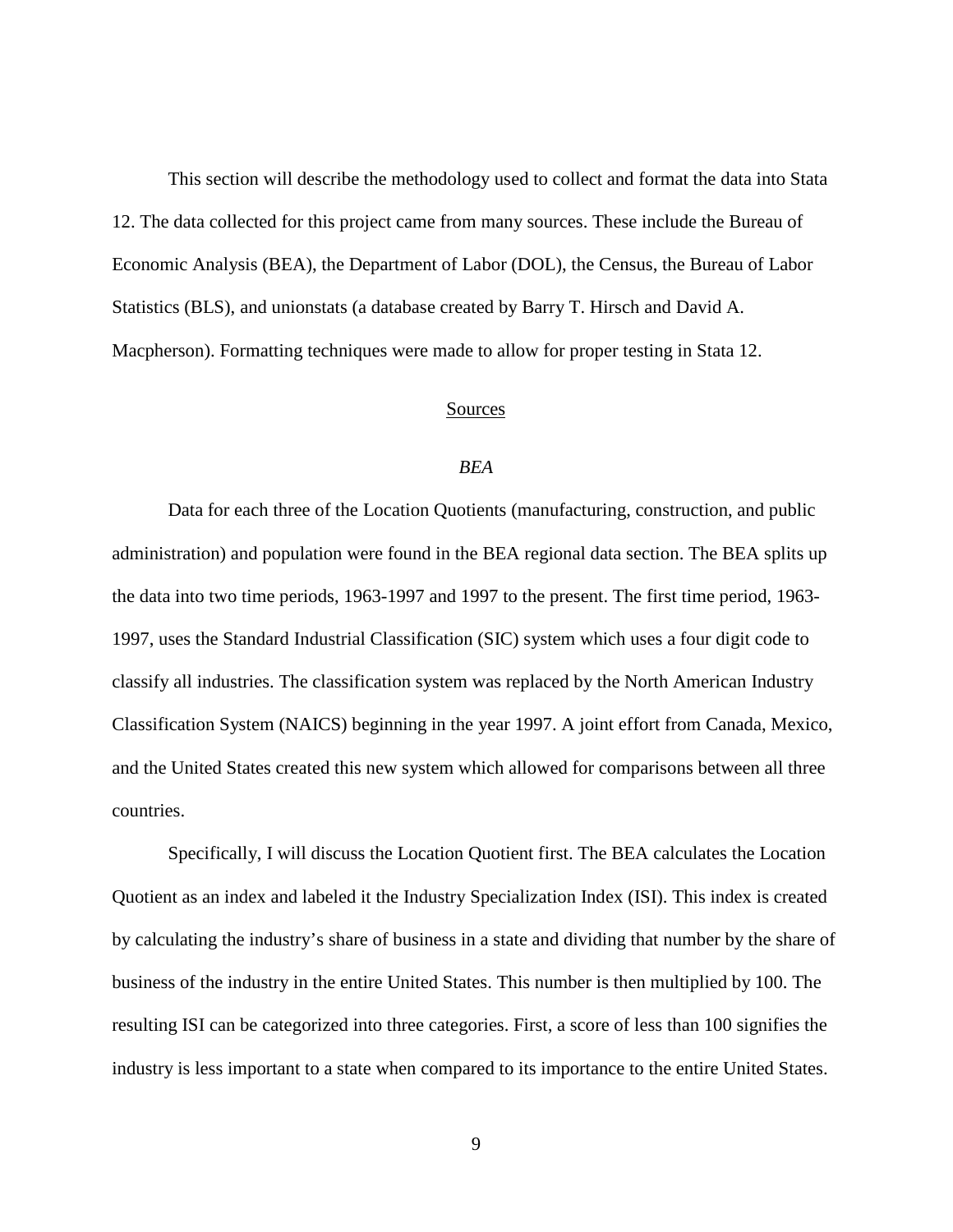Second, a score of greater than 100 signifies the industry is more important to a state while compared to its importance to the entire United States. Third, a score of exactly 100 signifies the industry importance to the state is equal to its importance to the entire United States.

I also found data for state population at the BEA regional data section. The data list the total population for each state in the millions. The dataset did not need to be altered in order to run the regression analysis.

#### *Minimum Wage*

<span id="page-17-0"></span>Data for minimum wage was found in the Department of Labor (DOL) Wage and Hour Division (WHD). This historical table is found on the State Labor Laws section and compiles data from two sources. The first source the WHD uses came from the Council of State Governments published work titled the Book of States 1968-1999 edition volume 32. This data set calculates the minimum wage for both state and federal government starting from the year 1968 till the year 1999. The second source which contained data starting from the year 2000 to the present was collected from the U.S. Department of Labor, Office of State Standards Programs Wage and Hour Division web site Minimum Wage and Overtime Pay Standards Applicable to Nonsupervisory NONFARM Private Sector Employment Under State and Federal Laws.<sup>[26](#page-17-1)</sup>

<span id="page-17-1"></span><sup>&</sup>lt;sup>26</sup> http://www.dol.gov/whd/state/stateMinWageHis.htm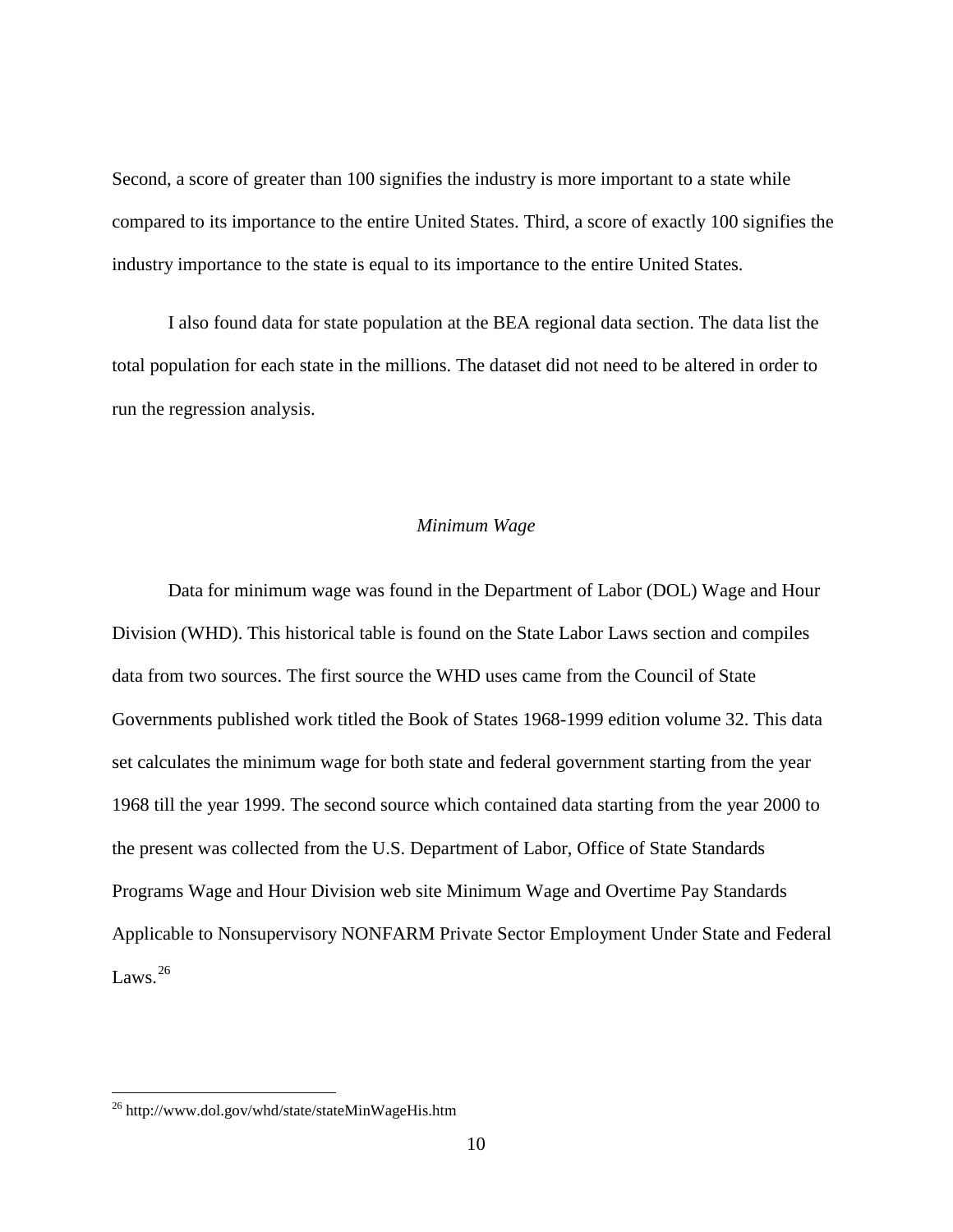This data set contained problems which need to be addressed order to utilized in my studies. First, some states adhere to minimum wage based off the number of employees in a company. Minimum wage laws in Arkansas, Illinois, Nebraska, and Virginia apply only to firms who hire four or more employees. Georgia and West Virginia contain similar minimum wage laws but they apply to firms who hire six or more employees. West Virginia takes its law one step further by stipulating it only applies to firms which hire six or more in one location. Also the minimum wage laws in Indiana and Vermont only apply to firms who hire more than two employees.

Overall these special characteristics could cause biases in the statistical analysis on unemployment, but if the bias does exist, it is likely minimal. According to the data compiled by the Census Bureau with help from the Small Business Administration (SBA) Office of Advocacy, while around half of all businesses in the 48 contiguous states contain around four to six workers, they only account for around ten percent of the total amount of employees in a state.<sup>[27](#page-18-0)</sup> Because of this low percentage, I assume this discrepancy of minimum wage laws within states will not substantially bias my results.

The next problem involving minimum wage presents a much more complicated issue. Minnesota, Montana, Ohio, and Oklahoma all set two differing rates of minimum wage. The level of minimum wage the firm must comply with varies on the revenue of the company. Covering the time period January 1, 1991-January 1, 1997, Minnesota levied a minimum wage of \$4.00 for businesses with less than \$362,500 in annual receipts. Minnesota increased this rate

<span id="page-18-0"></span>**<sup>27</sup>** http://archive.sba.gov/advo/research/data.html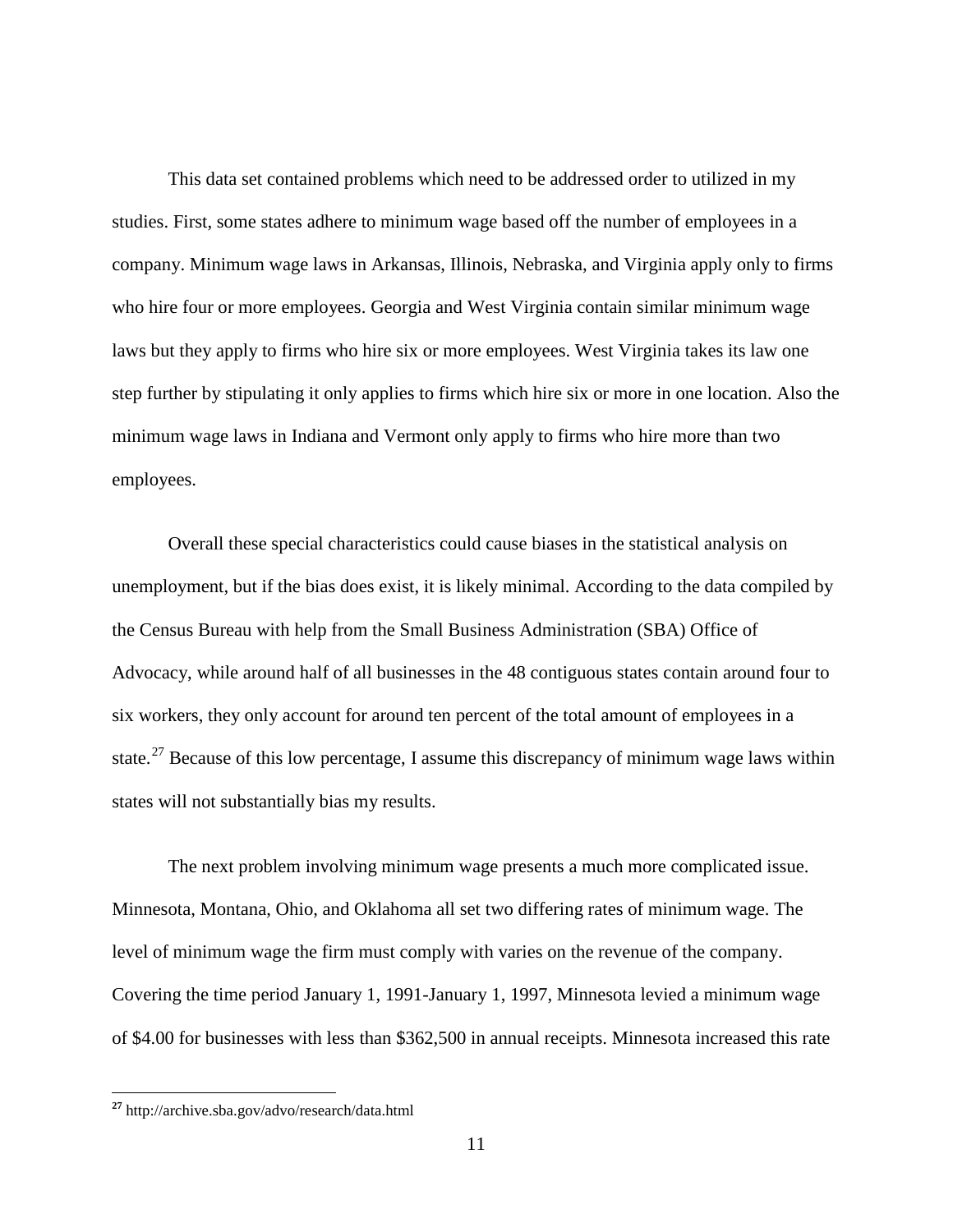to \$4.90 for businesses with an increased amount of annual receipts, less than \$500,000, covering the time frame January 1, 1998 - January 1, 2005. Montana levied a lower minimum wage of \$4.00 for businesses who earned of gross annual sales of \$110,000 or less covering the time period of January 1, 1992 - January 1, 2005. Ohio levied a lower minimum wage of \$3.35 during the time period of January 1, 1991-January 1, 2005 for firms with gross annual sales from \$150,000 to \$500,000. They also levied another lower minimum wage of \$2.50 for businesses that earned less than \$150,000 in gross annual sales covering the time period of January 1, 1991- January 1, 2005. Oklahoma sets a lesser minimum wage for two distinct categories of businesses. They allow firms with less than 10 full-time employees at any one location and firms who earned less than \$100,000 in annual gross sales to pay a minimum wage of \$2.00. This covered the time period of January 1, 1991 - January 1, 2005.

In order to simplify the study, I will use the highest level of minimum wage for each of the four states that differentiate minimum wage on the basis of revenue, gross sales, annual sales, or receipts. I will use the following state minimum wage levels for Minnesota. For the years 1991 through 1997, 1998 through 2005, and 2006 through 2011 I will use \$4.25, \$5.15, and \$6.15 respectively. Montana's state level minimum wage varies much more than Minnesota's. Montana changed its minimum wage level nine times since 1991. The first period containing differentiated minimum wages covered the years 1991 through 1996 (\$4.25). The next eight changes occurred during the following time periods; 1997 (\$4.75), 1998 through 2005 (\$5.15), 2006 through 2007 (\$6.15), 2008 (\$6.25), 2010 (\$6.90), 2011 (\$7.35), and 2012 (\$7.65). In contrast, Ohio only change its minimum wage twice under it's differentiate system which lasted from 1991 through 2005. In 1991 Ohio set the state minimum wage level at \$3.80. Ohio changed

12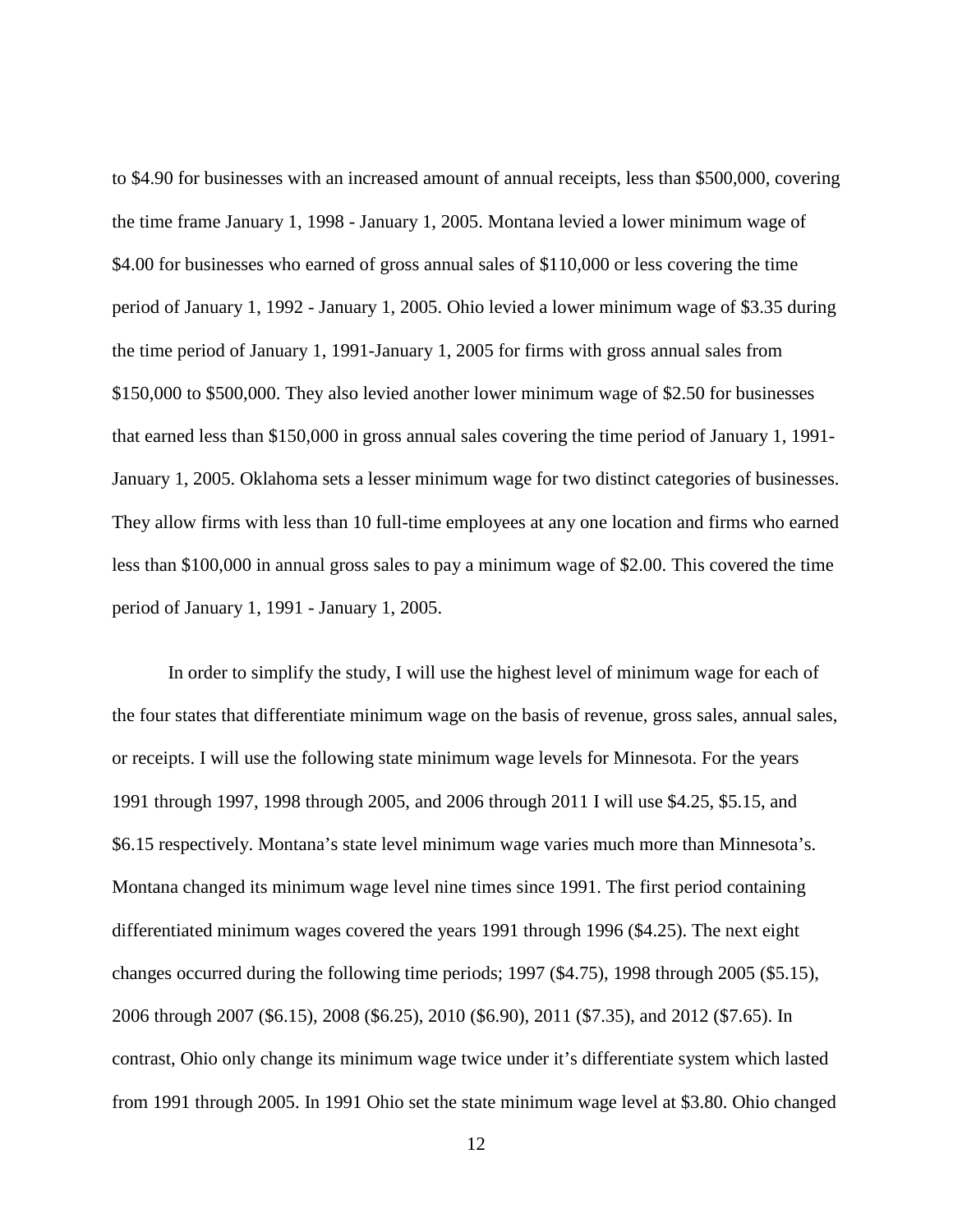the level in the next year to 4.25. This changed covered the years 1992 through 2005. Oklahoma used seven different state minimum wage levels during the years 1991 through 2012. The minimum wage levels list as follows; 1991 (\$3.80), 1992 through 1996 (4.25), 1997 (\$4.75), 1998 through 2007 (\$5.15), 2008 (\$5.85), 2009 (\$6.55), 2010 through 2012 (\$7.25).<sup>[28](#page-20-2)</sup>

By using the highest of the stated state minimum wage, I am allowing for the possibility of bias in my estimate. By using the highest minimum wage as the states minimum wage I am overestimating the state's average minimum wage. I do not believe his problem regarding minimum wage data will significantly bias my estimates because this specific problem only occurs in four states.

#### *Unemployment*

<span id="page-20-0"></span>Unemployment data was obtained from the Department of Labor's Bureau of Labor Statistics (BLS). The data currently encompasses the years 1991 through 2011. The data is separated by year and is offered in multiple formats; HTML, PDF, TXT. Each dataset contains the unemployment rate for all forty-eight contiguous states.<sup>[29](#page-20-3)</sup> The data needed to be properly transferred to Stata via an Excel comma separated file (csv).

#### *Unionization*

<span id="page-20-1"></span>All data pertaining to unions were found at unionstats.com. This website is the creation of Barry Hirsch from the Andrew Young School of Policy Studies in Georgia State University and David Macpherson from the Department of Economics in Trinity University. This collection of

<span id="page-20-2"></span><sup>&</sup>lt;sup>28</sup> http://www.dol.gov/whd/state/stateMinWageHis.htm

<span id="page-20-3"></span><sup>&</sup>lt;sup>29</sup> http://www.bls.gov/schedule/archives/all\_nr.htm#SRGUNE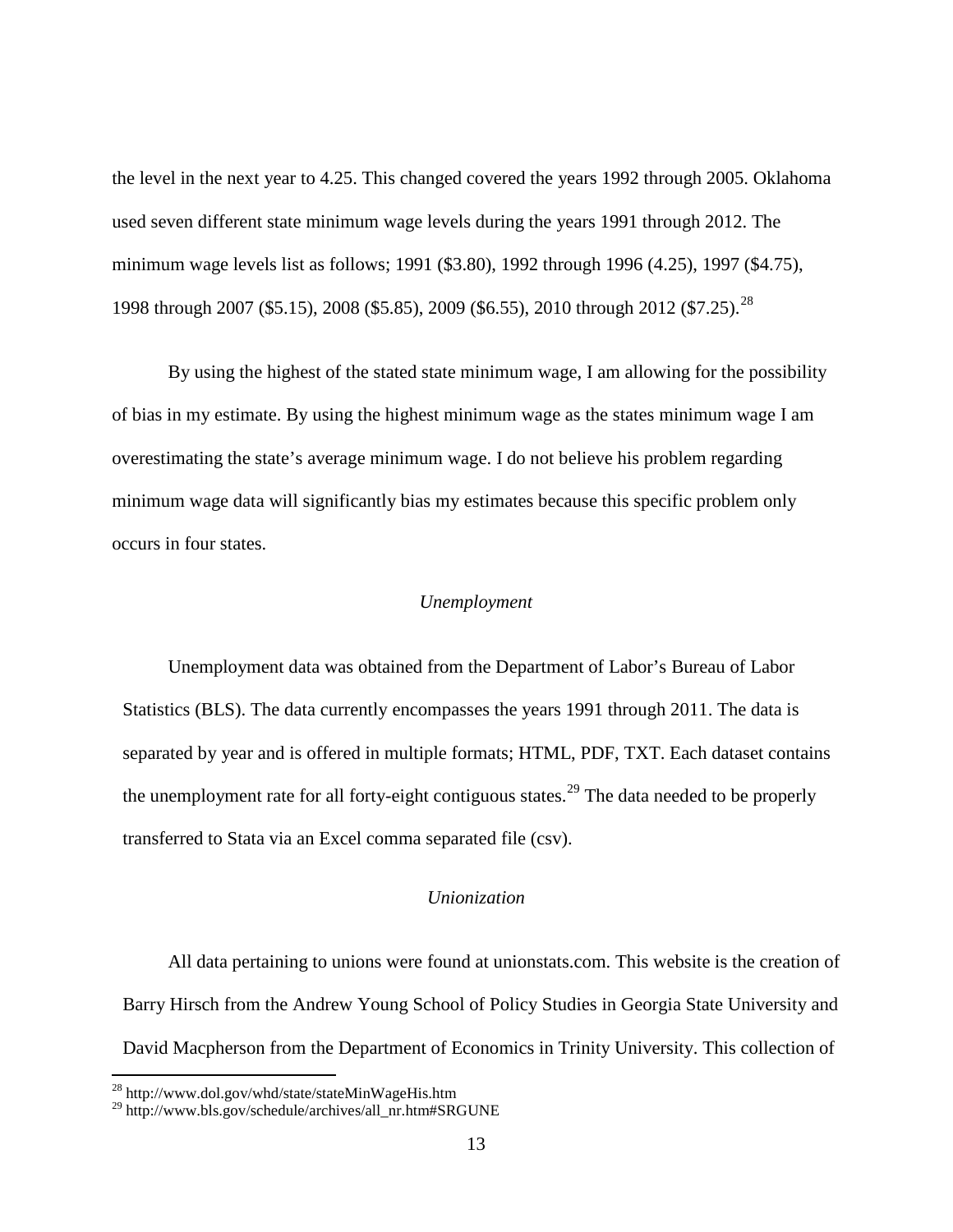annually update datasets contains much information pertaining to unions. I am using the collection of data called, *State*: Union Membership, Coverage, Density, and Employment by State and Sector, 1983-2011. Each dataset contains an excel file corresponding to each year covered by the collection of data. Each data set contains estimations for the percent of people covered by unions (coverage) and the percent of workers who are members of a union (members). Both statistics are available for the three industries of concern in this project, construction, manufacturing, and public administration. These two statistics, coverage and members, are used in differing test as the measurement for overall unionization.<sup>[30](#page-21-1)</sup>

One glaring problem exists in the dataset. Some of the samples contain a small amount of observations. The sample size for total unionization in the economy is over 1,000 observations for each state, but sample size decreases as I use the more specific unionization metrics (construction, manufacturing, and public administration). I will compensate this problem by using econometric methods to correct for a small sample size. The data needed to be formatted differently because each year contained its own excel page. After correctly formatting the data, no other problem appeared in the process of transferring the data to Stata.

#### *Median Income*

<span id="page-21-0"></span>Data for state median income was obtained from the Census Department section on Income. This data calculates the median household income per state weighted by the 2011 CPI-U-RS.<sup>[31](#page-21-2)</sup> This data presents a good tool to track wages over time, as wages are an important

<span id="page-21-2"></span><span id="page-21-1"></span> $30 \text{ unions}$ <br>31 http://www.census.gov/hhes/www/income/data/statemedian/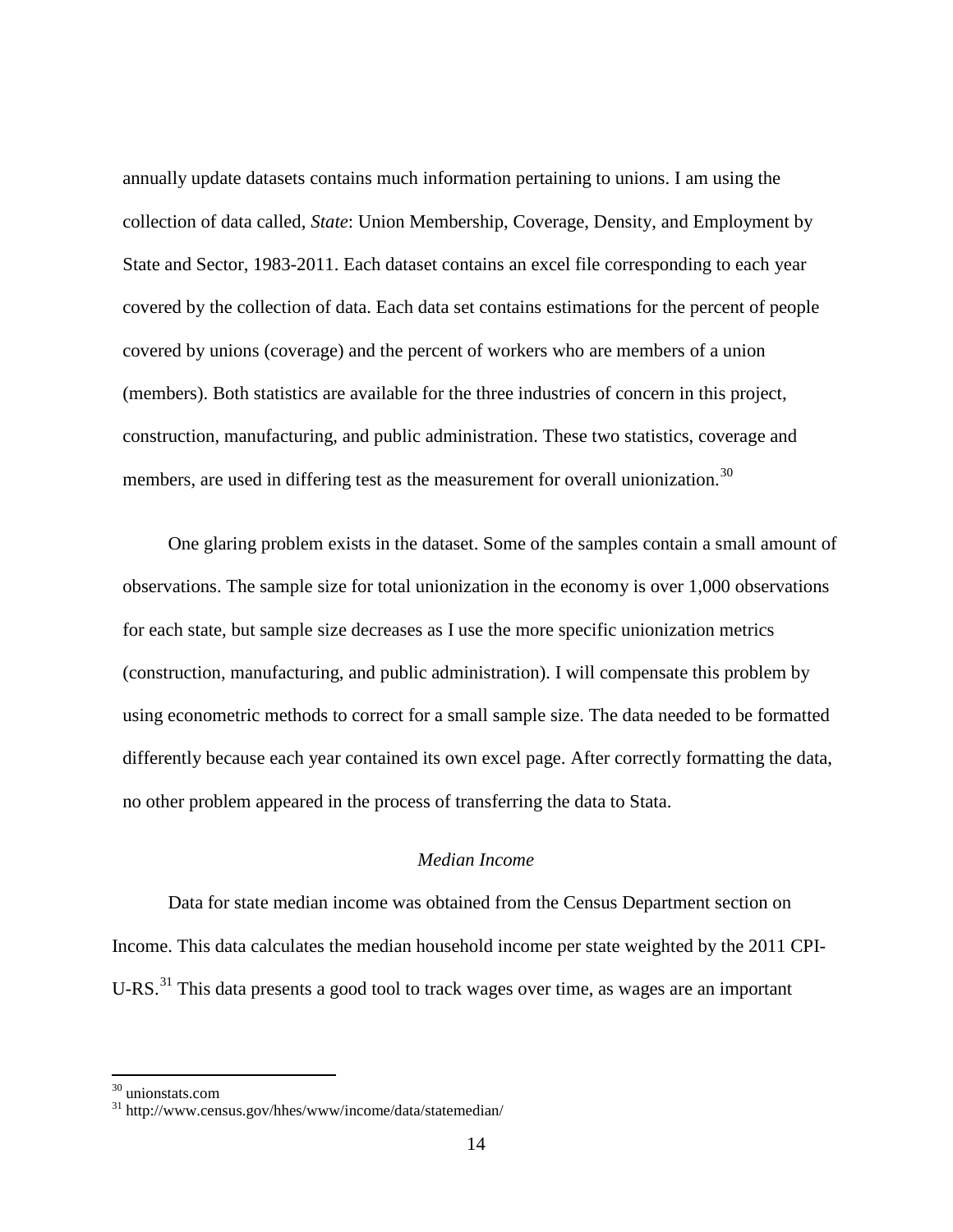<span id="page-22-0"></span>component of income. Increased income should correspond to increase wages and vice versa. The dataset contained no issues and is easily transformed into Stata's format.

#### **Chapter 3: Methods**

#### Regression Model

#### *Panel*

<span id="page-22-2"></span><span id="page-22-1"></span>The main panel of data used in this project is included in the model. The subscripts *s* and *y* represents states and years. The contiguous forty-eight U.S. states and the years 1991-2011 comprise the panel. Pantuosco used the forty-eight U.S. states in each of his projects. He also used 1978-1994, 1983-1996, and 1992-2005 as his time periods in each of his three projects respectively.<sup>[32](#page-22-3)</sup> The unemployment rates for each states where found on the DOL website. I could only find data for the years 1991-2011. I decided to use a shorter panel because of the unemployment data. Being that the unemployment rate is my dependent variable, I determined that the total amount of years Include in the panel would be determined by the total amount of years of unemployment data I find.

Three types of regression equations were used in this analysis; panel model with no effects, panel model with fixed effects, simultaneous equation model with no effects, simultaneous equation model with fixed effects. Each presents various strengths and weaknesses which will be covered here. The equations will be presented first followed by a discussion of the regression method used in each test.

<span id="page-22-3"></span><sup>&</sup>lt;sup>32</sup> Pantuosco, Lou, William Seyfried, "The Effect Of Public And Private Unions On State Economic Activity: Evaluating The Benefits To Organized Workers, Policymakers, And Companies," Journal of Business & Economics Research 6, no. 2 (2008): 27-39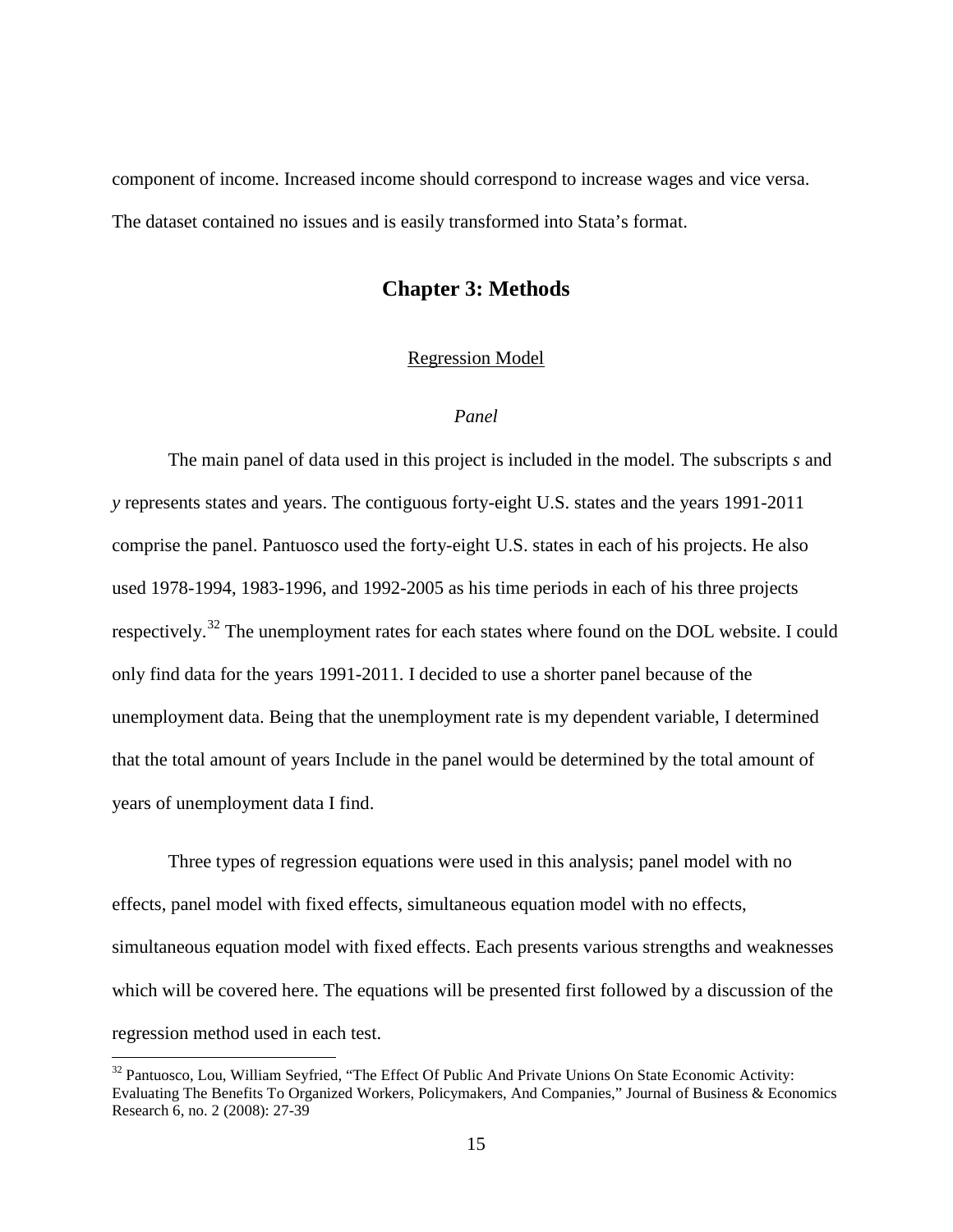#### *Panel Regression*

<span id="page-23-0"></span>Equation 1- Panel Regression, No Fixed Effect

(1) 
$$
UR_{sy} = \beta_0 + \beta_1 UNP_{sy} + \beta_2 UNM_{sy} + \beta_3 UNC_{sy} + \beta_4 LQP_{sy} + \beta_5 LQM_{sy} + \beta_6 LQC_{sy} + \beta_7 (UNP * LQP)_{sy} + \beta_8 (UNM * LQM)_{sy} + \beta_9 (UNC * LQC)_{sy} + \beta_{10} UR_{s(y-1)} + \beta_{11} POP_{sy} + \beta_{12} MIN_{sy} + \epsilon
$$

Equation 2 - Panel Regression, Fixed Effect

(2) 
$$
UR_{sy} = \beta_0 + \beta_1 UNP_{sy} + \beta_2 UNM_{sy} + \beta_3 UNC_{sy} + \beta_4 LQP_{sy} + \beta_5 LQM_{sy} + \beta_6 LQC_{sy} + \beta_7 (UNP * LQP)_{sy} + \beta_8 (UNM * LQM)_{sy} + \beta_9 (UNC * LQC)_{sy} + \beta_{10} UR_{s(y-1)} + \beta_{11} POP_{sy} + \beta_{12} MIN_{sy} + \beta_{13} FE_y + \beta_{14} FE_s + \epsilon
$$

This test represents the most basic regression which will be conducted. This method test how each of the 11 exogenous variables affects the main dependant variable, state unemployment rates. This model encompasses equations 1 and 2. This model does not include wage because of concerns over endogeneity which will be discussed in the Econometric Issues section. These issues should bias the model leading to results poorer than the simultaneous equation regressions used in this project. Equations 1 and 2 should have the lowest and second lowest adjusted rsquared score respectively.

#### *Simultaneous Equation Regression*

<span id="page-23-1"></span>Equation 3 - Simultaneous Equation Regression, No Fixed Effect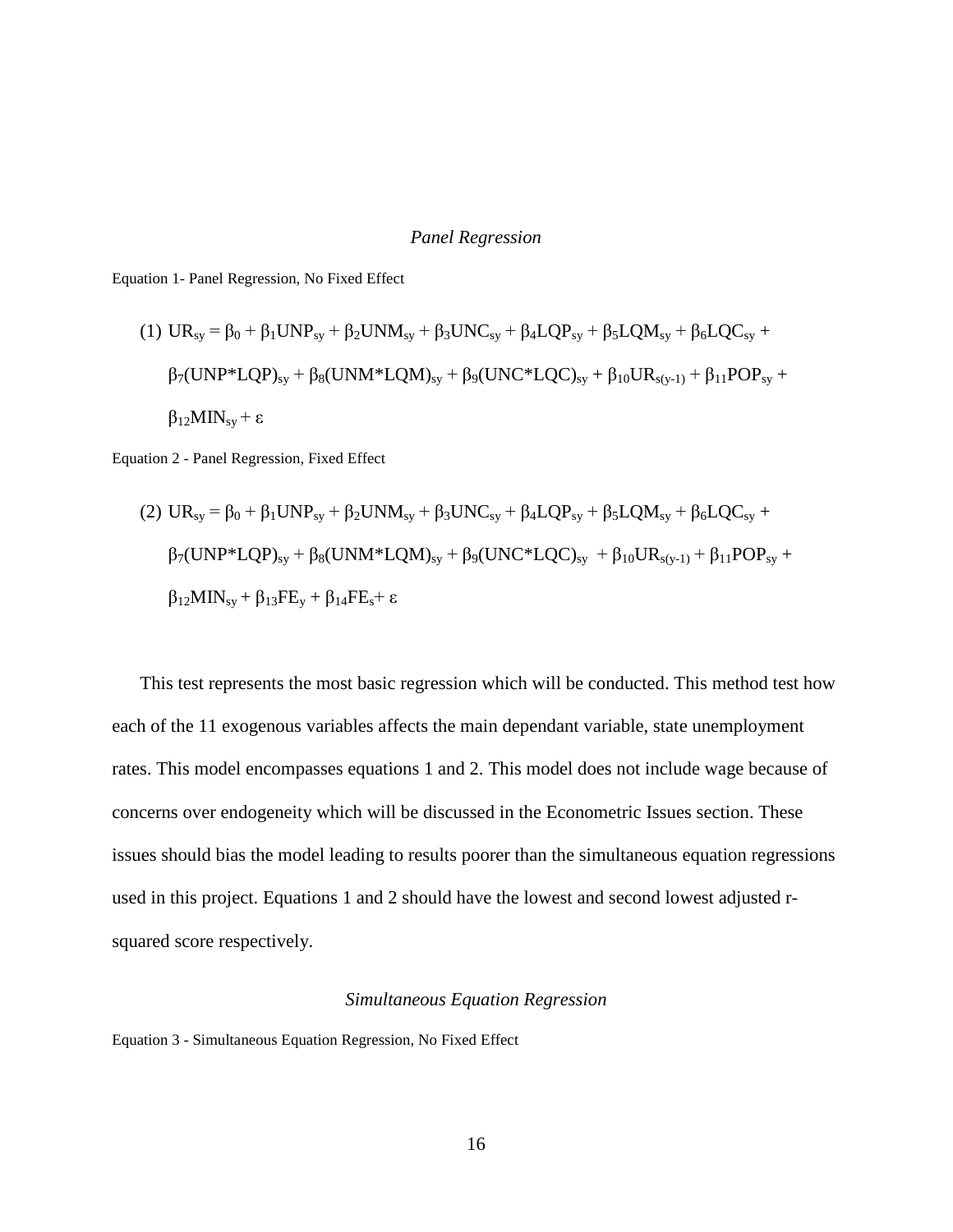(3) 
$$
UR_{sy} = \beta_0 + \beta_1 UNP_{sy} + \beta_2 UNM_{sy} + \beta_3 UNC_{sy} + \beta_4 LQP_{sy} + \beta_5 LQM_{sy} + \beta_6 LQC_{sy} + \beta_7 (UNP * LQP)_{sy} + \beta_8 (UNM * LQM)_{sy} + \beta_9 (UNC * LQC)_{sy} + \beta_{10} UR_{s(y-1)} + \beta_{11} POP_{sy} + \beta_{12} MIN_{sy} \beta_{13} WAGE_{sy} + \epsilon
$$

Equation 4- Simultaneous Equation Regression, Fixed Effect

(4) 
$$
UR_{sy} = \beta_0 + \beta_1 UNP_{sy} + \beta_2 UNM_{sy} + \beta_3 UNC_{sy} + \beta_4 LQP_{sy} + \beta_5 LQM_{sy} + \beta_6 LQC_{sy} +
$$
  
\n $\beta_7 (UNP^*LQP)_{sy} + \beta_8 (UNM^*LQM)_{sy} + \beta_9 (UNC^*LQC)_{sy} + \beta_{10} UR_{s(y-1)} + \beta_{11} POP_{sy} +$   
\n $\beta_{12} MIN_{sy} \beta_{13} WAGE_{sy} + \beta_{14} FE_y + \beta_{15} FE_s + \epsilon$ 

Pantuosco uses simultaneous equation regression method in his works. He uses wage as his second endogenous variable.<sup>[33](#page-24-0)</sup> Equations 3 and 4 list the first part of the simultaneous equation, unemployment with wage as an independent variable. Equations 5 and 6 describe the second equation of the simultaneous equation regression. Wage is the dependant variable of the second equation. Equation 3 should provide a higher adjusted r-square score than Equation 2 but Equation 4 should provide the highest adjusted r-squared score because of the inclusion if state and year fixed effects along the wage as an endogenous right-hand variable.

Equation 5 - Wage, No Effect

(5) 
$$
W_{sy} = \beta_0 + \beta_1 UNPCI_{sy} + \beta_2 UNC_{sy} + \beta_3 UNM_{sy} + \beta_4 UNP_{sy} + \beta_5 UR_{sy} + \beta_6 POP_{sy} + \beta_7 MIN_{sy} + \varepsilon)
$$

Equation 6 - Wage Fixed Effect

<span id="page-24-0"></span><sup>&</sup>lt;sup>33</sup> Pantuosco, Lou, Darrell Parker, and Gary Stone, "The Effect of Unions on Labor Markets and Economic Growth: An Analysis of State Data," Journal of Labor Research XXII, no.1 (2001): 195-205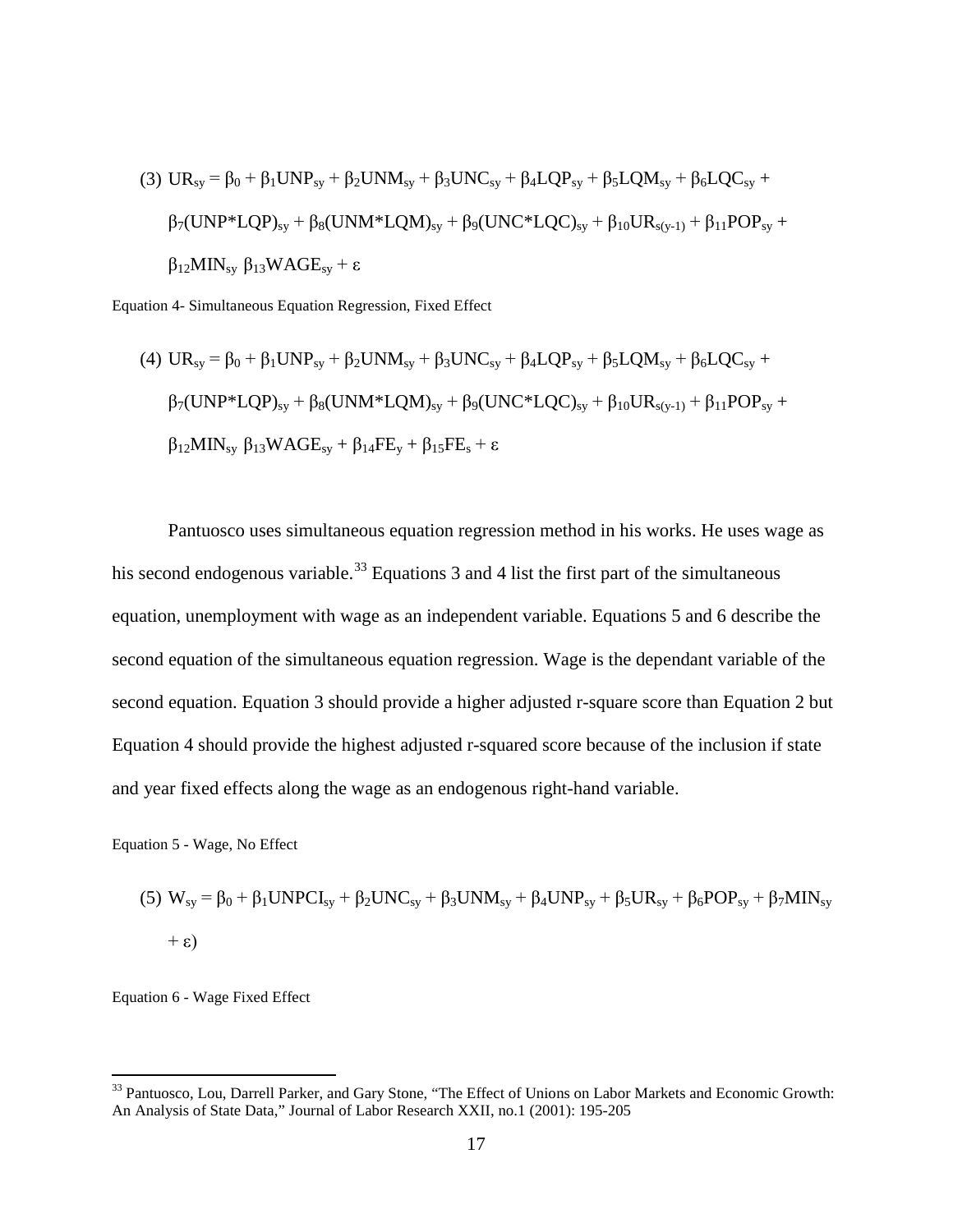(6) 
$$
W_{sy} = \beta_0 + \beta_1 UNPCI_{sy} + \beta_2 UNC_{sy} + \beta_3 UNM_{sy} + \beta_4 UNP_{sy} + \beta_5 UR_{sy} + \beta_6 POP_{sy} + \beta_7 MIN_{sy}
$$
  
+  $\beta_8 FE_y + \beta_9 FE_s + \varepsilon$ 

#### *Fixed Effects*

<span id="page-25-0"></span>Equations 2, 4, and 6 utilize the fixed effect model. All three equations include a dummy variable for each state and year. This allows differences between states to be taken into account and to factor in differences over time. State fixed effects are included to control for differences between states, like ideology. Time fixed effects are included to control for differences overtime like business cycles. Equation 2 is modeled by itself in the panel regression with fixed effect but equations 4 and 6 are modeled together in the simultaneous equation regression with fixed effects. The equations with fixed effects are expected to produce better estimates because it takes into account differences in state characteristics and differences over time.

#### Econometric Issues

<span id="page-25-1"></span>This project uses various methods to address various econometric issues. Pantuosco (2001) noted three important econometric issues that must be addressed in order to conduct this research. These issues include heteroskedasticity, autocorrelation, and multicollinearity.<sup>[34](#page-25-3)</sup> This project attempts to account for all three econometric issues,

#### *Heteroskedasticity*

<span id="page-25-2"></span>Heteroskedasticity refers to the event where over time the error term is not constant. This leads to bias in statistics recording the variance of the regression. This paper uses the simultaneous equation regression to control for heteroskedasticity is the use of simultaneous

<span id="page-25-3"></span><sup>&</sup>lt;sup>34</sup> Pantuosco, Lou, Darrell Parker, and Gary Stone, "The Effect of Unions on Labor Markets and Economic Growth: An Analysis of State Data," Journal of Labor Research XXII, no.1 (2001): 195-205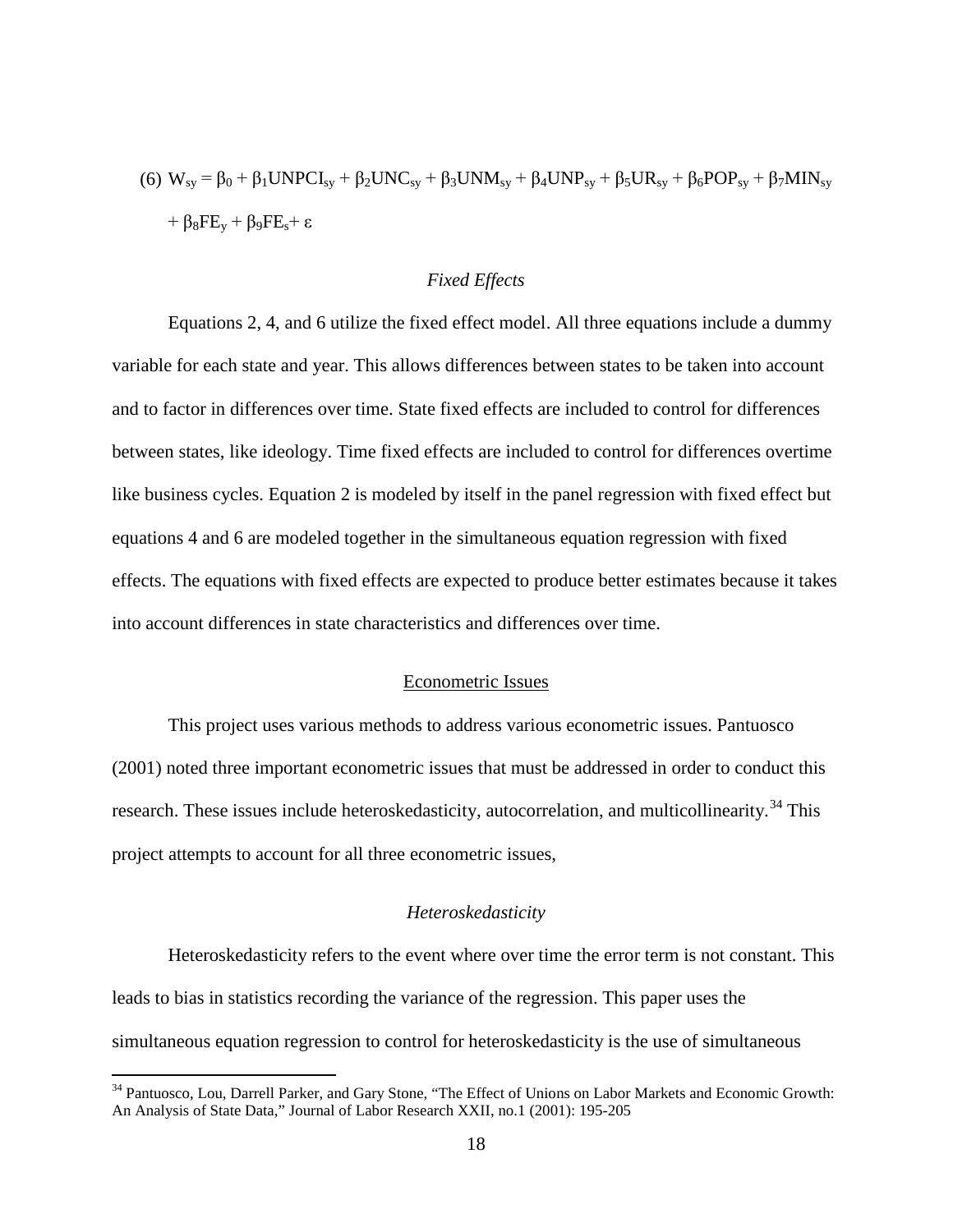equation regressions. According to Pantuosco (2001) this represents a useful tool to account for heteroskedasticity.

#### *Autocorrelation*

<span id="page-26-0"></span>Autocorrelation refers to the degree a variable is correlated with itself. Pantuosco suggest this issue may arise with respect to state unemployment rates. Pantuosco suggest in his paper that state unemployment rates may suffer from hysteresis. In order to test whether state unemployment rates change slowly over time and suffer from autocorrelation, a lagged state unemployment term is added to the model. This term will show the level of hysteresis and autocorrelation that plagues the state level unemployment rate.

#### *Multicollinearity*

<span id="page-26-1"></span>Multicollinearity presented a challenging issue to this project. While trying to incorporate the suggestions by Allegretto (2011) this issue presented itself. Allegretto's research suggested the need to include state-linear trends and division specific time trends.<sup>[35](#page-26-2)</sup> When running regression analysis with these specifications multicollinearity biased the results. Stata decided to drop random observations to correct the multicollinearity issues. Due to the econometric setback this methods will not be included in the project. Although both state specific linear trend and and division specific time division cannot be included in the same model, they can both be added separately. Including one or the other does not create the multicollinearity mentioned before.

<span id="page-26-2"></span> <sup>35</sup> Allegretto, Sylvia A., Arindrajit Dube, Michael, "Do Minimum Wages Really Reduce Teen Employment? Accounting for Heterogeneity and Selectivity in State Panel Data," Industrial Relations 50, no. 2 (2011): 205-240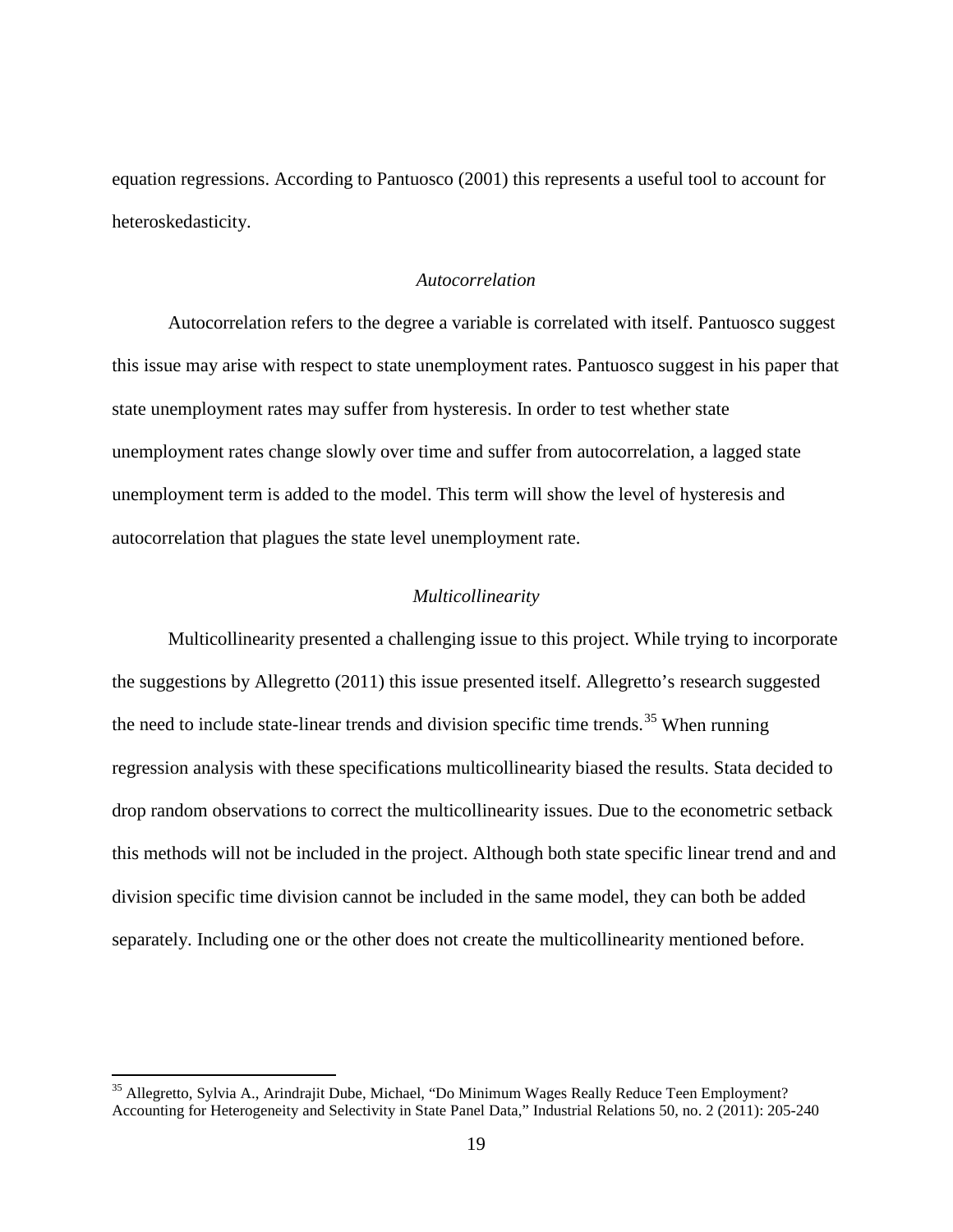Simultaneous equation regression will be utilized instead. According to Pantuosco (2001), this method will manage the multicollinearity issues.<sup>[36](#page-27-3)</sup>

#### *Endogeniety*

<span id="page-27-0"></span>Endogeniety presents itself as a difficult issue to reconcile. Wage is endogenous to unemployment. This discourages me from including wage in the base model. In order to ascertain how wage affects unemployment, I need to account for endogeniety. In order to accomplish this, I will use simultaneous equation regression, the same method used in Pantuosco's three studies. As mentioned before, I estimated a second equation for wage (Equations 5 and 6) which will be paired together with the unemployment equation (Equations 3 and 4) in the simultaneous equation regressions.

#### *Predictions*

<span id="page-27-1"></span>The hypothesis of this paper reads as follows: increases in each of the three interaction variables will lead to decreases in the unemployment rate. I also make predictions for the other variables. UNP, UNM, UNC, LQP, LQM, LQC, and MIN are expected to exhibit a positive relationship with the unemployment rate while all three interaction terms, POP, W, and lagged UR are expected to exhibit a negative relationship with the unemployment rate.

#### Alternate Panels

<span id="page-27-2"></span>After the tests are run on Equations 1 through 4, I will decide which equation best models the effects of unionization on unemployment. This equation will still need to undergo further test

<span id="page-27-3"></span><sup>&</sup>lt;sup>36</sup> Pantuosco, Lou, Darrell Parker, and Gary Stone, "The Effect of Unions on Labor Markets and Economic Growth: An Analysis of State Data," Journal of Labor Research XXII, no.1 (2001): 195-205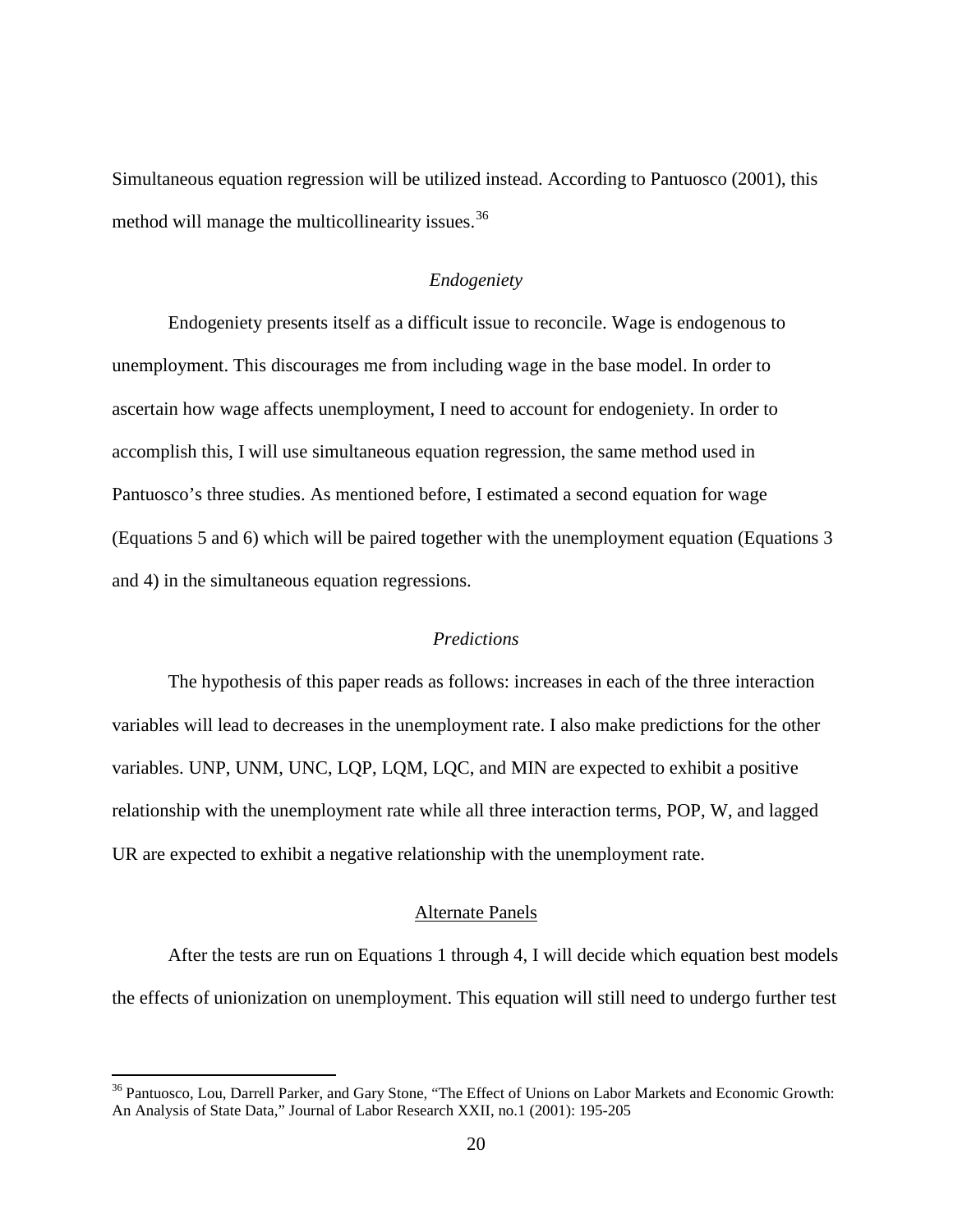to make sure the results are robust. I will apply the following test to the equation which best models how unionization affects unemployment.

#### *Clustered Standard Errors*

<span id="page-28-0"></span>The error term needs to be altered in order to fully test my results. The most pressing concerns regarding the error term includes the effects of having states in the panel. When states are included in the panel, the error term may cluster around each state. Unless I use clustered standard errors, the results may be biased.

#### *Right to Work*

<span id="page-28-1"></span>Although the subscript *s* takes into account differences between states, there is one difference in particular that needs to be tested. Some states, mostly southern, have passed right to work laws. These laws make it harder to form and manage a union within a state. The presence of right to work laws could be skewing the results which is why I will run regressions on my best equation using two panels; first, a panel defined by having right to work laws and second, a panel defined by states not having right to work laws.

#### *NAFTA*

<span id="page-28-2"></span>In 1997, The United States signed the North American Free Trade Agreement (NAFTA). NAFTA changed the U.S. economy and placed pressures on construction and manufacturing workers In order to determine how the ratification of NAFTA also affected unemployment, I will run my best regression equation on two more panels. The first panel will contain the years 1991- 1997. The second panel will contain the years 1997-2011. This should help ascertain the role NAFTA played in altering state level unemployment.

21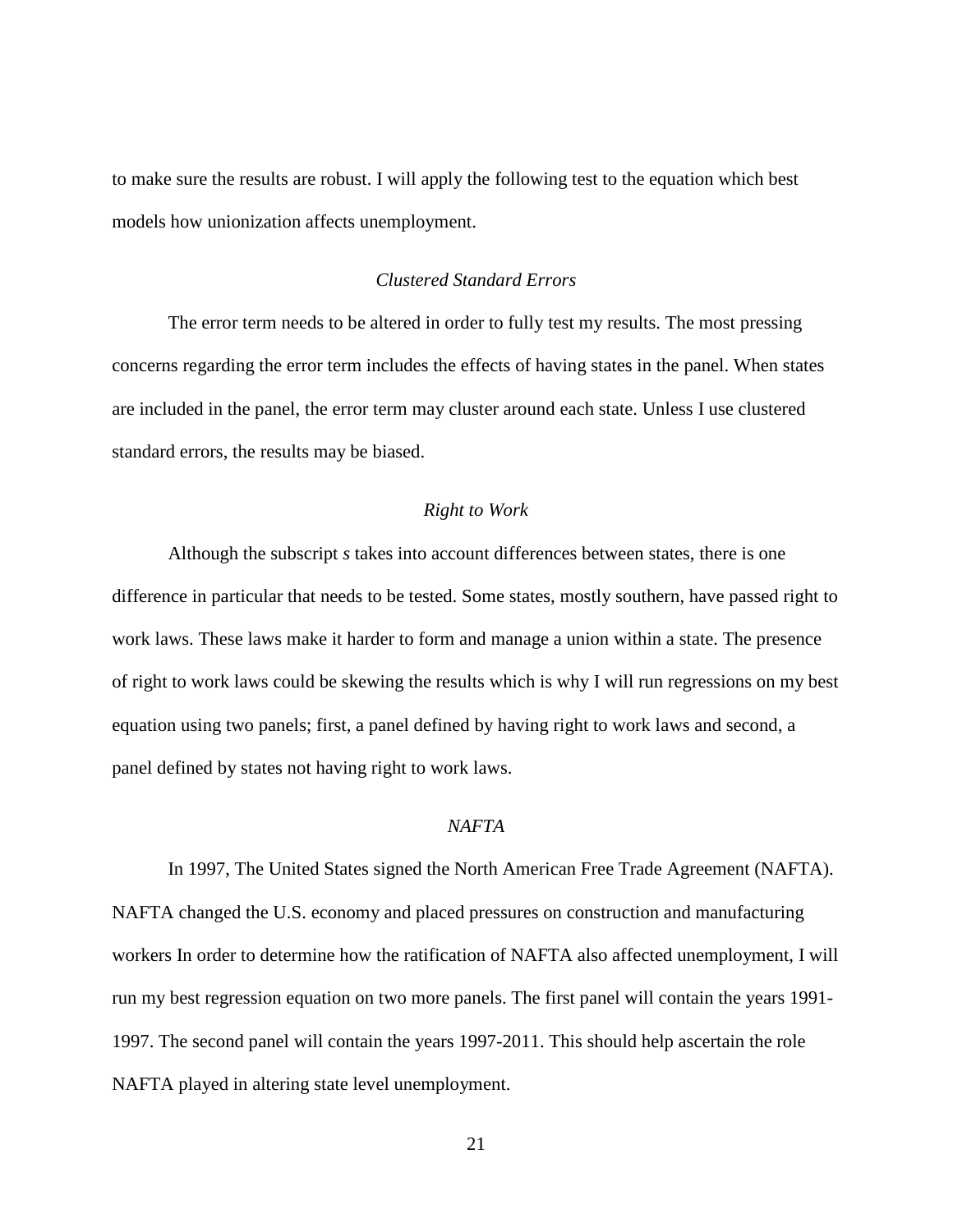#### **Chapter 4: Results**

#### Regression Equations

#### *Table 1*

<span id="page-29-2"></span><span id="page-29-1"></span><span id="page-29-0"></span>This following section refers to the results in Table 1. This regression equation models unionization as a function of a host of independent variables. This table shows the results of Equation 1, panel regression without state or year fixed effects. As I begin to describe the data, statistical significance will be given to variables which are significant at the 95% confidence interval. The results from the regression on Equation 1 will be discussed first. Seven out of the twelve variables test significant at the 95% confidence interval. Public sector unionization and the interaction effect test positive at the 92% and 88% confidence interval respectively. The construction variables tested out to be the least significant with all 3 construction variables having p-values of .142, .571, and .462. The overall model test reasonably well with an adjusted r-squared of .7126. Of the variables which tested significant or close to significant, location quotients and unionization levels for manufacturing and public sector, minimum wage, population, and lagged unemployment correlated with an increase in the state unemployment level. The interaction effects for manufacturing and public sector are both correlated with lower unemployment.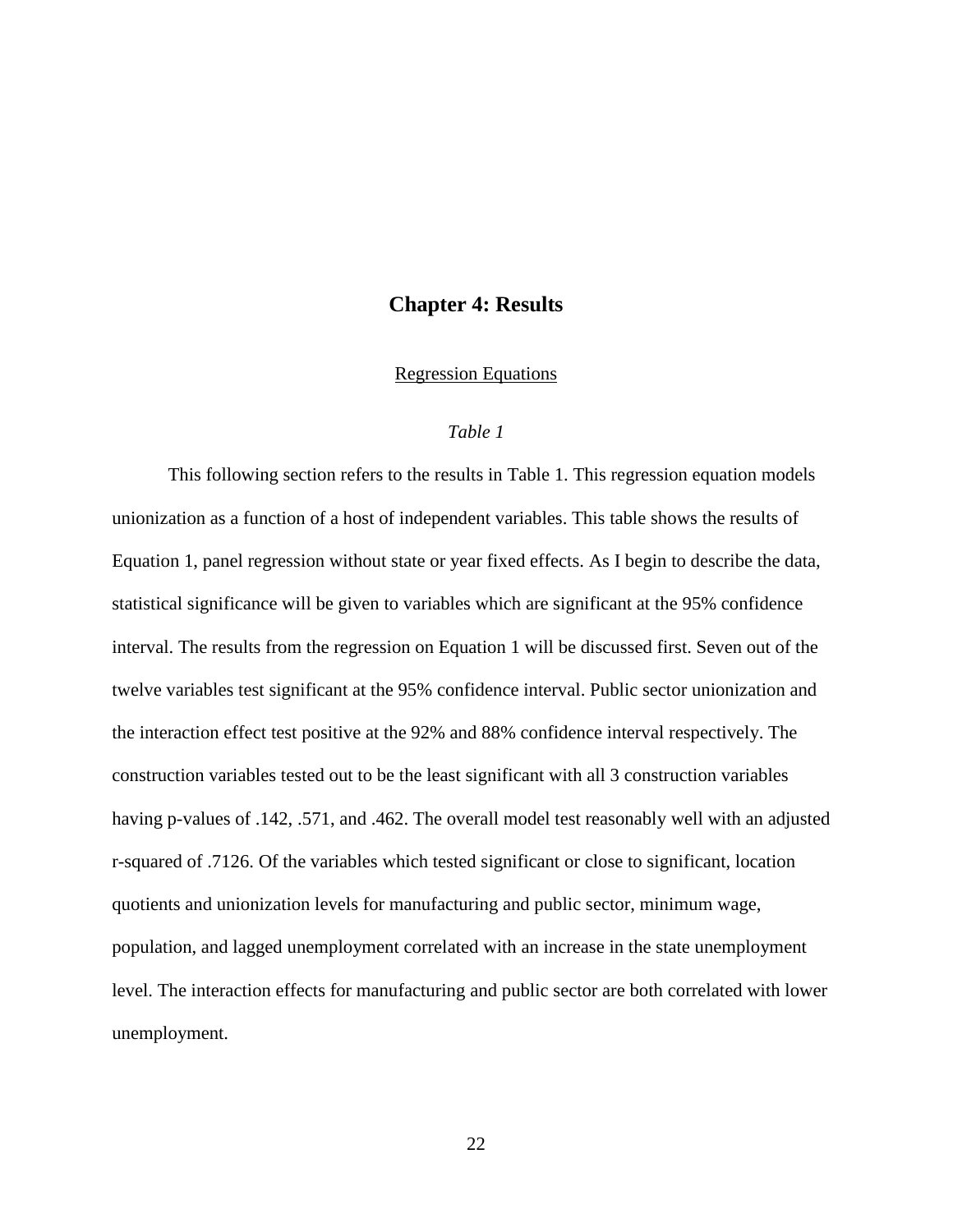#### *Table 2*

<span id="page-30-0"></span>The second table describes the results of the regression analysis of Equation 2 which uses panel regression with state and year fixed effects. This estimation technique produces differing results as compared the estimating technique of Equation 1. The first thing I noticed is the pvalues of the terms associated with the construction industry. This regression recorded much smaller p-values for the construction variables with no variable recording a high p-value than .373. Minimum wage represents another surprising result regarding p-values. Minimum Wage has a p-value of 0 and t score of 15.23 for Table 1, but only exhibits a p-value of .604 and t score of -.052 for Table 2. As compared to Table 1, Table 2 showcases seven independent variables which test significant at the 95% confidence interval. Minimum wage lost its statistical significance in Table 2 while the interaction term for manufacturing became significant in Table 2. The introduction of state and year fixed effects significantly altered the minimum wage statistics. The overall model seems to have improved in accuracy. The adjusted r-squared term of .8806 is around fifteen percentage points higher than the adjusted r-squared term for Table 1.

#### *Table 3*

<span id="page-30-1"></span>This next section lists the results of Equation 3, a simultaneous equation regression with no state or year fixed effects. The most surprising result of the regression is the incredibly high p-value, .923, of the construction unionization variable. The other two construction variables also recorded high p-values, .302 and .555. This suggests that the introduction of the wage, the other endogenous variable, affects the significance of the construction variables. Wage proves to significantly affect state unemployment rates. All three public sector variables, population, minimum wage, and lagged unemployment recorded statistically significant p-values.

23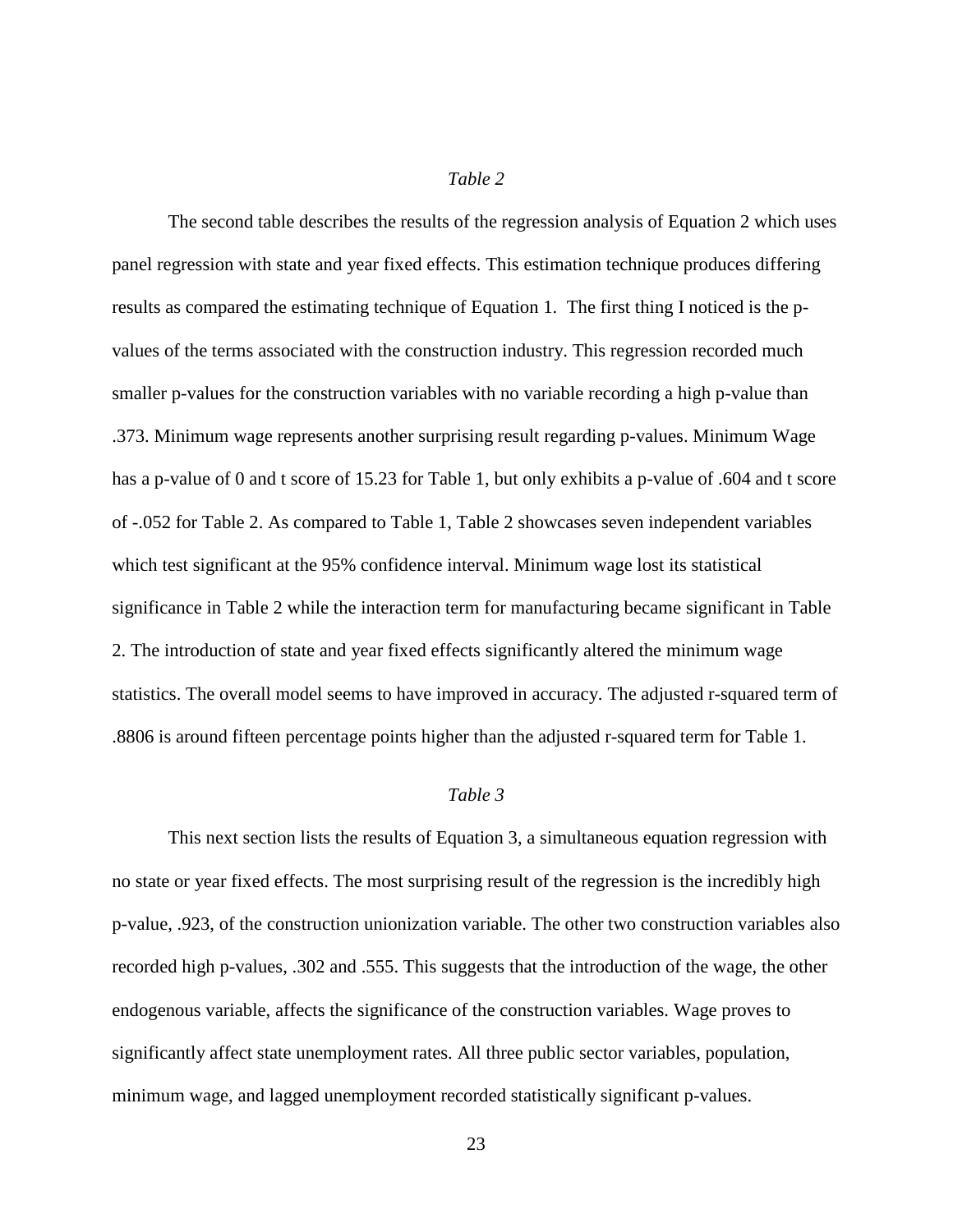Incidentally, the there is no difference in the directional change of all of the exogenous variables (not including wage due to its absence from Table 1) when comparing Table 1 to Table 3. Without using fixed effects, the simultaneous equation regression resulted in no change in the signs of the coefficients of the exogenous variables. Also the adjusted-square score of Table 3 (.7189) is incredibly close to the adjusted r-squared score of Table 1 (.7161). The second equation included only one variable with a p-value of greater than zero, population.

#### *Table 4*

<span id="page-31-0"></span>In this section, the results of Equation 4, the simultaneous equation regression with fixed effects, will be discussed. The results present a contradiction. The adjusted r-squared score of .8506 lies three percentage points under the adjusted r-squared score of Table 2 (.8806). With using the fixed effects model, adding in the simultaneous equation regression results in a model with a similar fit to Table 2. In other words, adding in the simultaneous equation regression should produce similar outcomes to Table 2. This notion may be challenged by viewing the pvalues of the exogenous variables. For the main equation being estimated in both Table 2 and 4, there is a difference in the amount of statistically significant variables. Table 2 list seven statistically significant exogenous variables while Table 4 produces only four statistically significant exogenous variables not including wage.

#### **Chapter 5: Conclusion**

<span id="page-31-1"></span>The following analysis concerns Figures 1-4 located in the appendix. These are the four main regression equations which will be estimated. The rest of the figures located in the appendix will be discussed in the conclusion. After the robustness checks section follows the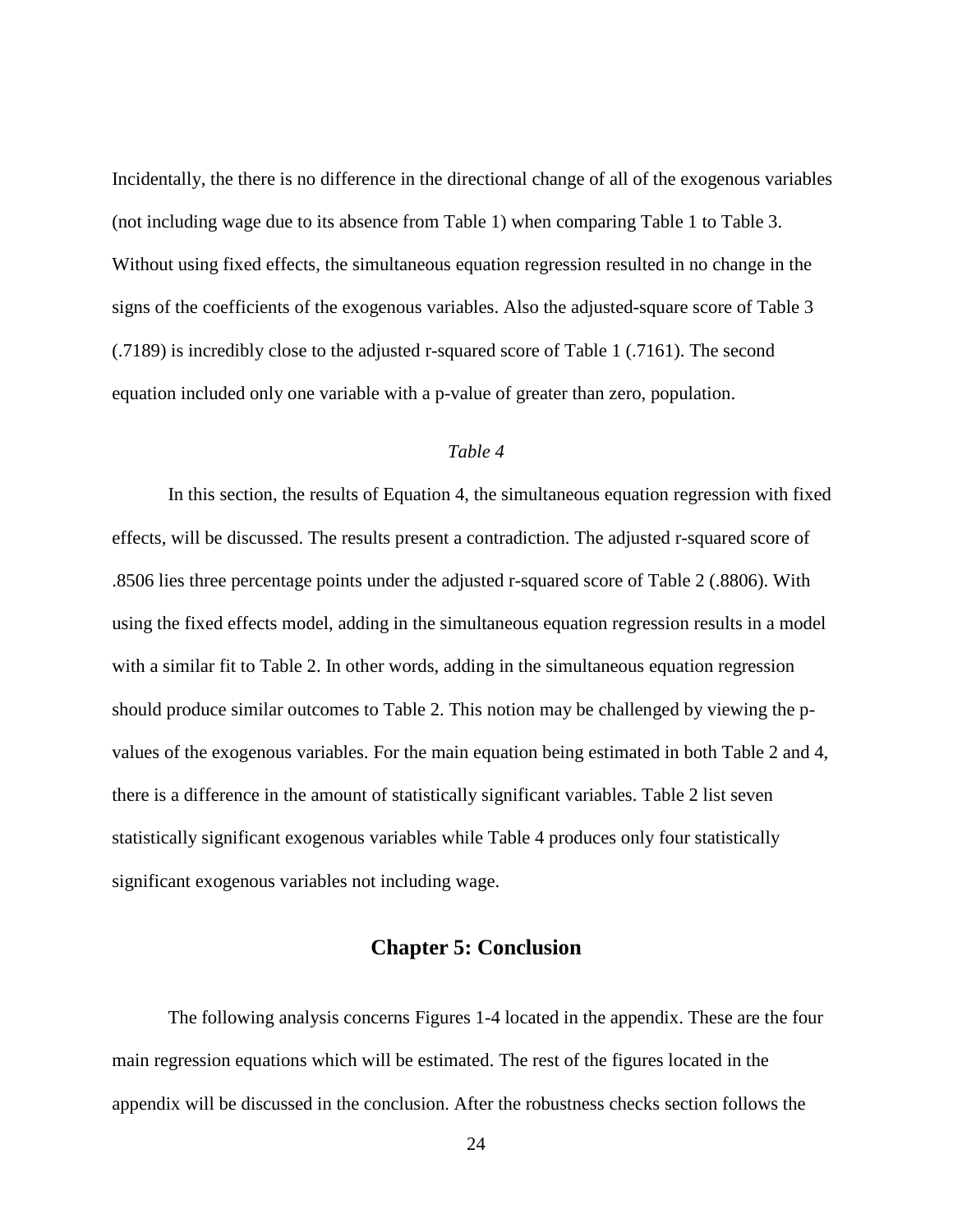<span id="page-32-0"></span>discussion of Figures 1-4. The final section will discuss Equation 2, the equation I believe best explains how unionization affects unemployment.

#### Explanatory Variables

#### *Unionization*

<span id="page-32-1"></span>There appears to be mixed results for determining the effects of unionization on state level unemployment. No unionization statistic tested significant for all four equations. UNM tested significant in Figures 1, 2 and 4 while UNP tested significant in Figure 3, and UNC tested insignificant for all four equations. This sheds light on the reliability of each statistic. On average, manufacturing unionization presents itself as a reliable predictor of unemployment. Unionization is also correlated with higher unemployment on average. The unionization variables which contradicted this statement all contained insignificant p-values with the lowest pvalue being UNC on Figure 4 which displayed a p-value of .18.

#### *Location Quotient*

<span id="page-32-2"></span>The location quotient variables also exhibited mixed results. Most of the location quotient variables were correlated with higher unemployment. The only exceptions occur for LQC on Figures 2 and 4. One can suspect the introduction of fixed effects may have contributed to this directional change. It is interesting to note that LQC in both Figures 2 and 4 exhibit p-values of 0. The LQM significant p-values turned insignificant when modeled in the simultaneous equation regression. In the Panel Regression LQM contained a p-value of less than .02, but in the simultaneous equation regression, the value raised to above .15. LQP contained a significant p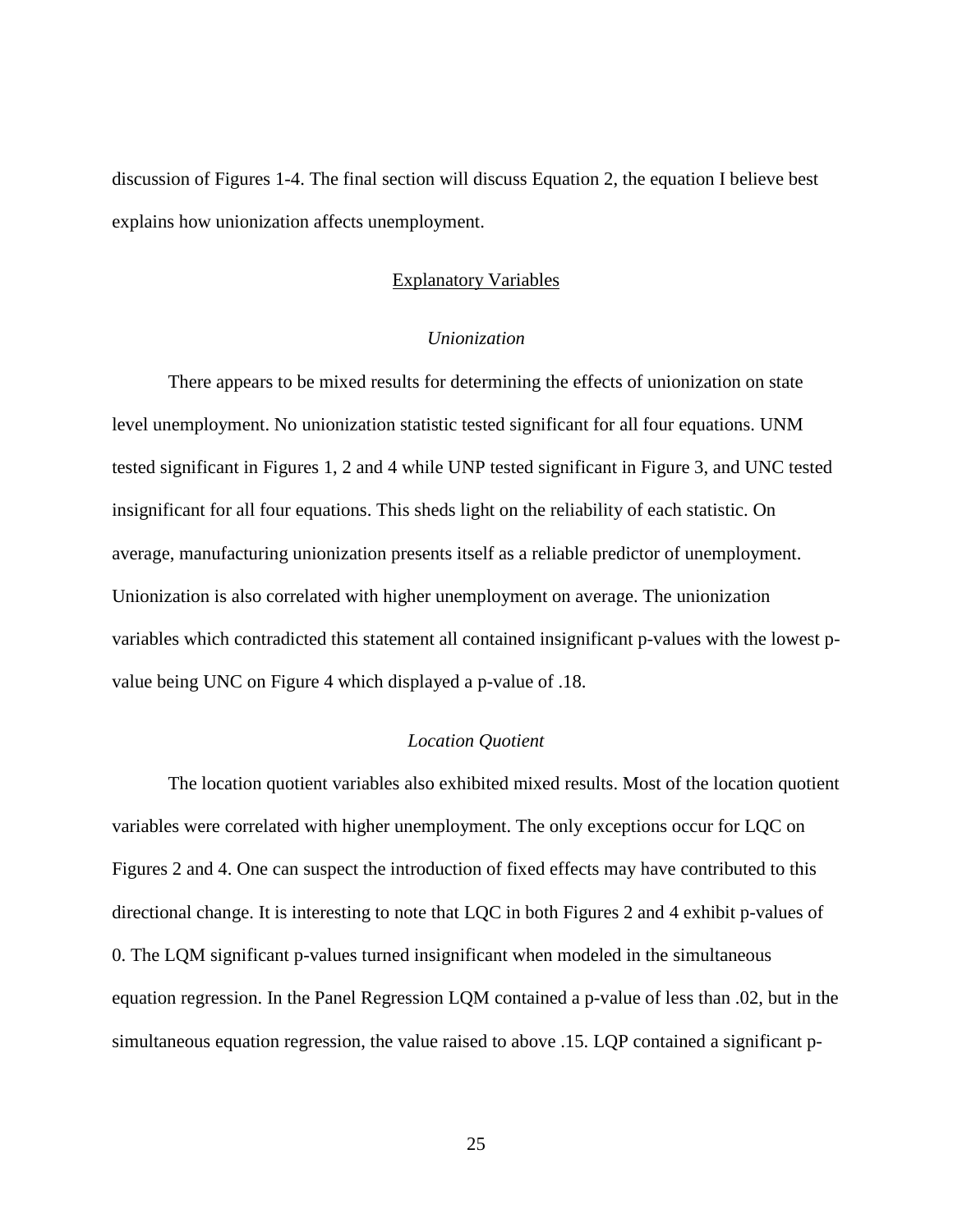value for Figures 1, 2, and 3 but turned insignificant in Figure 4. Figure 4 should be the most robust model so I am not sure why LQP suddenly became insignificant.

#### *Interaction*

<span id="page-33-0"></span>All of the coefficients of the interaction variables trend upward with respect to unemployment for all observations except for two. In both exceptions, the variable proved insignificant. None of the interaction variables proved to be significant at the 95% level. Only one, interaction for manufacturing on Figure 2, proved significant. Not much information can be gathered form the interaction variable.

#### Alternate Panels

#### *Right to Work*

<span id="page-33-2"></span><span id="page-33-1"></span>In order to test the effects of right to work laws on Equation 2, I created two new panels. The first panel contained states which have passed Right to Work laws. The second panel contains states that have not passed such laws. Figure 17 reports the results of the regression equation on states that have passed right to work laws, while figure 18 reports the results of the regression equation on states that have not passed right to work laws. Population and minimum wage performed incredibly similarly in both regressions. Both variables reported similar p-values and reported the same sign change in both figures. Of the interaction variables, only manufacturing proved significant in Figure 18, while none proved significant in Figure 17. No information can be ascertained from the interaction variable from these two figures. Both figures contained two location quotient variables which proved significant. LQC and LQP proved significant in Figure 17 while LQM and LQP proved significant in figure 18. Interestingly LQP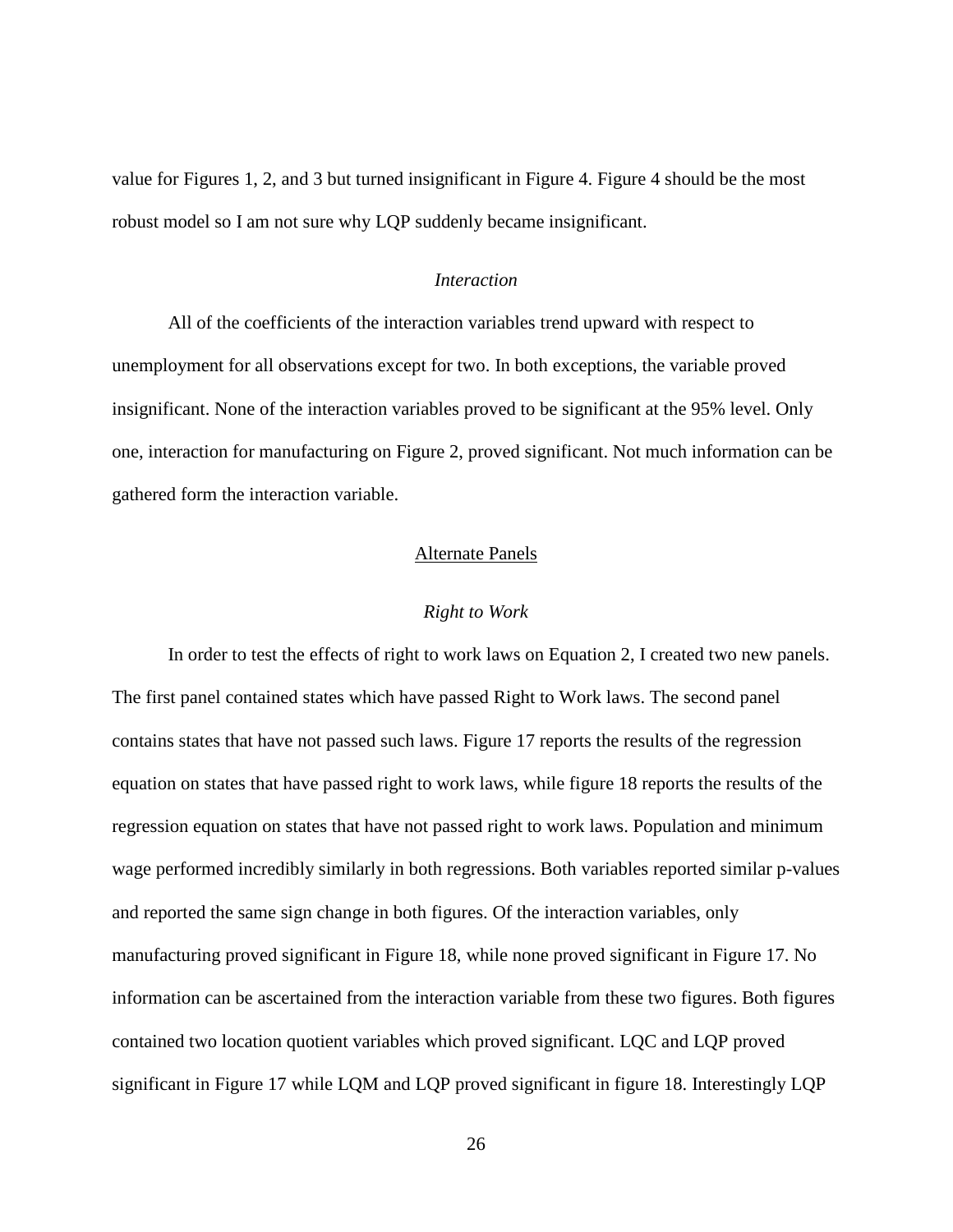proved significant in both figures while producing differing sign changes. All three unionization variables proved insignificant for Figure 17 while two (UNM and UNP) proved significant in Figure 18. Unionization variables proved more significant in states without right to work laws.

#### *NAFTA*

<span id="page-34-0"></span>In this next section, I created two new panels where the first panel encompasses the years 1991-1997 while the second covers 1998-2011. This is done to account for the passage of NAFTA and how it affected the regression equation. Regarding the interaction variable, all interactions proved insignificant in both panels. LQC proved significant in both panels while LQM proved significant in none and LQP proved significant for post 1998. UNM proved significant in both while UNP proved significant for post 1998 and UNC proved significant in neither. Overall I do not believe much information can be ascertained about the effects of NAFTA on my regression equation.

#### Final Thoughts

#### *Equation 2*

<span id="page-34-2"></span><span id="page-34-1"></span>After review the results of each test, I come to the conclusion that Equation 2 represents the best model representing how unionization affects unemployment at the state level. This test recorded the highest adjusted r-squared score for the four main equations. LQC, LQM, LQP, POP, and UNM tested significant while LQC earned the distinction of being the only significant variable correlated with decreasing unemployment rates. The results of Equation 2 suggest to policy makers that they make sure their respective economies do not concentrate too heavily on manufacturing and public administration. Increasing concentration of construction jobs is

27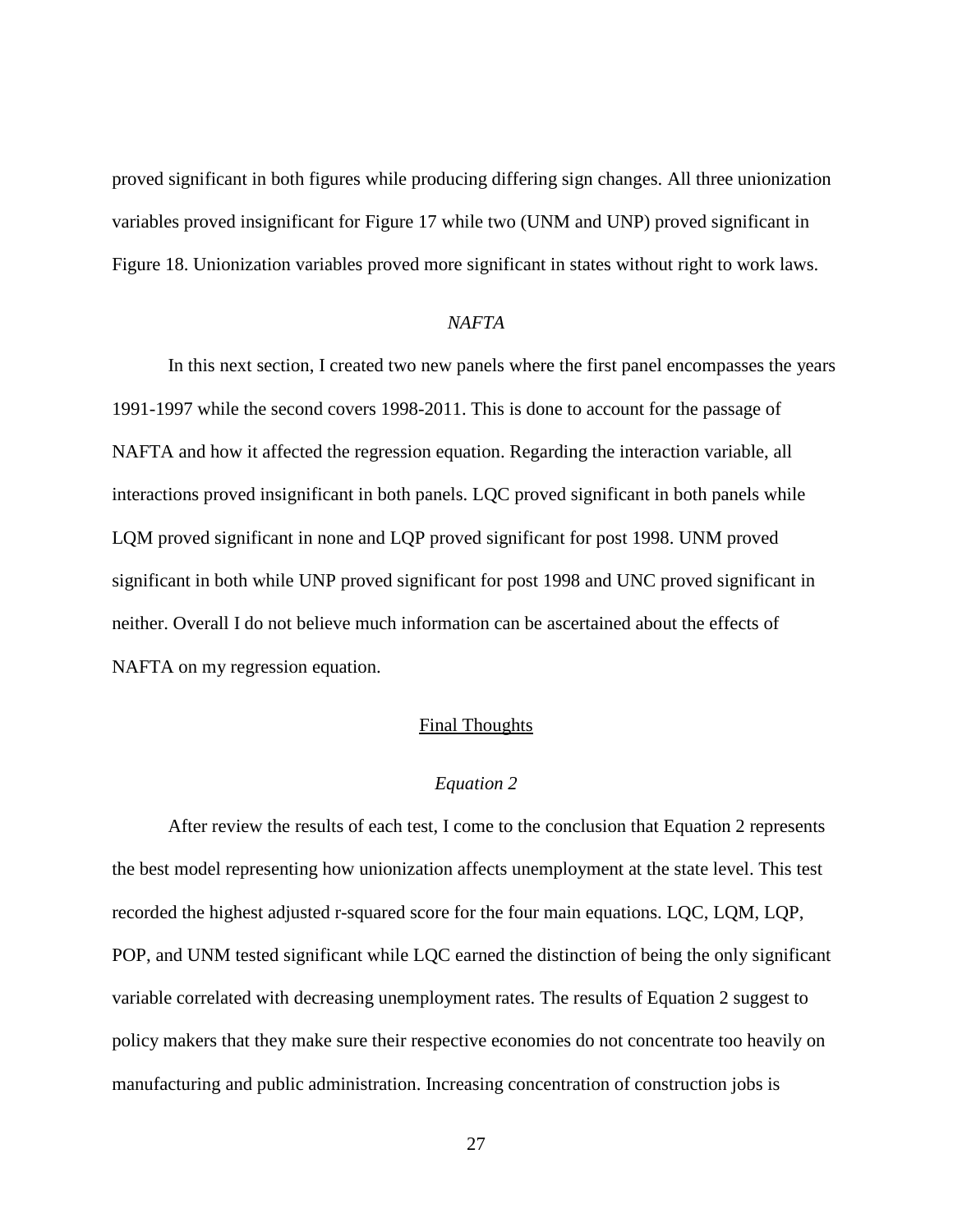correlated with decreased unemployment rates. Concerning unionization, all that can be stated is that increasing the unionization rate of manufacturing jobs will lead to increased unemployment. It is noticeable that the interaction variable for manufacturing tested significant at the 93% confidence interval while the rest of the interaction variables proved to be very insignificant.

#### *Further Research Questions*

<span id="page-35-0"></span>I can only guess from the results of the four tables that non-linear relationships may exist between my variables. More research needs to be conducted on how the interaction between unionization and industrial concentration affects unemployment. Also, researchers should still look into using state linear trends and division specific time trends. Other researchers may be able to handle the issue of multicollinearity which arises from using these methods.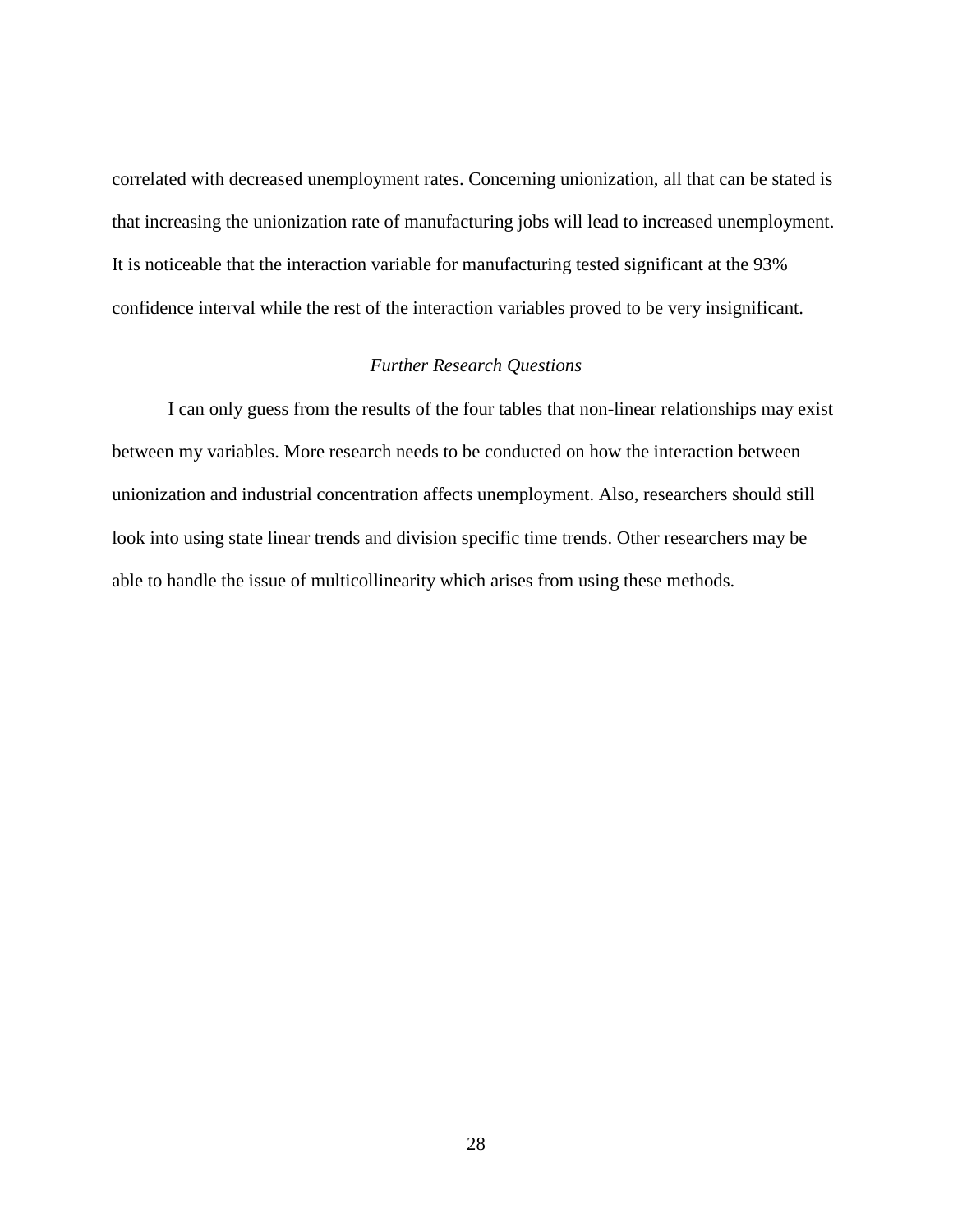## **Appendix**

| Source     | SS          | df        | MS         |        | Number of $obs =$    | 1007          |
|------------|-------------|-----------|------------|--------|----------------------|---------------|
|            |             |           |            |        | F(12,<br>$994) =$    | 208.91        |
| Model      | 2590.63499  | 12        | 215.886249 |        | Prob > F             | 0.0000<br>$=$ |
| Residual   | 1027.19685  | 994       | 1.03339723 |        | R-squared            | 0.7161<br>$=$ |
|            |             |           |            |        | Adj $R$ -squared =   | 0.7126        |
| Total      | 3617.83184  | 1006      | 3.59625431 |        | Root MSE             | 1.0166<br>$=$ |
|            |             |           |            |        |                      |               |
| <b>UR</b>  | Coef.       | Std. Err. | t          | P >  t | [95% Conf. Interval] |               |
| LQC        | .0048392    | .003294   | 1.47       | 0.142  | $-10016248$          | .0113032      |
| LQM        | .0046667    | .0018681  | 2.50       | 0.013  | .0010008             | .0083325      |
| LQP        | .00881      | .0038087  | 2.31       | 0.021  | .0013359             | .016284       |
| <b>UNC</b> | $-1.014152$ | 1.790625  | $-0.57$    | 0.571  | $-4.527992$          | 2.499687      |
| <b>UNM</b> | 3.495897    | 1.453533  | 2.41       | 0.016  | .6435511             | 6.348243      |
| <b>UNP</b> | 2.181574    | 1.244645  | 1.75       | 0.080  | $-12608594$          | 4.624008      |
| $I_C$      | .0118991    | .01618    | 0.74       | 0.462  | $-.0198519$          | .04365        |
| $I_M$      | $-.0181112$ | .0113638  | $-1.59$    | 0.111  | $-0.404109$          | .0041885      |
| $I_P$      | $-.0246115$ | .0121495  | $-2.03$    | 0.043  | $-.0484531$          | $-.0007698$   |
| POP_MIL    | .0256153    | .005743   | 4.46       | 0.000  | .0143454             | .0368852      |
| MIN        | .4929646    | .0323639  | 15.23      | 0.000  | .4294551             | .5564741      |
| lag_UR     | .7363401    | .0177372  | 41.51      | 0.000  | .7015335             | .7711468      |
| $\_cons$   | $-3.408225$ | .6663468  | $-5.11$    | 0.000  | $-4.715833$          | $-2.100617$   |
|            |             |           |            |        |                      |               |

#### <span id="page-36-0"></span>Figure 1- Panel Regression, No Fixed Effect

. nlcom \_b[LQC]\*\_b[UNC]

 $\_n1\_1: \quad \underline{\hspace{0.5cm}}\texttt{bl[LQC]} * \underline{\hspace{0.5cm}}\texttt{bl[UNC]}$ 

| UR |  |  | Coef. Std. Err. t P> t  [95% Conf. Interval]             |  |
|----|--|--|----------------------------------------------------------|--|
|    |  |  | nl 1   -.0049077 .0064695 -0.76 0.448 -.0176032 .0077878 |  |

. nlcom \_b[LQM]\*\_b[UNM]

 $nl_1: \n b[LQM]*b[UM]$ 

| UR     |          |  | Coef. Std. Err. t P> t  [95% Conf. Interval] |          |
|--------|----------|--|----------------------------------------------|----------|
| $nl_1$ | .0163142 |  | $.012302$ 1.33 0.185 -.0078267               | .0404551 |

. nlcom \_b[LQP]\*\_b[UNP]

 $nl_1: \n b[LQP]*b[UNP]$ 

| UR. |  |  | Coef. Std. Err. t P> t  [95% Conf. Interval] |  |
|-----|--|--|----------------------------------------------|--|
|     |  |  |                                              |  |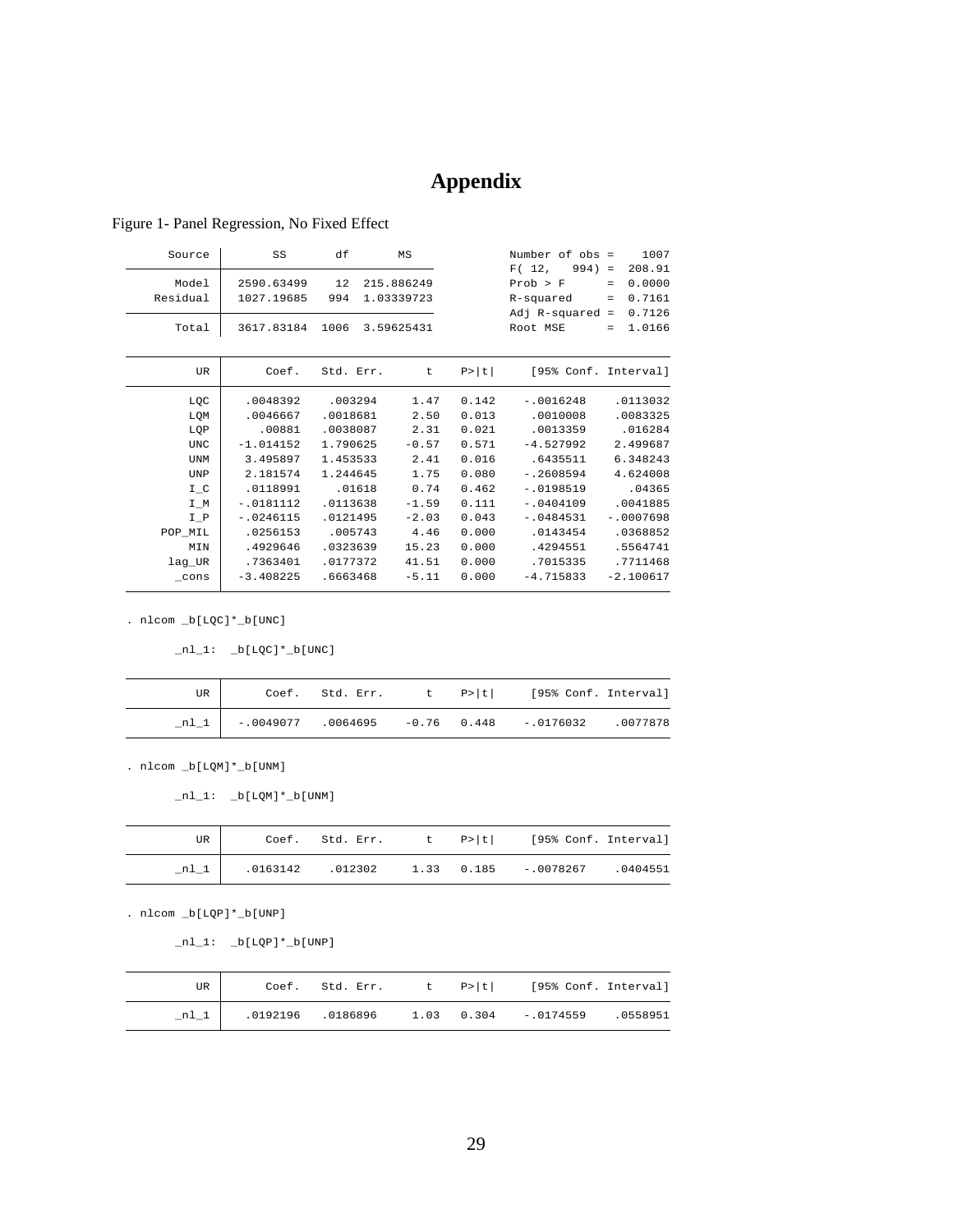Figure 2 - Panel Regression, Fixed Effect

| Source     | SS          | df        | MS         |        | Number of obs =      |          | 1007        |
|------------|-------------|-----------|------------|--------|----------------------|----------|-------------|
|            |             |           |            |        | F(79,<br>$927$ =     |          | 94.88       |
| Model      | 3219.62971  | 79        | 40.7548065 |        | Prob > F             | $=$      | 0.0000      |
| Residual   | 398.202126  | 927       | .429560006 |        | R-squared            | $\equiv$ | 0.8899      |
|            |             |           |            |        | $Adj$ R-squared =    |          | 0.8806      |
| Total      | 3617.83184  | 1006      | 3.59625431 |        | Root MSE             | $=$      | .65541      |
|            |             |           |            |        |                      |          |             |
| UR         | Coef.       | Std. Err. | t          | P >  t | [95% Conf. Interval] |          |             |
| LQC        | $-.0147413$ | .0034523  | $-4.27$    | 0.000  | $-.0215164$          |          | $-.0079662$ |
| LQM        | .0063779    | .0023876  | 2.67       | 0.008  | .0016922             |          | .0110636    |
| LQP        | .0145586    | .006641   | 2.19       | 0.029  | .0015254             |          | .0275917    |
| <b>UNC</b> | $-1.707444$ | 1.790088  | $-0.95$    | 0.340  | $-5.220539$          |          | 1.805652    |
| <b>UNM</b> | 7.473559    | 1.616635  | 4.62       | 0.000  | 4.300869             |          | 10.64625    |
| <b>UNP</b> | 2.841626    | 2.449851  | 1.16       | 0.246  | $-1.966272$          |          | 7.649523    |
| $I_C$      | .0139877    | .0156953  | 0.89       | 0.373  | $-.0168147$          |          | .0447902    |
| $I_M$      | $-1055317$  | .0131884  | $-4.19$    | 0.000  | $-.0811995$          |          | $-.0294345$ |
| $I_P$      | $-10332965$ | .0225452  | $-1.48$    | 0.140  | $-.0775421$          |          | .0109491    |
| POP_MIL    | .1119232    | .0416286  | 2.69       | 0.007  | .0302261             |          | .1936204    |
| MIN        | $-.0329994$ | .063629   | $-0.52$    | 0.604  | $-1578729$           |          | .0918742    |
| lag_UR     | .5055293    | .0240988  | 20.98      | 0.000  | .4582348             |          | .5528238    |
|            |             |           |            |        |                      |          |             |

 $nl_1: b[LQC]*b[UNC]$ 

| UR   |  |  | Coef. Std. Err. t P> t  [95% Conf. Interval] |  |
|------|--|--|----------------------------------------------|--|
| nl 1 |  |  |                                              |  |

 $\_nl\_1:$   $\_b[LQM]*\_b[UNM]$ 

| UR     |  |  | Coef. Std. Err. t P> t  [95% Conf. Interval] |  |
|--------|--|--|----------------------------------------------|--|
| $n1_1$ |  |  |                                              |  |

. nlcom \_b[LQP]\*\_b[UNP]

.

.

 $nl_1: \n b[LQP]*b[UNP]$ 

| UR I   |  |  | Coef. Std. Err. t P> t  [95% Conf. Interval]                  |  |
|--------|--|--|---------------------------------------------------------------|--|
| $nl_1$ |  |  | $0.04137$ $0.0509718$ $0.81$ $0.417$ $-0.0586636$ $0.1414036$ |  |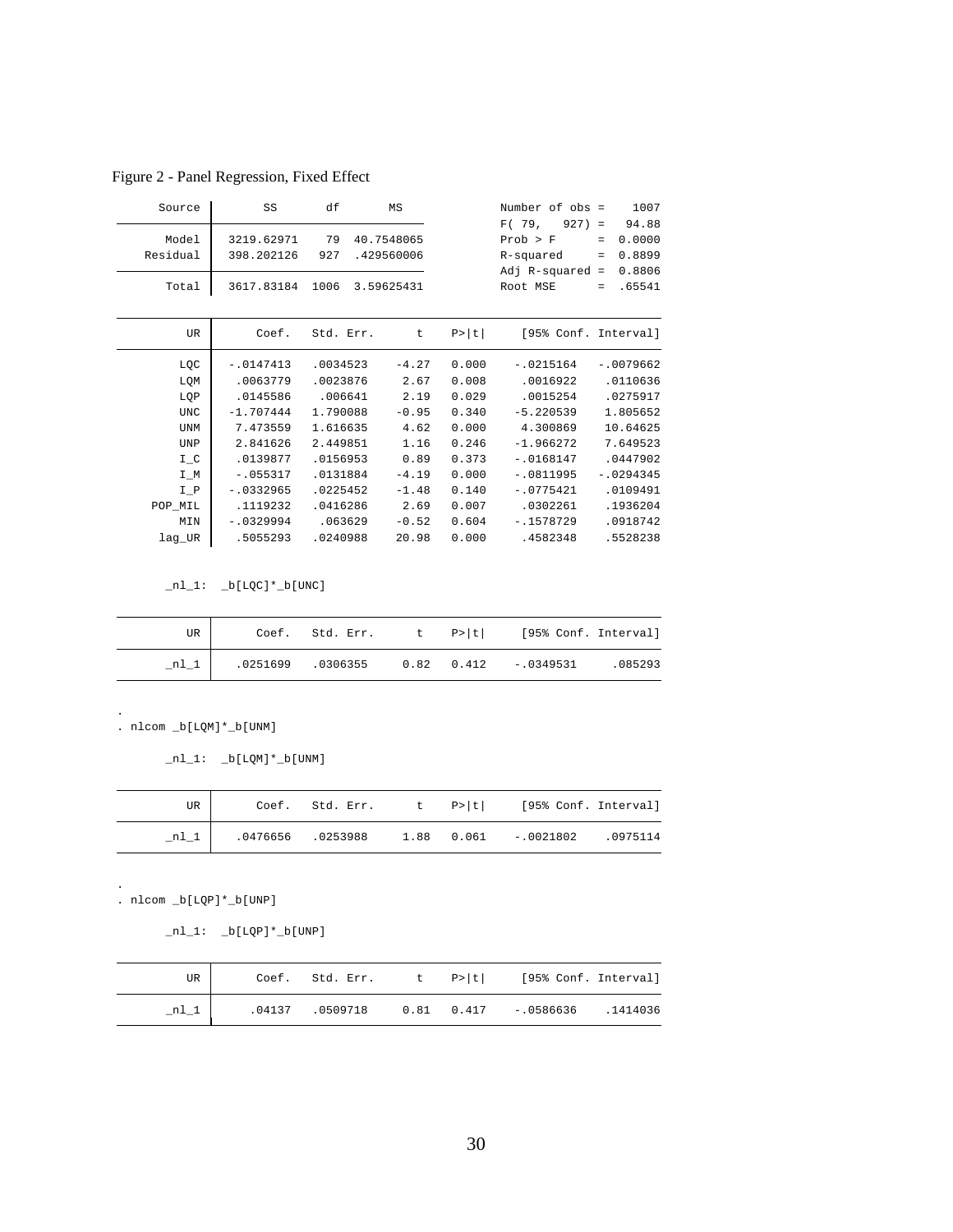| Equation        | Obs          | Parms   | RMSE                |         | $"R-sq"$         | chi2               |                  | $\mathbb P$          |
|-----------------|--------------|---------|---------------------|---------|------------------|--------------------|------------------|----------------------|
| UR<br>WAGE      | 1007<br>1007 | 13<br>6 | 1.005503<br>5018.73 |         | 0.7186<br>0.5923 | 2598.99<br>1450.80 | 0.0000<br>0.0000 |                      |
|                 |              |         |                     |         |                  |                    |                  |                      |
|                 | Coef.        |         | Std. Err.           | z       | P >  z           |                    |                  | [95% Conf. Interval] |
| UR              |              |         |                     |         |                  |                    |                  |                      |
| LQC             | .0031101     |         | .0030414            | 1.02    | 0.307            | $-.002851$         |                  | .0090713             |
| LQM             | .0024525     |         | .0017212            | 1.42    | 0.154            | $-.000921$         |                  | .0058261             |
| LQP             | .0095319     |         | .003497             | 2.73    | 0.006            | .0026779           |                  | .0163859             |
| <b>UNC</b>      | $-.1614106$  |         | 1.644527            | $-0.10$ | 0.922            | $-3.384624$        |                  | 3.061802             |
| <b>UNM</b>      | 1.639198     |         | 1.339251            | 1.22    | 0.221            | $-.985687$         |                  | 4.264082             |
| <b>UNP</b>      | 4.459279     |         | 1.319453            | 3.38    | 0.001            | 1.873199           |                  | 7.04536              |
| $I_C$           | .0087269     |         | .0147437            | 0.59    | 0.554            | $-.0201703$        |                  | .0376241             |
| $I_M$           | $-.0134071$  |         | .0103203            | $-1.30$ | 0.194            | $-.0336345$        |                  | .0068203             |
| $I_P$           | $-.0356907$  |         | .0119529            | $-2.99$ | 0.003            | $-.0591179$        |                  | $-.0122635$          |
| POP_MIL         | .0273744     |         | .0052266            | 5.24    | 0.000            | .0171303           |                  | .0376184             |
| MIN             | .5549323     |         | .0349514            | 15.88   | 0.000            | .4864289           |                  | .6234358             |
| WAGE            | $-.0000649$  |         | .000012             | $-5.41$ | 0.000            | $-.0000884$        |                  | $-.0000414$          |
| lag_UR          | .6506446     |         | .0240012            | 27.11   | 0.000            | .6036032           |                  | .6976861             |
| $_{\rm \_cons}$ | .098011      |         | .7787904            | 0.13    | 0.900            | $-1.42839$         |                  | 1.624412             |
| WAGE            |              |         |                     |         |                  |                    |                  |                      |
| PCI             | .6593677     |         | .0385504            | 17.10   | 0.000            | .5838102           |                  | .7349252             |
| MIN             | $-2266.569$  |         | 295.8986            | $-7.66$ | 0.000            | $-2846.519$        |                  | $-1686.618$          |
| <b>UNC</b>      | 7186.754     |         | 2268.434            | 3.17    | 0.002            | 2740.705           |                  | 11632.8              |
| <b>UNM</b>      | $-13908.68$  |         | 2808.98             | $-4.95$ | 0.000            | $-19414.18$        |                  | $-8403.185$          |
| <b>UNP</b>      | 16583.94     |         | 1262.117            | 13.14   | 0.000            | 14110.24           |                  | 19057.65             |
| UR              | $-1057.263$  |         | 122.4521            | $-8.63$ | 0.000            | $-1297.265$        |                  | $-817.2617$          |
| $_{\rm \_cons}$ | 45177.16     |         | 945.6469            | 47.77   | 0.000            | 43323.72           |                  | 47030.59             |

Figure 3- Simultaneous Equation Regression, No Fixed Effect

 $_n1_1: b[LQC]*b[UNC]$ 

|      |           |  | Coef. Std. Err. $z = P >  z $ [95% Conf. Interval] |  |
|------|-----------|--|----------------------------------------------------|--|
| nl l | $-000502$ |  | $0.0475$ $-0.11$ $0.916$ $-0.098118$ $0.088078$    |  |

. nlcom \_b[LQM]\*\_b[UNM] .

 $_nl_1: \n b[LQM]*b[UNM]$ 

|        |  |  | Coef. Std. Err. $z = P >  z $ [95% Conf. Interval]      |  |
|--------|--|--|---------------------------------------------------------|--|
| $n1_1$ |  |  | .0040202 .0056228   0.71   0.475   -.0070002   .0040202 |  |

. nlcom \_b[LQP]\*\_b[UNP] .

 $\_n1\_1$ :  $\_b[LQP] \star \_b[UNP]$ 

|      |  |  | Coef. Std. Err. $z = P >  z $ [95% Conf. Interval] |  |
|------|--|--|----------------------------------------------------|--|
| nl 1 |  |  | .0425052 .0268885 1.58 0.114 -.0101953 .0952058    |  |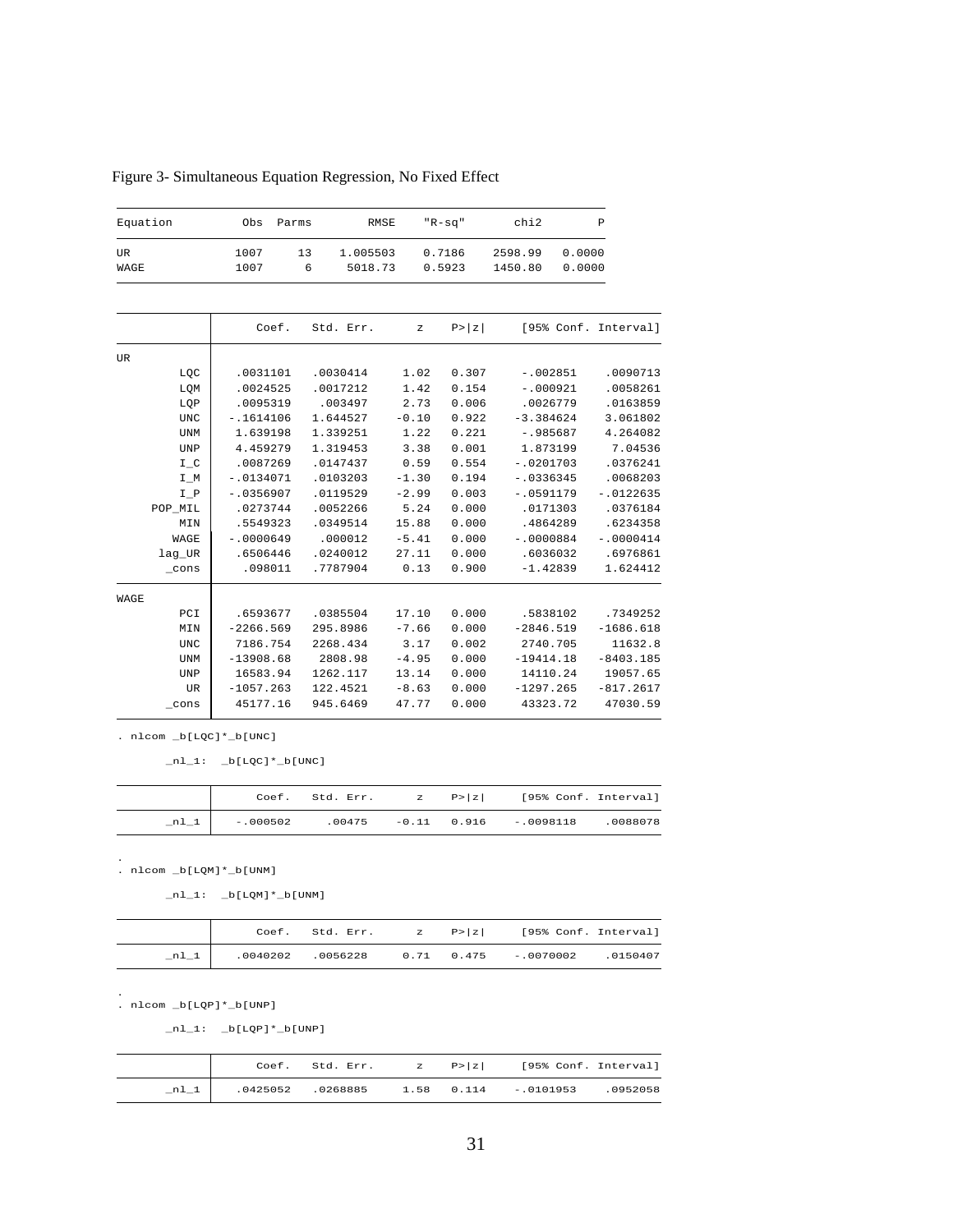Figure 4 - Simultaneous Equation Regression, Fixed Effect

| Equation  | Parms<br>Obs |    | RMSE     | "R-sq" | chi2     | P      |  |
|-----------|--------------|----|----------|--------|----------|--------|--|
| <b>UR</b> | 1007         | 80 | .7315454 | 0.8510 | 5116.51  | 0.0000 |  |
| WAGE      | 1007         | 73 | 2216.955 | 0.9204 | 11685.36 | 0.0000 |  |

|     |         | Coef.       | Std. Err. | $\mathbf{z}$ | P >  z |             | [95% Conf. Interval] |
|-----|---------|-------------|-----------|--------------|--------|-------------|----------------------|
| UR. |         |             |           |              |        |             |                      |
|     | LQC     | $-.0109208$ | .0024825  | $-4.40$      | 0.000  | $-0157864$  | $-10060552$          |
|     | LQM     | .0025181    | .0019261  | 1.31         | 0.191  | $-10012569$ | .0062931             |
|     | LQP     | .0041608    | .0058738  | 0.71         | 0.479  | $-10073517$ | .0156732             |
|     | UNC     | $-1.848612$ | 1.38539   | $-1.33$      | 0.182  | $-4.563927$ | .8667037             |
|     | UNM     | 4.728923    | 1.398763  | 3.38         | 0.001  | 1.987398    | 7.470449             |
|     | UNP     | 1.341765    | 1.858877  | 0.72         | 0.470  | $-2.301567$ | 4.985098             |
|     | $I_C$   | .0171885    | .0109059  | 1.58         | 0.115  | $-0041866$  | .0385636             |
|     | $I_M$   | $-.0223044$ | .0097337  | $-2.29$      | 0.022  | $-.0413821$ | $-10032268$          |
|     | I P     | $-10097206$ | .0156929  | $-0.62$      | 0.536  | $-.040478$  | .0210368             |
|     | POP MIL | .08168      | .0326257  | 2.50         | 0.012  | .0177348    | .1456252             |
|     | MIN     | $-10374921$ | .0765208  | $-0.49$      | 0.624  | $-1874701$  | .1124858             |
|     | lag UR  | .3804464    | .0417192  | 9.12         | 0.000  | .2986782    | .4622147             |
|     | WAGE    | $-10002039$ | .0000469  | $-4.35$      | 0.000  | $-10002958$ | $-.000112$           |
|     |         |             |           |              |        |             |                      |

 $nl_1: \n_b[LQC]*b[UNC]$ 

|  |  | Coef. Std. Err. $\mathbb{Z}$ P> $\mathbb{Z}$ [95% Conf. Interval] |  |
|--|--|-------------------------------------------------------------------|--|
|  |  |                                                                   |  |

. nlcom \_b[LQM]\*\_b[UNM]

 $\_nl\_1$ :  $\_b[LQM]*\_b[UNM]$ 

|      |  |  | Coef. Std. Err. $z \quad P >  z $ [95% Conf. Interval] |  |
|------|--|--|--------------------------------------------------------|--|
| nl 1 |  |  |                                                        |  |

. nlcom \_b[LQP]\*\_b[UNP]

.

.

.

 $\_n1\_1:$   $\_b[LQP]*\_b[UNP]$ 

|  |  | Coef. Std. Err. $z = P >  z $ [95% Conf. Interval]     |  |
|--|--|--------------------------------------------------------|--|
|  |  | nl 1   .0055828 .0134882 0.41 0.679 -.0208537 .0320192 |  |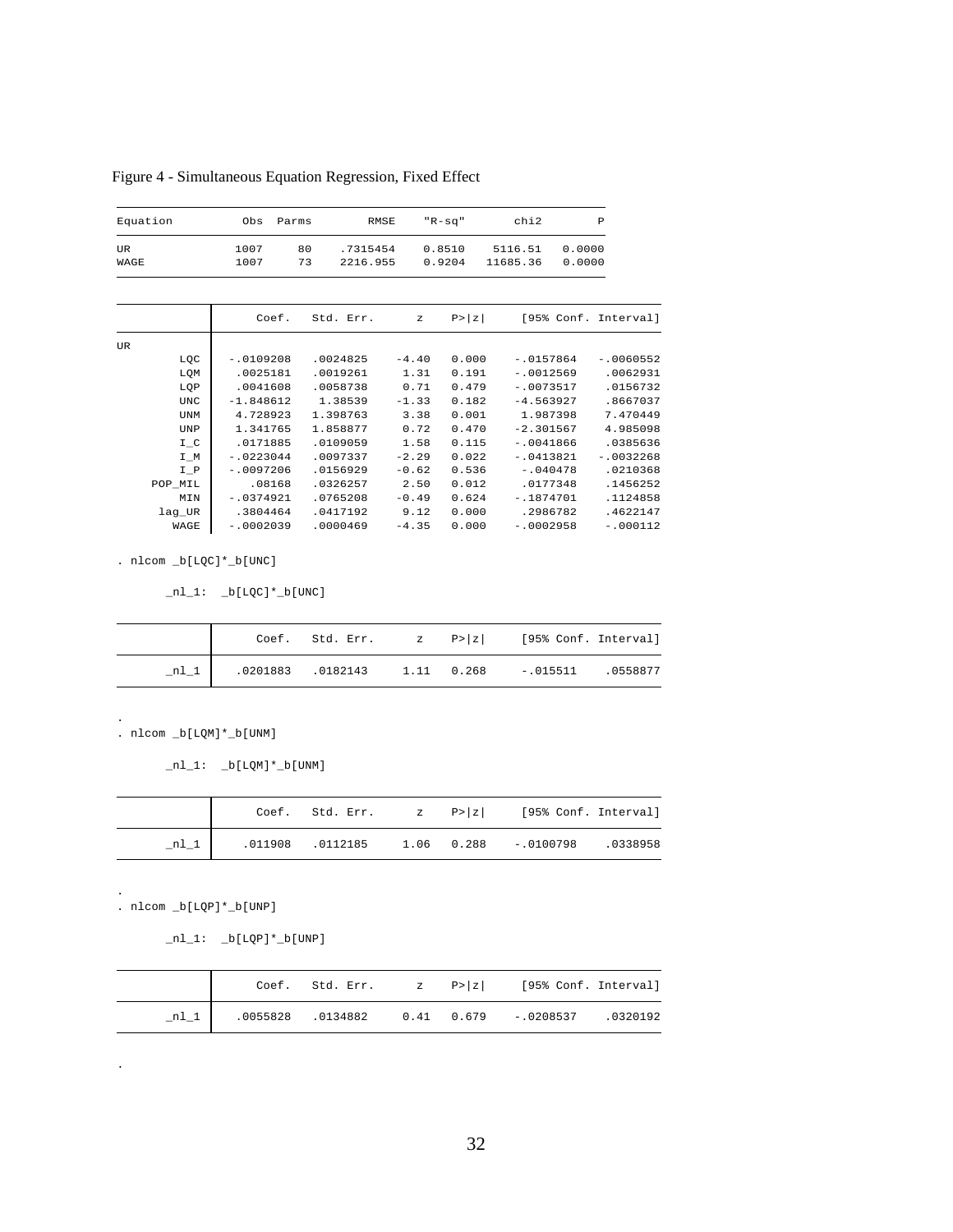| Source            | SS                       | df        | ΜS                       |        | Number of obs =                                                  | 1007                                                                           |
|-------------------|--------------------------|-----------|--------------------------|--------|------------------------------------------------------------------|--------------------------------------------------------------------------------|
| Model<br>Residual | 2570.94918<br>1046.88266 | 12<br>994 | 214.245765<br>1.05320187 |        | F(12,<br>$994) =$<br>Prob > F<br>R-squared<br>Adj $R$ -squared = | 203.42<br>0.0000<br>$\qquad \qquad =$<br>0.7106<br>$\qquad \qquad =$<br>0.7071 |
| Total             | 3617.83184               | 1006      | 3.59625431               |        | Root MSE                                                         | 1.0263<br>$=$                                                                  |
| UR.               | Coef.                    | Std. Err. | t                        | P >  t | [95% Conf. Interval]                                             |                                                                                |
| LQC               | .0061012                 | .0034313  | 1.78                     | 0.076  | $-.0006322$                                                      | .0128346                                                                       |
| LQM               | .0039472                 | .0018789  | 2.10                     | 0.036  | .0002602                                                         | .0076342                                                                       |
| LQP               | .0071181                 | .0038595  | 1.84                     | 0.065  | $-10004556$                                                      | .0146919                                                                       |
| <b>UNC</b>        | 1.243319                 | 1.745837  | 0.71                     | 0.477  | $-2.182629$                                                      | 4.669268                                                                       |
| UNM               | 2.955603                 | 1.463859  | 2.02                     | 0.044  | .0829949                                                         | 5.828211                                                                       |
| UNP               | 2.023683                 | 1.258084  | 1.61                     | 0.108  | $-.4451217$                                                      | 4.492488                                                                       |
| $I_C$             | $-.0077541$              | .0158269  | $-0.49$                  | 0.624  | $-.038812$                                                       | .0233038                                                                       |
| $I_M$             | $-.0145984$              | .0114658  | $-1.27$                  | 0.203  | $-10370984$                                                      | .0079017                                                                       |
| $I_P$             | $-10225958$              | .0122635  | $-1.84$                  | 0.066  | $-.0466611$                                                      | .0014695                                                                       |
| POP_ROC           | .0479386                 | .052679   | 0.91                     | 0.363  | $-.0554362$                                                      | .1513133                                                                       |
| MIN               | .5028436                 | .03471    | 14.49                    | 0.000  | .4347303                                                         | .5709568                                                                       |
| lag UR            | .751677                  | .0175558  | 42.82                    | 0.000  | .7172263                                                         | .7861277                                                                       |
| $_{\rm \_cons}$   | $-3.356749$              | .6810742  | $-4.93$                  | 0.000  | $-4.693257$                                                      | $-2.02024$                                                                     |

Figure 5 – Panel Regression, Population Rate of Change, No Fixed Effects

 $_nl_1: b[LQC]*b[UNC]$ 

| UR I   |  |  | Coef. Std. Err. t P> t  [95% Conf. Interval]                 |  |
|--------|--|--|--------------------------------------------------------------|--|
| $n1_1$ |  |  | $0.075857$ $0.140055$ $0.54$ $0.588$ $-0.0198981$ $0.350695$ |  |

. nlcom \_b[LQM]\*\_b[UNM]

```
\_n1\_1: \_b[LQM]*\_b[UNM]
```

| UR |  |  | Coef. Std. Err. t P> t  [95% Conf. Interval]           |  |
|----|--|--|--------------------------------------------------------|--|
|    |  |  | $n1_1$ .0116663 .0104576 1.12 0.265 -.0088552 .0321878 |  |

. nlcom \_b[LQP]\*\_b[UNP]

.

.

.

 $_nl_1: \underline{\phantom{0}} b[LQP]*\underline{\phantom{0}} b[UNP]$ 

| UR I |  |  | Coef. Std. Err. $t \in P >  t $ [95% Conf. Interval]            |  |
|------|--|--|-----------------------------------------------------------------|--|
| nl 1 |  |  | $0.0144048$ $0.0162511$ $0.89$ $0.376$ $-0.0174855$ $0.0462952$ |  |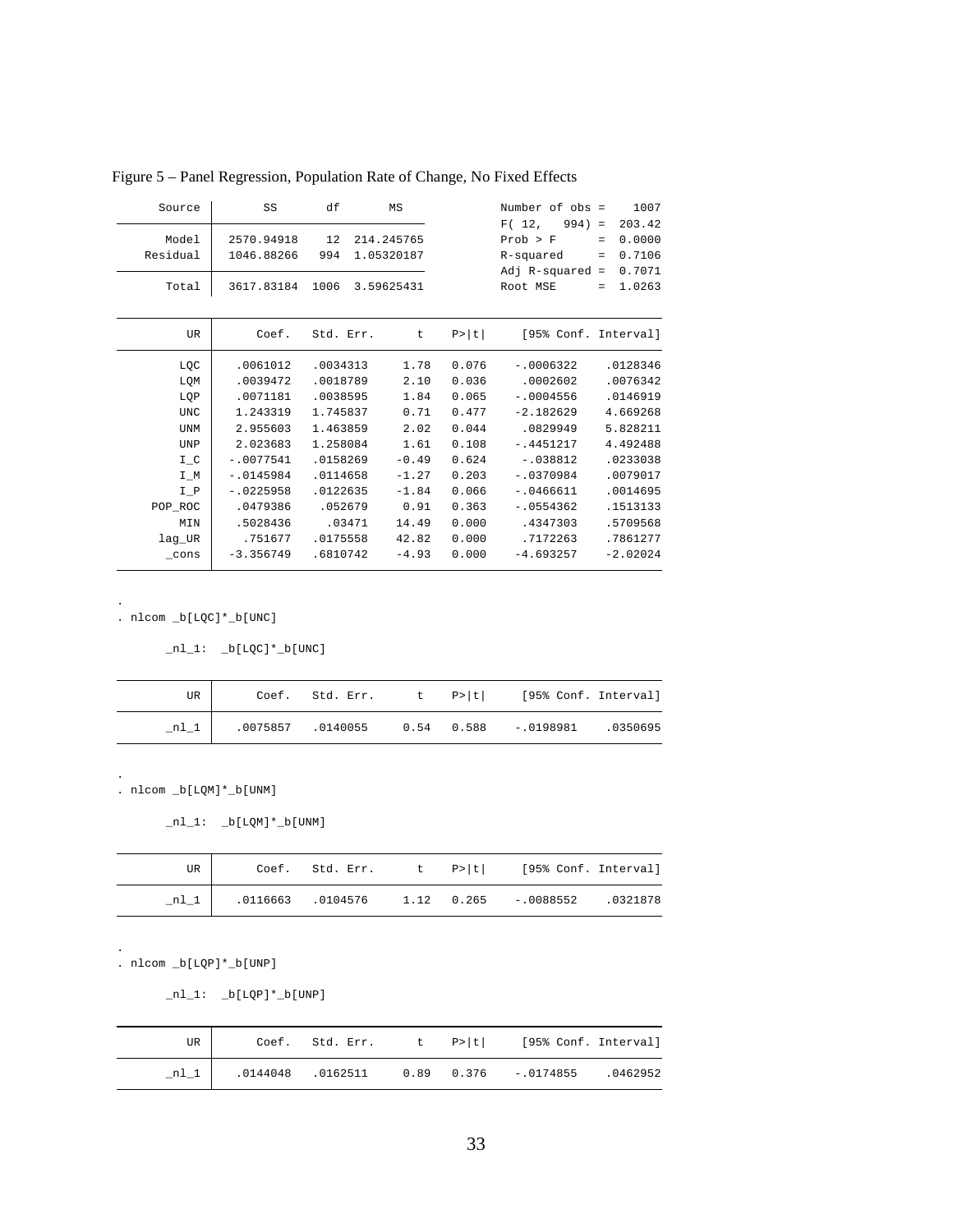| Source          | SS          | df        | MS         |        | Number of obs =      |                   | 1008        |
|-----------------|-------------|-----------|------------|--------|----------------------|-------------------|-------------|
|                 |             |           |            |        | F(11,<br>$996$ ) =   |                   | 19.35       |
| Model           | 637.436416  | 11        | 57.9487651 |        | Prob > F             | $\qquad \qquad =$ | 0.0000      |
| Residual        | 2983.41595  | 996       | 2.99539754 |        | R-squared            | $\qquad \qquad =$ | 0.1760      |
|                 |             |           |            |        | $Adj$ R-squared =    |                   | 0.1669      |
| Total           | 3620.85236  | 1007      | 3.59568258 |        | Root MSE             | $=$               | 1.7307      |
|                 |             |           |            |        |                      |                   |             |
| UR              | Coef.       | Std. Err. | t          | P >  t | [95% Conf. Interval] |                   |             |
| LQC             | .012886     | .0057796  | 2.23       | 0.026  | .0015443             |                   | .0242276    |
| LQM             | .0135246    | .0031458  | 4.30       | 0.000  | .0073514             |                   | .0196978    |
| LQP             | .0175294    | .0064944  | 2.70       | 0.007  | .0047851             |                   | .0302737    |
| <b>UNC</b>      | 2.715468    | 2.943373  | 0.92       | 0.356  | $-3.060455$          |                   | 8.491392    |
| <b>UNM</b>      | 11.35108    | 2.446513  | 4.64       | 0.000  | 6.550172             |                   | 16.152      |
| <b>UNP</b>      | 5.607229    | 2.11694   | 2.65       | 0.008  | 1.453055             |                   | 9.761404    |
| $I_C$           | $-.0227287$ | .0266837  | $-0.85$    | 0.395  | $-.0750914$          |                   | .029634     |
| $I_M$           | $-.0620255$ | .0192415  | $-3.22$    | 0.001  | $-1099784$           |                   | $-10242671$ |
| $I_P$           | $-.054645$  | .020643   | $-2.65$    | 0.008  | $-10951538$          |                   | $-.0141363$ |
| POP_ROC         | .0952396    | .0888012  | 1.07       | 0.284  | $-.0790193$          |                   | .2694986    |
| MIN             | .7271841    | .0578474  | 12.57      | 0.000  | .6136673             |                   | .8407009    |
| $_{\rm \_cons}$ | $-3.787507$ | 1.148457  | $-3.30$    | 0.001  | $-6.041181$          |                   | $-1.533834$ |

Figure 6 – Panel Regression, Population Rate of Change, No Lagged Unemployment, No Fixed Effects

```
nl_1: \n_b[LQC]*b[UNC]
```

| UR |  |  | Coef. Std. Err. t P> t  [95% Conf. Interval]                  |  |
|----|--|--|---------------------------------------------------------------|--|
|    |  |  | $0.349914$ $0.502953$ $0.70$ $0.487$ $-0.0637054$ $0.1336883$ |  |

. nlcom \_b[LQM]\*\_b[UNM]

 $_nl_1: \n b[LQM]*b[UM]$ 

| UR     |  |  | Coef. Std. Err. $t$ P> t  [95% Conf. Interval] |  |
|--------|--|--|------------------------------------------------|--|
| $n1_1$ |  |  |                                                |  |

. nlcom \_b[LQP]\*\_b[UNP]

.

.

.

 $nl_1: \n b[LQP]*b[UNP]$ 

| UR |  |  | Coef. Std. Err. t P> t  [95% Conf. Interval]            |  |
|----|--|--|---------------------------------------------------------|--|
|    |  |  | .0982913 .0712489   1.38   0.168   -.0415238   .2381065 |  |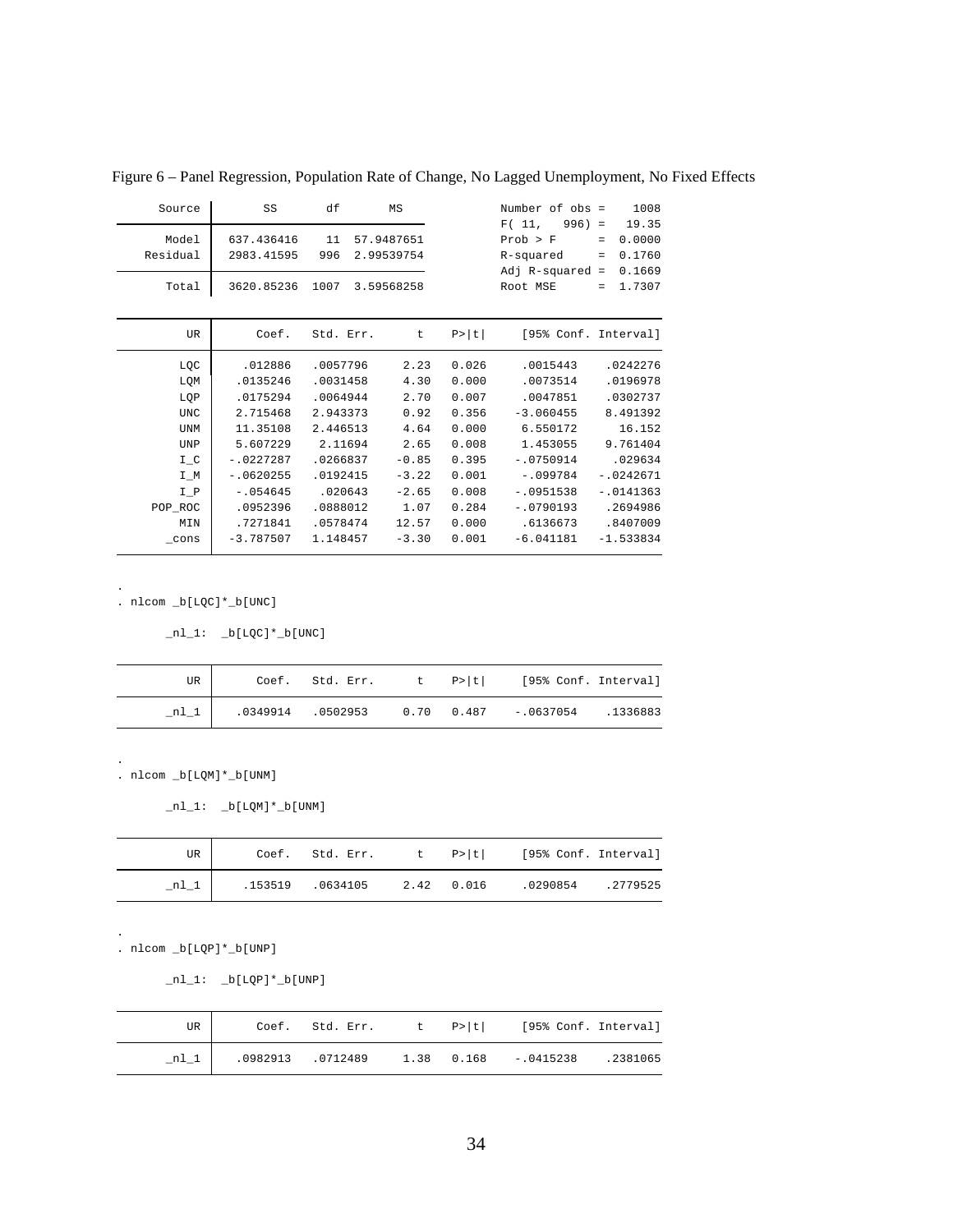| Source            | SS                       | df        | MS                       |        | Number of obs =                                             | 1008                                                                                      |
|-------------------|--------------------------|-----------|--------------------------|--------|-------------------------------------------------------------|-------------------------------------------------------------------------------------------|
| Model<br>Residual | 807.335668<br>2813.51669 | 11<br>996 | 73.3941517<br>2.82481596 |        | F(11,<br>996)<br>Prob > F<br>R-squared<br>$Adj$ R-squared = | 25.98<br>$\equiv$<br>0.0000<br>$\qquad \qquad =$<br>0.2230<br>$\qquad \qquad =$<br>0.2144 |
| Total             | 3620.85236               | 1007      | 3.59568258               |        | Root MSE                                                    | 1.6807<br>$=$                                                                             |
| <b>UR</b>         | Coef.                    | Std. Err. | t                        | P >  t | [95% Conf. Interval]                                        |                                                                                           |
| LQC               | .0080811                 | .0054442  | 1.48                     | 0.138  | $-.0026023$                                                 | .0187645                                                                                  |
| LQM               | .0150118                 | .0030608  | 4.90                     | 0.000  | .0090055                                                    | .021018                                                                                   |
| LQP               | .0222486                 | .0062733  | 3.55                     | 0.000  | .0099383                                                    | .034559                                                                                   |
| <b>UNC</b>        | $-3.693127$              | 2.958255  | $-1.25$                  | 0.212  | $-9.498255$                                                 | 2.112002                                                                                  |
| <b>UNM</b>        | 12.48203                 | 2.376426  | 5.25                     | 0.000  | 7.818656                                                    | 17.14541                                                                                  |
| <b>UNP</b>        | 5.916205                 | 2.052415  | 2.88                     | 0.004  | 1.888651                                                    | 9.943758                                                                                  |
| $I_C$             | .0331133                 | .0267366  | 1.24                     | 0.216  | $-.0193533$                                                 | .0855798                                                                                  |
| I M               | $-.0687711$              | .0186754  | $-3.68$                  | 0.000  | $-1054188$                                                  | $-10321234$                                                                               |
| $I_P$             | $-10589484$              | .0200406  | $-2.94$                  | 0.003  | $-.0982751$                                                 | $-.0196217$                                                                               |
| POP MIL           | .0729077                 | .0093071  | 7.83                     | 0.000  | .054644                                                     | .0911715                                                                                  |
| MIN               | .6956836                 | .052864   | 13.16                    | 0.000  | .591946                                                     | .7994211                                                                                  |
| $_{\rm \_cons}$   | $-4.002362$              | 1.101442  | $-3.63$                  | 0.000  | $-6.163776$                                                 | $-1.840948$                                                                               |

Figure 7 - Panel Regression, No Lagged Unemployment, No Fixed Effects

 $_nl_1: b[LQC]*b[UNC]$ 

| UR |  |  | Coef. Std. Err. t P> t  [95% Conf. Interval]                       |  |
|----|--|--|--------------------------------------------------------------------|--|
|    |  |  | $n!$   $-0.298446$ $0.0154014$ $-1.94$ 0.053 $-0.0600676$ .0003783 |  |

. nlcom \_b[LQM]\*\_b[UNM]

 $_nl_1: \n_b[LQM]*b[UNM]$ 

| UR |  |  | Coef. Std. Err. t P> t  [95% Conf. Interval]          |  |
|----|--|--|-------------------------------------------------------|--|
|    |  |  | $n1_1$ .1873773 .0681526 2.75 0.006 .0536381 .3211164 |  |

. nlcom \_b[LQP]\*\_b[UNP]

.

.

.

 $_nl_1: b[LQP]*b[UNP]$ 

| UR     |                   | $Coef.$ Std. Err. t $P> t $ |  | [95% Conf. Interval]            |  |
|--------|-------------------|-----------------------------|--|---------------------------------|--|
| $nl_1$ | .1316274 .0802314 |                             |  | $1.64$ 0.101 -.0258145 .2890693 |  |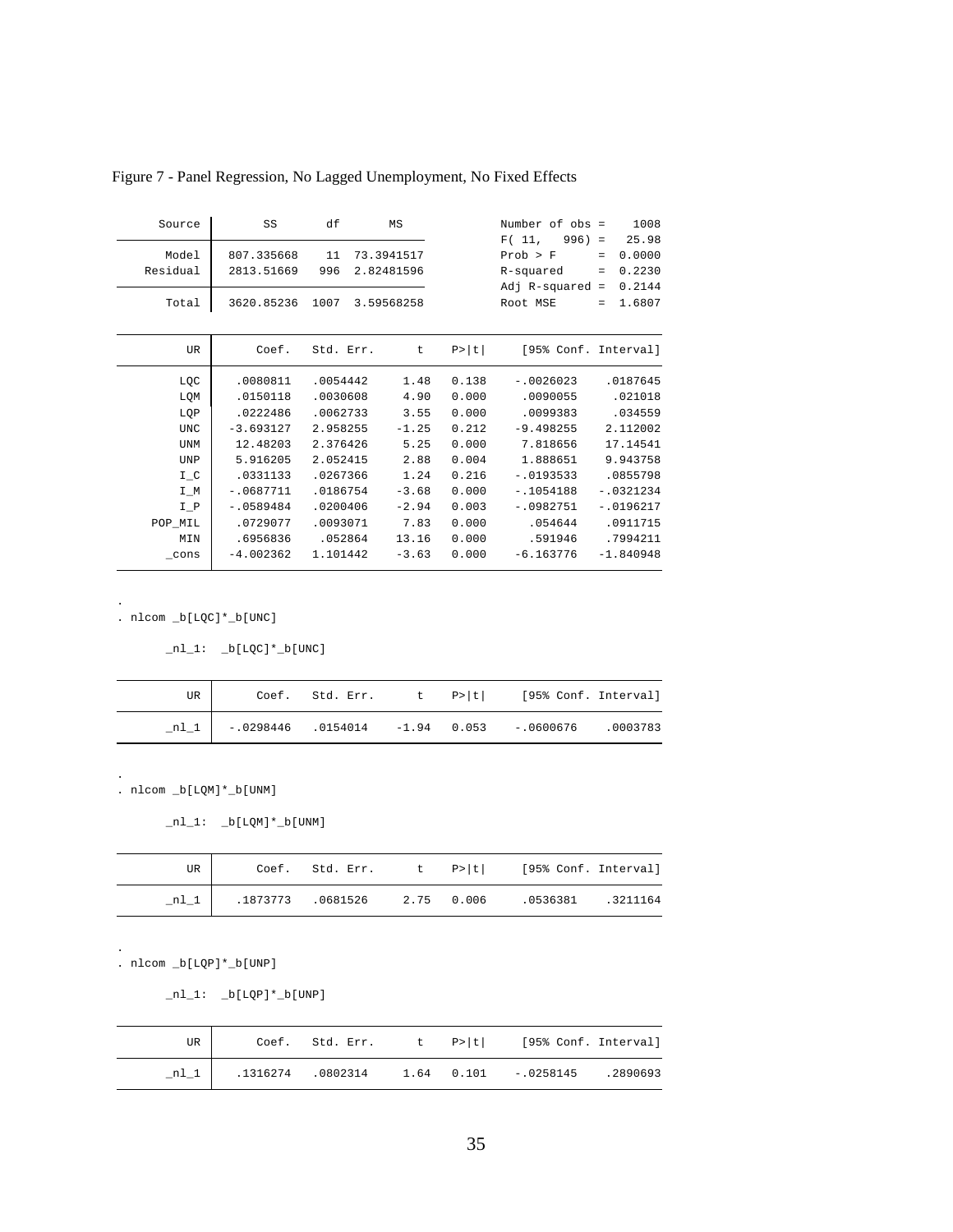| Source            | SS                       | df        | MS                       |        | Number of obs =<br>F(79,<br>$927$ =        |                               | 1007<br>98.91              |
|-------------------|--------------------------|-----------|--------------------------|--------|--------------------------------------------|-------------------------------|----------------------------|
| Model<br>Residual | 3234.15234<br>383.679496 | 79<br>927 | 40.9386372<br>.413893739 |        | Prob > F<br>R-squared<br>$Adj$ R-squared = | $\qquad \qquad =$<br>$\equiv$ | 0.0000<br>0.8939<br>0.8849 |
| Total             | 3617.83184               | 1006      | 3.59625431               |        | Root MSE                                   | $=$                           | .64335                     |
| UR                | Coef.                    | Std. Err. | t.                       | P >  t | [95% Conf. Interval]                       |                               |                            |
| LQC               | $-.0107456$              | .0033635  | $-3.19$                  | 0.001  | $-.0173465$                                |                               | $-.0041446$                |
| LQM               | .0079848                 | .0023524  | 3.39                     | 0.001  | .0033681                                   |                               | .0126014                   |
| LQP               | .0114795                 | .0065237  | 1.76                     | 0.079  | $-.0013234$                                |                               | .0242823                   |
| <b>UNC</b>        | $-1.70604$               | 1.751138  | $-0.97$                  | 0.330  | $-5.142695$                                |                               | 1.730615                   |
| UNM               | 8.61228                  | 1.582415  | 5.44                     | 0.000  | 5.506748                                   |                               | 11.71781                   |
| <b>UNP</b>        | 2.77262                  | 2.399844  | 1.16                     | 0.248  | $-1.937138$                                |                               | 7.482377                   |
| $I_C$             | .0132562                 | .015339   | 0.86                     | 0.388  | $-10168469$                                |                               | .0433594                   |
| $I_M$             | $-.0679958$              | .013074   | $-5.20$                  | 0.000  | $-.093654$                                 |                               | $-.0423377$                |
| $I_P$             | $-.0311699$              | .0221208  | $-1.41$                  | 0.159  | $-.0745826$                                |                               | .0122427                   |
| POP_ROC           | $-.3281168$              | .0502776  | $-6.53$                  | 0.000  | $-.4267879$                                |                               | $-.2294458$                |
| MIN               | $-.0757514$              | .0628444  | $-1.21$                  | 0.228  | $-1990853$                                 |                               | .0475824                   |

Figure 8 - Panel Regression, Population Rate of Change, Fixed Effects

 $\_n1\_1: \quad \verb|_-b[LQC]*\_b[UNC]|$ 

| UR    |  |  | Coef. Std. Err. $t$ P> t  [95% Conf. Interval]         |  |
|-------|--|--|--------------------------------------------------------|--|
| $n_l$ |  |  | .0183324 .0229868   0.80   0.425   -0267797   .0634445 |  |

. nlcom \_b[LQM]\*\_b[UNM]

 $\_nl\_1:$   $\_b[LQM]*\_b[UNM]$ 

| UR I |  |  | Coef. Std. Err. $t \quad p >  t $ [95% Conf. Interval] |         |
|------|--|--|--------------------------------------------------------|---------|
| nl 1 |  |  | .068767 .0296317 2.32 0.021 .0106139                   | . 12692 |

. nlcom \_b[LQP]\*\_b[UNP]

.

.

 $nl_1: \n b[LQP]*b[UNP]$ 

| UR |  |  | Coef. Std. Err. t P> t  [95% Conf. Interval]                 |  |
|----|--|--|--------------------------------------------------------------|--|
|    |  |  | $0.318283$ $0.425435$ $0.75$ $0.455$ $-0.516646$ $0.1153211$ |  |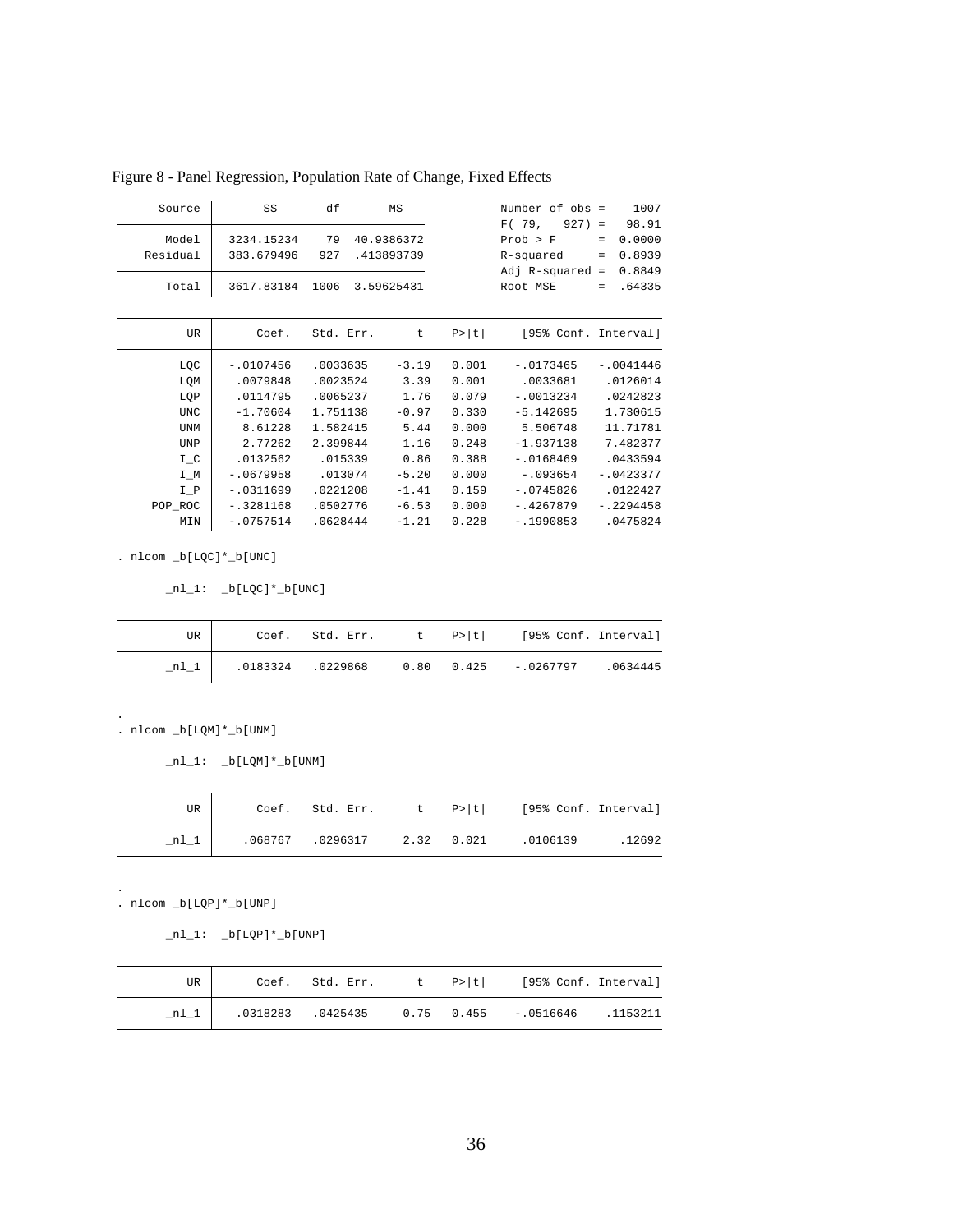| Source            | SS                       | df        | ΜS                       |        | Number of obs =<br>F(78,<br>$929 =$         | 1008<br>70.32                                 |
|-------------------|--------------------------|-----------|--------------------------|--------|---------------------------------------------|-----------------------------------------------|
| Model<br>Residual | 3096.42933<br>524.423031 | 78<br>929 | 39.6978119<br>.564502725 |        | Prob > F<br>R-squared<br>Adj $R$ -squared = | 0.0000<br>$=$<br>0.8552<br>$\equiv$<br>0.8430 |
| Total             | 3620.85236               | 1007      | 3.59568258               |        | Root MSE                                    | .75133<br>$=$                                 |
| UR.               | Coef.                    | Std. Err. | t                        | P >  t | [95% Conf. Interval]                        |                                               |
| LQC               | $-.0225444$              | .0038555  | $-5.85$                  | 0.000  | $-.0301108$                                 | $-.014978$                                    |
| LQM               | .0143735                 | .0027148  | 5.29                     | 0.000  | .0090456                                    | .0197013                                      |
| LQP               | .0245872                 | .0075687  | 3.25                     | 0.001  | .0097334                                    | .0394411                                      |
| <b>UNC</b>        | $-4.710769$              | 2.036202  | $-2.31$                  | 0.021  | $-8.706857$                                 | $-.7146809$                                   |
| UNM               | 13.84777                 | 1.817668  | 7.62                     | 0.000  | 10.28056                                    | 17.41498                                      |
| UNP               | 4.387066                 | 2.800422  | 1.57                     | 0.118  | $-1.108821$                                 | 9.882953                                      |
| $I_C$             | .0365441                 | .0178528  | 2.05                     | 0.041  | .0015076                                    | .0715807                                      |
| $I_M$             | $-1185566$               | .0149106  | $-7.95$                  | 0.000  | $-.147819$                                  | $-.0892943$                                   |
| $I_P$             | $-10572438$              | .0257651  | $-2.22$                  | 0.027  | $-.1078083$                                 | $-10066794$                                   |
| POP_ROC           | $-16370344$              | .0553072  | $-11.52$                 | 0.000  | $-.7455759$                                 | $-1528493$                                    |
| MIN               | $-1734056$               | .0731047  | $-2.37$                  | 0.018  | $-.316875$                                  | $-10299361$                                   |

Figure 9 - Panel Regression, Population Rate of Change, No Lagged Unemployment, Fixed Effects

 $\_n1\_1: \quad \verb|_-b[LQC]*\_b[UNC]|$ 

| UR |  |  | Coef. Std. Err. t P> t  [95% Conf. Interval]                |  |
|----|--|--|-------------------------------------------------------------|--|
|    |  |  | $.1062014$ $.0593636$ $1.79$ $0.074$ $-.0103009$ $.2227037$ |  |

. nlcom \_b[LQM]\*\_b[UNM]

 $\_n1\_1: \quad \verb|_b[LQM]*\_b[UNM]$ 

| UR     |  |  | Coef. Std. Err. t P> t  [95% Conf. Interval]   |  |
|--------|--|--|------------------------------------------------|--|
| $nl_1$ |  |  | .1990405 .0570648 3.49 0.001 .0870495 .3110314 |  |

. nlcom \_b[LQP]\*\_b[UNP]

.

.

 $nl_1: \n b[LQP]*b[UNP]$ 

| UR |  |  | Coef. Std. Err. t P> t  [95% Conf. Interval]            |  |
|----|--|--|---------------------------------------------------------|--|
|    |  |  | _nl_1   .1078659 .0957514 1.13 0.260 -.0800482 .2957799 |  |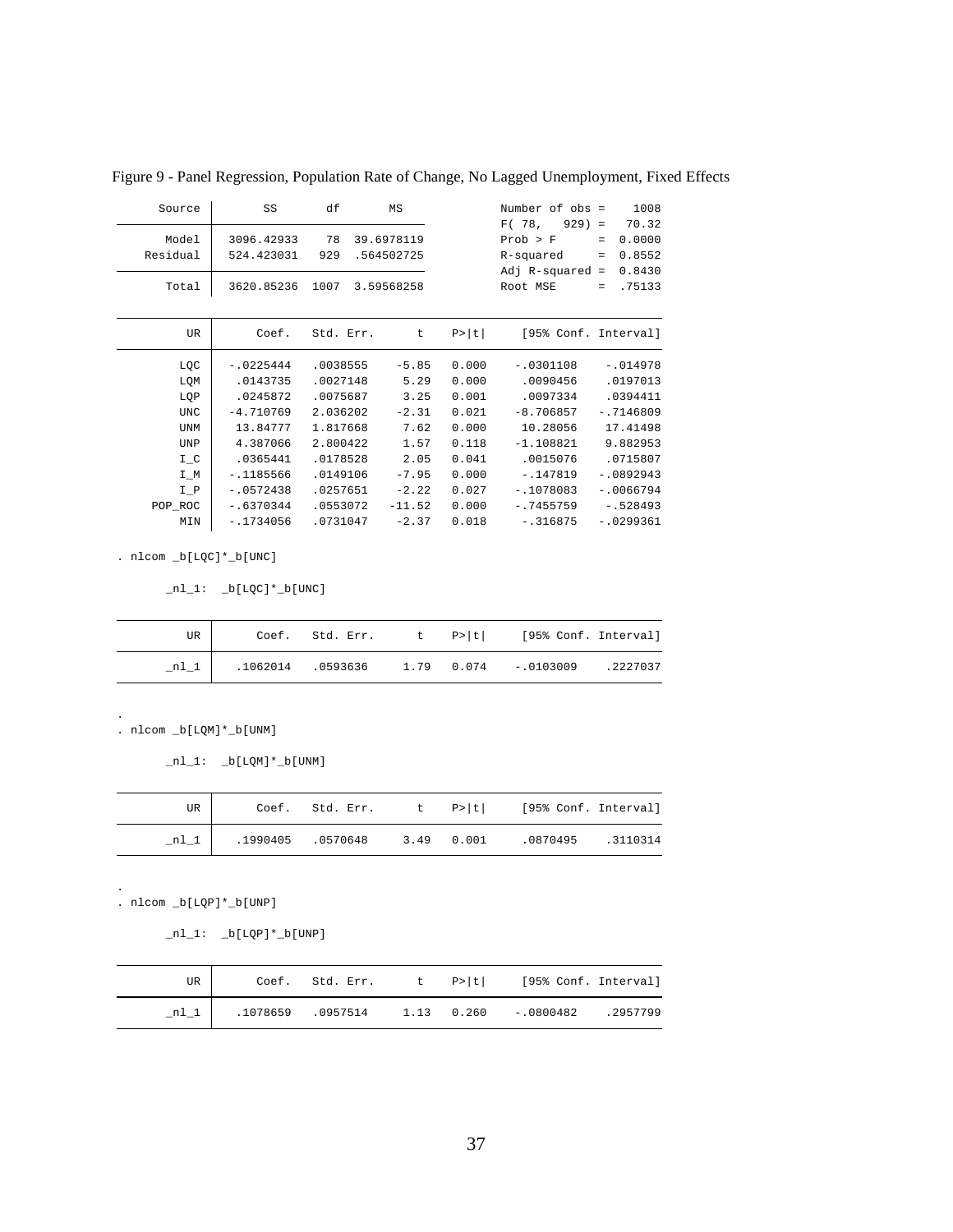| Source     | SS          | df        | MS         |        | Number of obs =      |          | 1008        |
|------------|-------------|-----------|------------|--------|----------------------|----------|-------------|
|            |             |           |            |        | F(78,<br>$929$ =     |          | 61.52       |
| Model      | 3033.51715  | 78        | 38.8912455 |        | Prob > F             | $=$      | 0.0000      |
| Residual   | 587.335217  | 929       | .632223054 |        | R-squared            | $\equiv$ | 0.8378      |
|            |             |           |            |        | $Adj R-squared =$    |          | 0.8242      |
| Total      | 3620.85236  | 1007      | 3.59568258 |        | Root MSE             | $=$      | .79512      |
|            |             |           |            |        |                      |          |             |
| UR         | Coef.       | Std. Err. | t.         | P >  t | [95% Conf. Interval] |          |             |
|            |             |           |            |        |                      |          |             |
| LQC        | $-0333892$  | .004046   | $-8.25$    | 0.000  | $-.0413295$          |          | $-.0254488$ |
| LQM        | .0124271    | .0028733  | 4.33       | 0.000  | .0067882             |          | .018066     |
| LQP        | .0338128    | .0079745  | 4.24       | 0.000  | .0181626             |          | .0494629    |
| <b>UNC</b> | $-5.286974$ | 2.16179   | $-2.45$    | 0.015  | $-9.529532$          |          | $-1.044415$ |
| UNM        | 12.65951    | 1.937949  | 6.53       | 0.000  | 8.856245             |          | 16.46278    |
| <b>UNP</b> | 4.963446    | 2.969242  | 1.67       | 0.095  | $-.8637539$          |          | 10.79065    |
| $I_C$      | .0423674    | .0189699  | 2.23       | 0.026  | .0051385             |          | .0795963    |
| $I_M$      | $-1029443$  | .0157474  | $-6.54$    | 0.000  | $-133849$            |          | $-0720397$  |
| $I_P$      | $-10676097$ | .0272631  | $-2.48$    | 0.013  | $-1211141$           |          | $-.0141052$ |
| POP_MIL    | .2181762    | .050123   | 4.35       | 0.000  | .1198088             |          | .3165436    |
| MIN        | $-1009498$  | .0770779  | $-1.31$    | 0.191  | $-.2522167$          |          | .0503172    |
|            |             |           |            |        |                      |          |             |

Figure 10 - Panel Regression, No Lagged Unemployment, Fixed Effects

 $\_n1\_1: \quad \underline{\texttt{b}}[\texttt{LQC}]\texttt{*}\underline{\texttt{b}}[\texttt{UNC}]$ 

| UR |  |  | Coef. Std. Err. t P> t  [95% Conf. Interval] |  |
|----|--|--|----------------------------------------------|--|
|    |  |  |                                              |  |

. nlcom \_b[LQM]\*\_b[UNM]

 $\_n1\_1:$   $\_b[LQM]*\_b[UNM]$ 

| UR     |  |  | Coef. Std. Err. $t \quad p >  t $ [95% Conf. Interval]     |  |
|--------|--|--|------------------------------------------------------------|--|
| $n1_1$ |  |  | $.1573212$ $.0542182$ $2.90$ $0.004$ $.0509168$ $.2637256$ |  |

. nlcom \_b[LQP]\*\_b[UNP]

.

.

 $_nl_1: b[LQP]*b[UNP]$ 

| UR     | Coef. Std. Err. |  | t P> t  [95% Conf. Interval]           |       |
|--------|-----------------|--|----------------------------------------|-------|
| $nl_1$ |                 |  | .1678278 .1318621 1.27 0.203 -.0909543 | 42661 |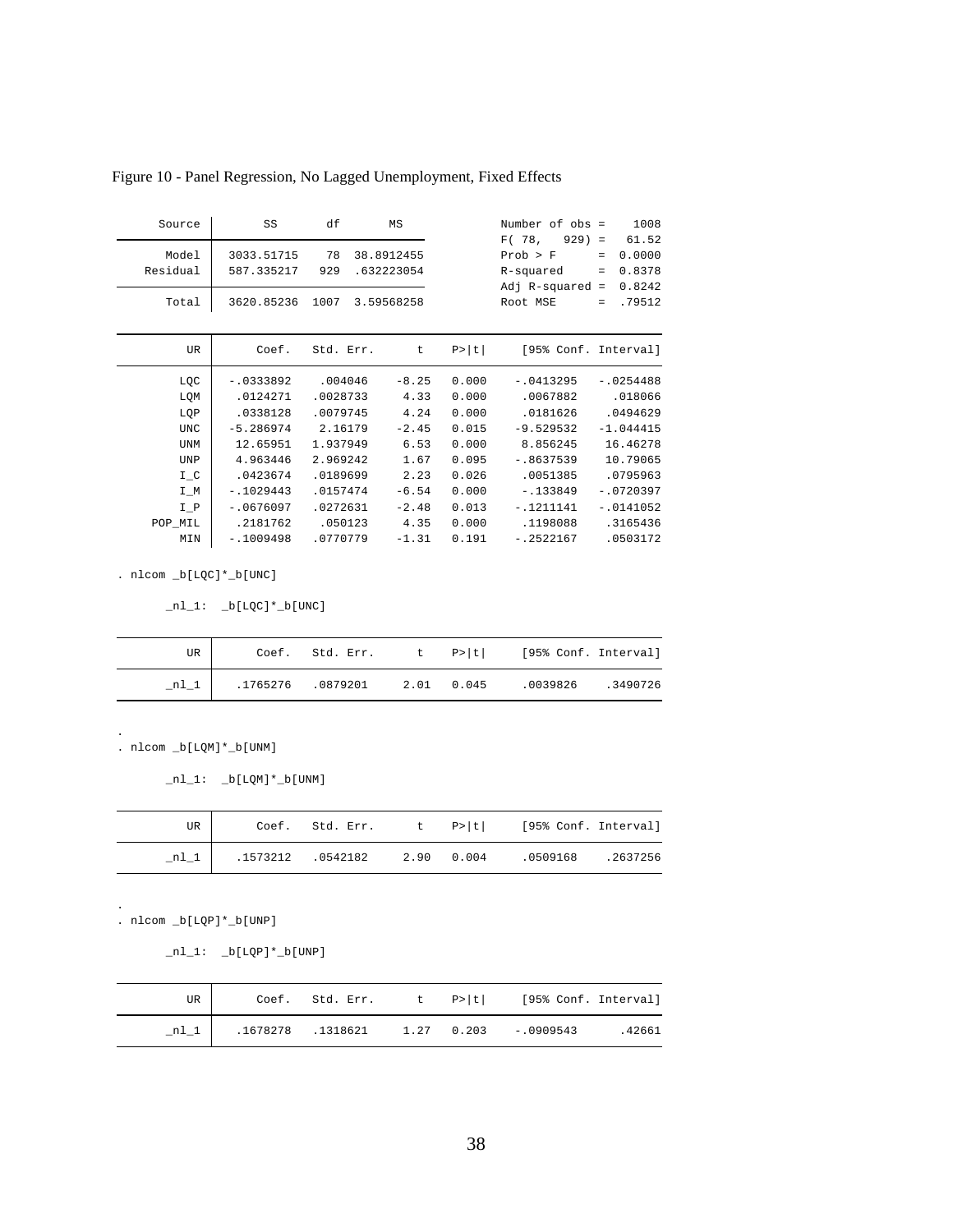| Equation          | Obs          | Parms   |                      | <b>RMSE</b> | $"R-Sq"$         | chi2               |                  | $\mathbf{P}$         |
|-------------------|--------------|---------|----------------------|-------------|------------------|--------------------|------------------|----------------------|
| <b>UR</b><br>WAGE | 1007<br>1007 | 13<br>6 | 1.009764<br>5017.601 |             | 0.7162<br>0.5925 | 2571.77<br>1448.12 | 0.0000<br>0.0000 |                      |
|                   |              |         |                      |             |                  |                    |                  |                      |
|                   | Coef.        |         | Std. Err.            | $\mathbf z$ | P >  z           |                    |                  | [95% Conf. Interval] |
| UR                |              |         |                      |             |                  |                    |                  |                      |
| LQC               | .0054339     |         | .0031737             | 1.71        | 0.087            |                    | $-10007865$      | .0116543             |
| LOM               | .0019249     |         | .0017587             | 1.09        | 0.274            |                    | $-.0015221$      | .0053719             |
| LQP               | .0073914     |         | .0036255             | 2.04        | 0.041            |                    | .0002856         | .0144972             |
| <b>UNC</b>        | 2.077452     |         | 1.632247             | 1.27        | 0.203            |                    | $-1.121693$      | 5.276598             |
| <b>UNM</b>        | 1.247763     |         | 1.362788             | 0.92        | 0.360            |                    | $-1.423252$      | 3.918778             |
| <b>UNP</b>        | 4.085162     |         | 1.357731             | 3.01        | 0.003            |                    | 1.424059         | 6.746265             |
| $I_C$             | $-.0112882$  |         | .014701              | $-0.77$     | 0.443            |                    | $-0.401017$      | .0175252             |
| I_M               | $-10107887$  |         | .0105689             | $-1.02$     | 0.307            |                    | $-10315034$      | .0099259             |
| $I_P$             | $-10328422$  |         | .0122782             | $-2.67$     | 0.007            |                    | $-10569069$      | $-10087775$          |
| POP ROC           | .0177467     |         | .0511339             | 0.35        | 0.729            |                    | $-10824738$      | .1179672             |
| MIN               | .5524718     |         | .0381578             | 14.48       | 0.000            |                    | .4776839         | .6272597             |
| WAGE              | $-.0000585$  |         | .0000119             | $-4.91$     | 0.000            |                    | $-.0000818$      | $-.0000351$          |
| lag_UR            | .6761011     |         | .0238721             | 28.32       | 0.000            |                    | .6293126         | .7228896             |
| cons              | $-1641524$   |         | .7740138             | $-0.21$     | 0.832            |                    | $-1.681192$      | 1.352887             |
| WAGE              |              |         |                      |             |                  |                    |                  |                      |
| PCI               | .6615375     |         | .0385993             | 17.14       | 0.000            |                    | .5858842         | .7371908             |
| MIN               | $-2288.966$  |         | 296.6307             | $-7.72$     | 0.000            |                    | $-2870.351$      | $-1707.58$           |
| <b>UNC</b>        | 7159.708     |         | 2268.076             | 3.16        | 0.002            |                    | 2714.361         | 11605.06             |
| <b>UNM</b>        | $-13918.76$  |         | 2808.365             | $-4.96$     | 0.000            |                    | $-19423.06$      | $-8414.471$          |
| <b>UNP</b>        | 16572.54     |         | 1261.882             | 13.13       | 0.000            |                    | 14099.3          | 19045.79             |
| <b>UR</b>         | $-1041.44$   |         | 123.3853             | $-8.44$     | 0.000            |                    | $-1283.27$       | $-799.6089$          |
| $_{\rm \_cons}$   | 45154.82     |         | 945.6829             | 47.75       | 0.000            |                    | 43301.32         | 47008.33             |
|                   |              |         |                      |             |                  |                    |                  |                      |

Figure 11 - Simultaneous Equation Regression, Population Rate of Change, No Fixed Effect

 $_nl_1: \n b[LQC]*b[UNC]$ 

|  |  | Coef. Std. Err. $z = P >  z $ [95% Conf. Interval]          |  |
|--|--|-------------------------------------------------------------|--|
|  |  | $0.112886$ $0.14319$ $0.79$ $0.430$ $-0.0167762$ $0.393533$ |  |

. nlcom \_b[LQM]\*\_b[UNM] .

 $\_n1\_1:$   $\_b[LQM]*\_b[UNM]$ 

|        |  |  | Coef. Std. Err. $z = P >  z $ [95% Conf. Interval]      |  |
|--------|--|--|---------------------------------------------------------|--|
| $n1_1$ |  |  | .0024018 .0044323   0.54   0.588   -.0062854   .0110891 |  |

. nlcom \_b[LQP]\*\_b[UNP] .

 $\_n1\_1: \quad \underline{\texttt{bl}}\texttt{LQP1*}\underline{\texttt{bl}}\texttt{UNP1}$ 

|  | Coef. Std. Err. | $\mathbb{Z}$ P $\mathbb{Z}$ | [95% Conf. Interval]                  |         |
|--|-----------------|-----------------------------|---------------------------------------|---------|
|  |                 |                             | .030195 .0238455 1.27 0.205 -.0165413 | 0769313 |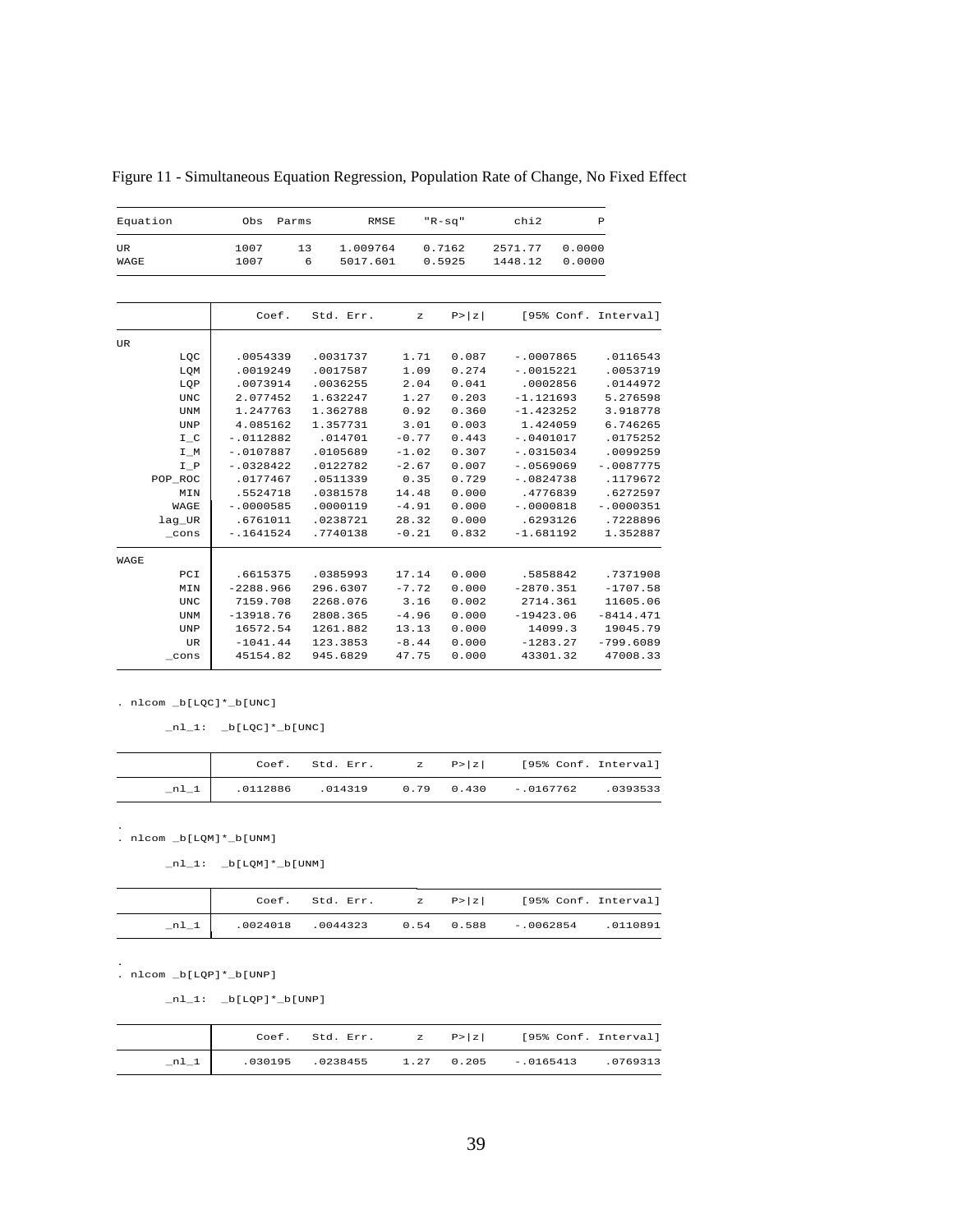Figure 12 - Simultaneous Equation Regression, Population Rate of Change, No Lagged Unemployment, and No Fixed Effect

| Equation   | Obs          | Parms                           | <b>RMSE</b>  | $"R-sq"$         | chi2             |                  | P                    |
|------------|--------------|---------------------------------|--------------|------------------|------------------|------------------|----------------------|
| UR<br>WAGE | 1008<br>1008 | 12<br>1.584453<br>6<br>6000.261 |              | 0.3011<br>0.4180 | 417.46<br>970.00 | 0.0000<br>0.0000 |                      |
|            |              |                                 |              |                  |                  |                  |                      |
|            | Coef.        | Std. Err.                       | $\mathbf{z}$ | P >  z           |                  |                  | [95% Conf. Interval] |
| UR         |              |                                 |              |                  |                  |                  |                      |
| LQC        | .014902      | .0052933                        | 2.82         | 0.005            |                  | .0045272         | .0252767             |
| LQM        | .0049961     | .0029562                        | 1.69         | 0.091            | $-.000798$       |                  | .0107901             |
| LQP        | .0254218     | .0059773                        | 4.25         | 0.000            |                  | .0137066         | .0371371             |
| <b>UNC</b> | 5.933397     | 2.706226                        | 2.19         | 0.028            |                  | .6292927         | 11.2375              |
| <b>UNM</b> | 7.723091     | 2.257516                        | 3.42         | 0.001            |                  | 3.29844          | 12.14774             |
| UNP        | 15.8453      | 2.096789                        | 7.56         | 0.000            | 11.73567         |                  | 19.95493             |
| $I_C$      | $-10482329$  | .0245089                        | $-1.97$      | 0.049            | $-10962694$      |                  | $-.0001964$          |
| I_M        | $-.0487762$  | .0176453                        | $-2.76$      | 0.006            | $-.0833603$      |                  | $-.0141921$          |
| $I_P$      | $-1231437$   | .0196417                        | $-6.27$      | 0.000            | $-1616408$       |                  | $-0846466$           |
| POP_ROC    | .32951       | .0833584                        | 3.95         | 0.000            |                  | .1661306         | .4928894             |
| MIN        | .9344225     | .0553902                        | 16.87        | 0.000            |                  | .8258596         | 1.042985             |
| WAGE       | $-10001897$  | .0000148                        | $-12.79$     | 0.000            | $-10002187$      |                  | $-10001606$          |
| $\_cons$   | 3.482884     | 1.194986                        | 2.91         | 0.004            | 1.140754         |                  | 5.825014             |
| WAGE       |              |                                 |              |                  |                  |                  |                      |
| $PCI$      | .9567636     | .0899994                        | 10.63        | 0.000            |                  | .7803679         | 1.133159             |
| MIN        | $-5328.384$  | 871.3882                        | $-6.11$      | 0.000            | $-7036.274$      |                  | $-3620.495$          |
| <b>UNC</b> | 3574.076     | 2870.836                        | 1.24         | 0.213            | $-2052.658$      |                  | 9200.81              |
| <b>UNM</b> | $-15453.17$  | 3377.822                        | $-4.57$      | 0.000            | $-22073.58$      |                  | $-8832.758$          |
| <b>UNP</b> | 15022.89     | 1562.583                        | 9.61         | 0.000            | 11960.28         |                  | 18085.49             |
| <b>UR</b>  | 1107.74      | 581.712                         | 1.90         | 0.057            | $-32.39422$      |                  | 2247.875             |
| cons       | 42095.24     | 1384.7                          | 30.40        | 0.000            |                  | 39381.28         | 44809.2              |

 $_nl_1: \n_b[LQC]*b[UNC]$ 

|        |  |  | Coef. Std. Err. $z = P >  z $ [95% Conf. Interval]      |  |
|--------|--|--|---------------------------------------------------------|--|
| $nl_1$ |  |  | .0884193 .0663981   1.33   0.183   -.0417185   .2185571 |  |

. nlcom \_b[LQM]\*\_b[UNM] .

 $_nl_1: \underline{\hspace{1cm}} b[LQM]*\underline{\hspace{1cm}} b[UM]$ 

|        |  |  | Coef. Std. Err. $z = P >  z $ [95% Conf. Interval] |  |
|--------|--|--|----------------------------------------------------|--|
| $n1_1$ |  |  |                                                    |  |

. nlcom \_b[LQP]\*\_b[UNP] .

.

 $_nl_1: \n b[LQP]*b[UNP]$ 

|  |  | Coef. Std. Err. $z = P >  z $ [95% Conf. Interval]     |  |
|--|--|--------------------------------------------------------|--|
|  |  | 1231471 .4028165 .1426911 2.82 0.005 .1231471 .6824859 |  |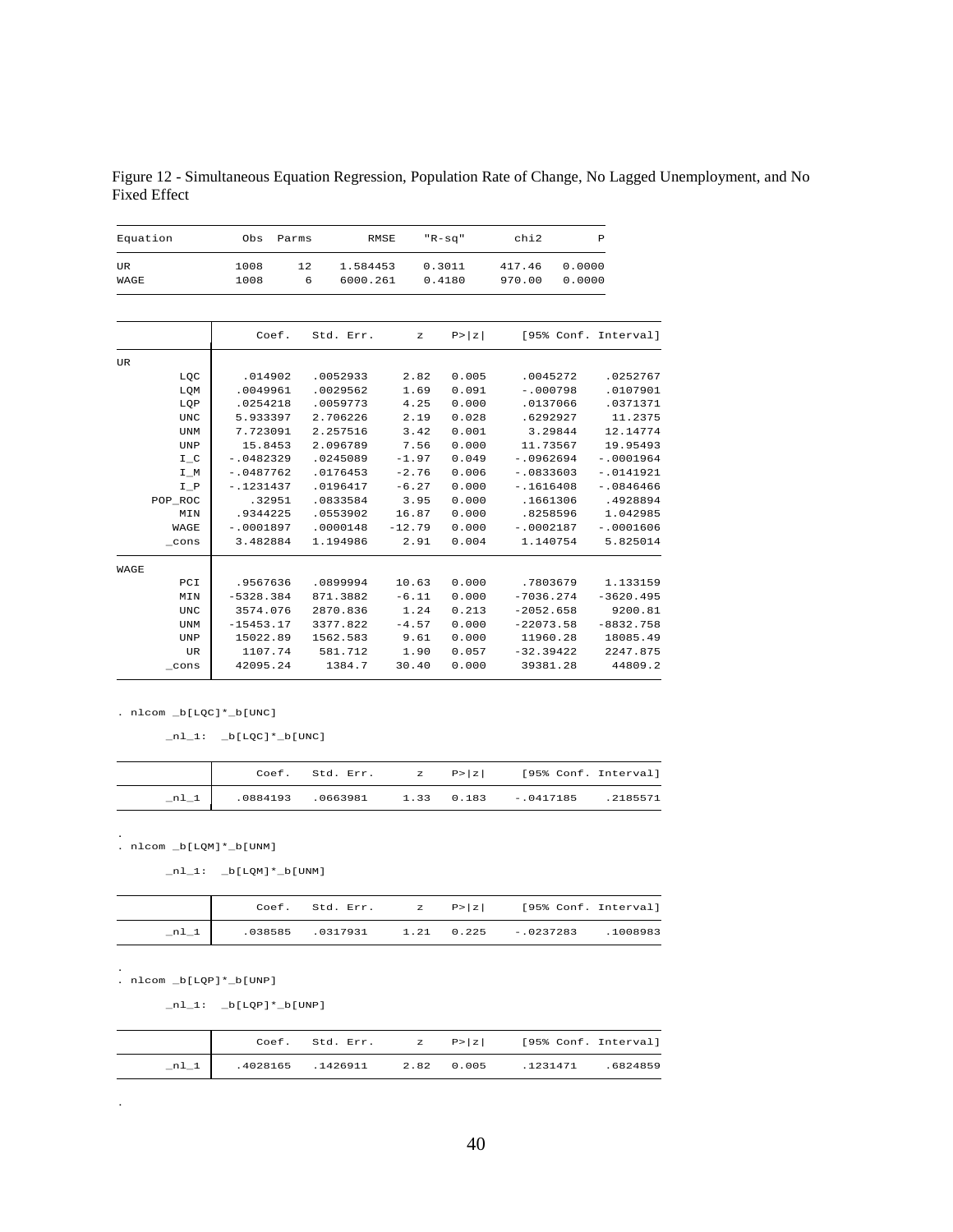| Equation   | Obs<br>Parms |                                 | RMSE           | $"R-Sq"$         | chi2              |                  | P                    |
|------------|--------------|---------------------------------|----------------|------------------|-------------------|------------------|----------------------|
| UR<br>WAGE | 1008<br>1008 | 12<br>1.575856<br>6<br>5064.172 |                | 0.3087<br>0.5854 | 511.96<br>1359.21 | 0.0000<br>0.0000 |                      |
|            |              |                                 |                |                  |                   |                  |                      |
|            | Coef.        | Std. Err.                       | $\overline{z}$ | P >  z           |                   |                  | [95% Conf. Interval] |
| UR         |              |                                 |                |                  |                   |                  |                      |
| LQC        | .0077826     | .0045439                        | 1.71           | 0.087            | $-.0011232$       |                  | .0166884             |
| LQM        | .0059097     | .0026112                        | 2.26           | 0.024            | .0007919          |                  | .0110275             |
| LOP        | .0245903     | .0053051                        | 4.64           | 0.000            | .0141924          |                  | .0349882             |
| UNC        | $-13765612$  | 2.483149                        | $-0.15$        | 0.879            | $-5.243444$       |                  | 4.490321             |
| <b>UNM</b> | 6.231421     | 2.060169                        | 3.02           | 0.002            | 2.193563          |                  | 10.26928             |
| UNP        | 14.04382     | 1.904125                        | 7.38           | 0.000            | 10.31181          |                  | 17.77584             |
| I C        | .0123999     | .0221689                        | 0.56           | 0.576            | $-10310502$       |                  | .0558501             |
| I M        | $-.0493243$  | .01559                          | $-3.16$        | 0.002            | $-.0798801$       |                  | $-.0187686$          |
| $I_P$      | $-1068894$   | .0178114                        | $-6.00$        | 0.000            | $-1417991$        |                  | $-10719798$          |
| POP MIL    | .0671958     | .008394                         | 8.01           | 0.000            | .050744           |                  | .0836477             |
| MIN        | .8320254     | .0506274                        | 16.43          | 0.000            | .7327975          |                  | .9312533             |
| WAGE       | $-10001942$  | .0000146                        | $-13.31$       | 0.000            | $-10002228$       |                  | $-.0001656$          |
| cons       | 5.245863     | 1.104689                        | 4.75           | 0.000            | 3.080712          |                  | 7.411013             |
| WAGE       |              |                                 |                |                  |                   |                  |                      |
| PCI        | .7403103     | .0533606                        | 13.87          | 0.000            | .6357253          |                  | .8448952             |
| MIN        | $-3098.297$  | 480.2827                        | $-6.45$        | 0.000            | $-4039.633$       |                  | $-2156.96$           |
| <b>UNC</b> | 6222.759     | 2330.913                        | 2.67           | 0.008            | 1654.254          |                  | 10791.26             |
| <b>UNM</b> | $-14362.36$  | 2837.808                        | $-5.06$        | 0.000            | $-19924.36$       |                  | $-8800.36$           |
| UNP        | 16159.38     | 1287.901                        | 12.55          | 0.000            | 13635.14          |                  | 18683.62             |
| UR         | $-468.7849$  | 293.2814                        | $-1.60$        | 0.110            | $-1043.606$       |                  | 106.0362             |
| cons       | 44334.04     | 1026.238                        | 43.20          | 0.000            | 42322.65          |                  | 46345.43             |

Figure 13 - Simultaneous Equation Regression, No Lagged Unemployment, and No Fixed Effect

 $\_n1\_1: \quad \underline{\quad} b[\underline{\quad} bQC]^* \underline{\quad} b[\underline{\quad} UNC]$ 

|  |  | Coef. Std. Err. $z \quad P >  z $ [95% Conf. Interval]   |  |
|--|--|----------------------------------------------------------|--|
|  |  | nl 1   -.0029306 .0180635 -0.16 0.871 -.0383345 .0324732 |  |

. nlcom \_b[LQM]\*\_b[UNM]

.

 $_nl_1: \n b[LQM]*b[UNM]$ 

|      |  |  | Coef. Std. Err. $z = P >  z $ [95% Conf. Interval] |  |
|------|--|--|----------------------------------------------------|--|
| nl 1 |  |  |                                                    |  |

. nlcom \_b[LQP]\*\_b[UNP] .

 $nl_1: \n b[LQP]*b[UNP]$ 

|  |  | Coef. Std. Err. $z = P >  z $ [95% Conf. Interval]   |  |
|--|--|------------------------------------------------------|--|
|  |  | nl 1   .3453419 .1164598 2.97 0.003 .1170848 .573599 |  |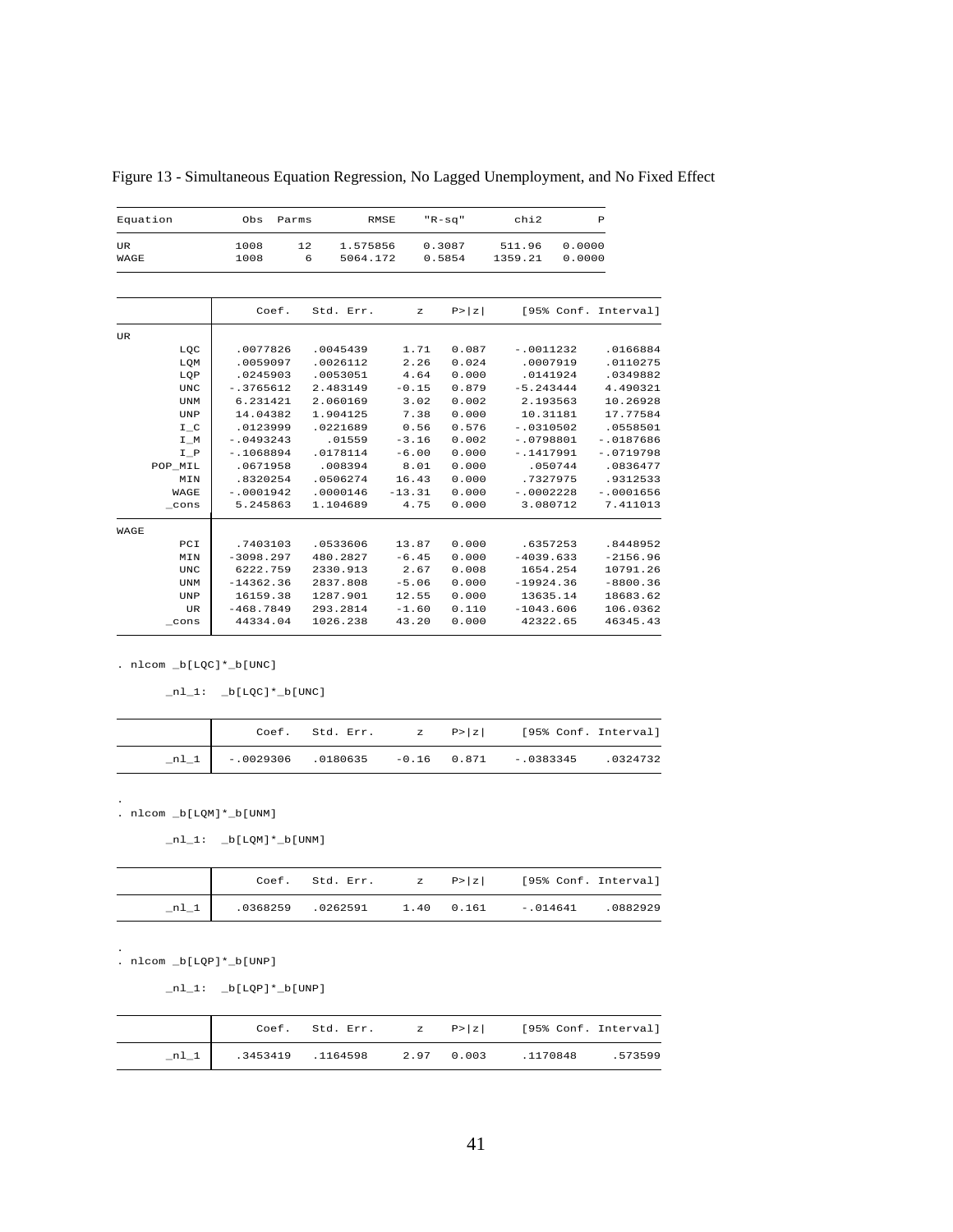| Equation    | Obs         | Parms |           | <b>RMSE</b> | $"R-Sq"$ |        | chi2     |  |             | $\mathbb P$          |
|-------------|-------------|-------|-----------|-------------|----------|--------|----------|--|-------------|----------------------|
| <b>UR</b>   | 1007        | 80    | .6892658  |             | 0.8678   |        | 6352.75  |  | 0.0000      |                      |
| WAGE        | 1007        | 73    | 2210.029  |             | 0.9209   |        | 11754.78 |  | 0.0000      |                      |
|             |             |       |           |             |          |        |          |  |             |                      |
|             |             | Coef. | Std. Err. |             | z        | P >  Z |          |  |             | [95% Conf. Interval] |
| UR          |             |       |           |             |          |        |          |  |             |                      |
| LQC         | $-.0092978$ |       | .0025986  | $-3.58$     |          | 0.000  |          |  | $-.0143911$ | $-.0042045$          |
| LOM         | .0039411    |       | .002106   | 1.87        |          | 0.061  |          |  | $-.0001866$ | .0080687             |
| LQP         | .0029955    |       | .0061288  | 0.49        |          | 0.625  |          |  | $-.0090169$ | .0150078             |
| <b>UNC</b>  | $-1.819986$ |       | 1.42603   | $-1.28$     |          | 0.202  |          |  | $-4.614954$ | .9749814             |
| <b>UNM</b>  | 5.958127    |       | 1.40838   | 4.23        |          | 0.000  |          |  | 3.197752    | 8.718502             |
| <b>UNP</b>  | 1.674159    |       | 1.927203  | 0.87        |          | 0.385  |          |  | $-2.103089$ | 5.451408             |
| $I_C$       | .0162466    |       | .0117727  | 1.38        |          | 0.168  |          |  | $-.0068276$ | .0393207             |
| $I_M$       | $-10355502$ |       | .0108296  | $-3.28$     |          | 0.001  |          |  | $-10567759$ | $-.0143246$          |
| $I_P$       | $-.0128275$ |       | .0170334  | $-0.75$     |          | 0.451  |          |  | $-.0462124$ | .0205574             |
| POP ROC     | $-.1930272$ |       | .040843   | $-4.73$     |          | 0.000  |          |  | $-.2730781$ | $-.1129763$          |
| MIN         | $-10592235$ |       | .0690183  | $-0.86$     |          | 0.391  |          |  | $-.1944968$ | .0760498             |
| lag_UR      | .3795215    |       | .0377029  | 10.07       |          | 0.000  |          |  | .3056252    | .4534177             |
| WAGE        | $-.0001723$ |       | .0000429  | $-4.01$     |          | 0.000  |          |  | $-.0002564$ | $-.0000882$          |
|             |             |       |           |             |          |        |          |  |             |                      |
| WAGE<br>PCI | .4073612    |       | .060005   | 6.79        |          | 0.000  |          |  | .2897535    | .5249689             |
| MIN         | $-376.2594$ |       | 215.4392  | $-1.75$     |          | 0.081  |          |  | $-798.5124$ | 45.99366             |
| <b>UNC</b>  | 1675.287    |       | 2088.217  | 0.80        |          | 0.422  |          |  | $-2417.543$ | 5768.117             |
| <b>UNM</b>  | 4501.751    |       | 2697.167  | 1.67        |          | 0.095  |          |  | $-784.5998$ | 9788.101             |
| <b>UNP</b>  | 3990.026    |       | 2554.33   | 1.56        |          | 0.118  |          |  | $-1016.369$ | 8996.421             |
| UR          | $-961.7079$ |       | 145.0256  | $-6.63$     |          | 0.000  |          |  | $-1245.953$ | $-677.4628$          |

Figure 14 - Simultaneous Equation Regression, Population Rate of Change, Fixed Effect

 $\_n1\_1: \quad \underline{\hspace{0.5em}\texttt{b}}[ \, \underline{\hspace{0.5em}\texttt{LQC}} \, ] \, {}^{\star}\underline{\hspace{0.5em}\texttt{b}}[ \, \underline{\hspace{0.5em}\texttt{UNC}} \, ]$ 

|        |  |  | Coef. Std. Err. $z \quad P >  z $ [95% Conf. Interval] |  |
|--------|--|--|--------------------------------------------------------|--|
| $n1_1$ |  |  | 0494475. 0169219 0.016595 1.02 0.308 -.0156037 .       |  |

. nlcom \_b[LQM]\*\_b[UNM] .

 $_nl_1: \underline{b}[LQM]*b[UNM]$ 

|  |  | Coef. Std. Err. $z = P >  z $ [95% Conf. Interval]  |  |
|--|--|-----------------------------------------------------|--|
|  |  | nl 1   0234815 0163006 1.44 0.150 -.0084672 0554301 |  |

. nlcom \_b[LQP]\*\_b[UNP] .

 $nl_1: \n b[LQP]*b[UNP]$ 

|      |  |  | Coef. Std. Err. $z = P >  z $ [95% Conf. Interval]      |  |
|------|--|--|---------------------------------------------------------|--|
| nl 1 |  |  | .0050149 .0143464   0.35   0.727   -.0231036   .0331333 |  |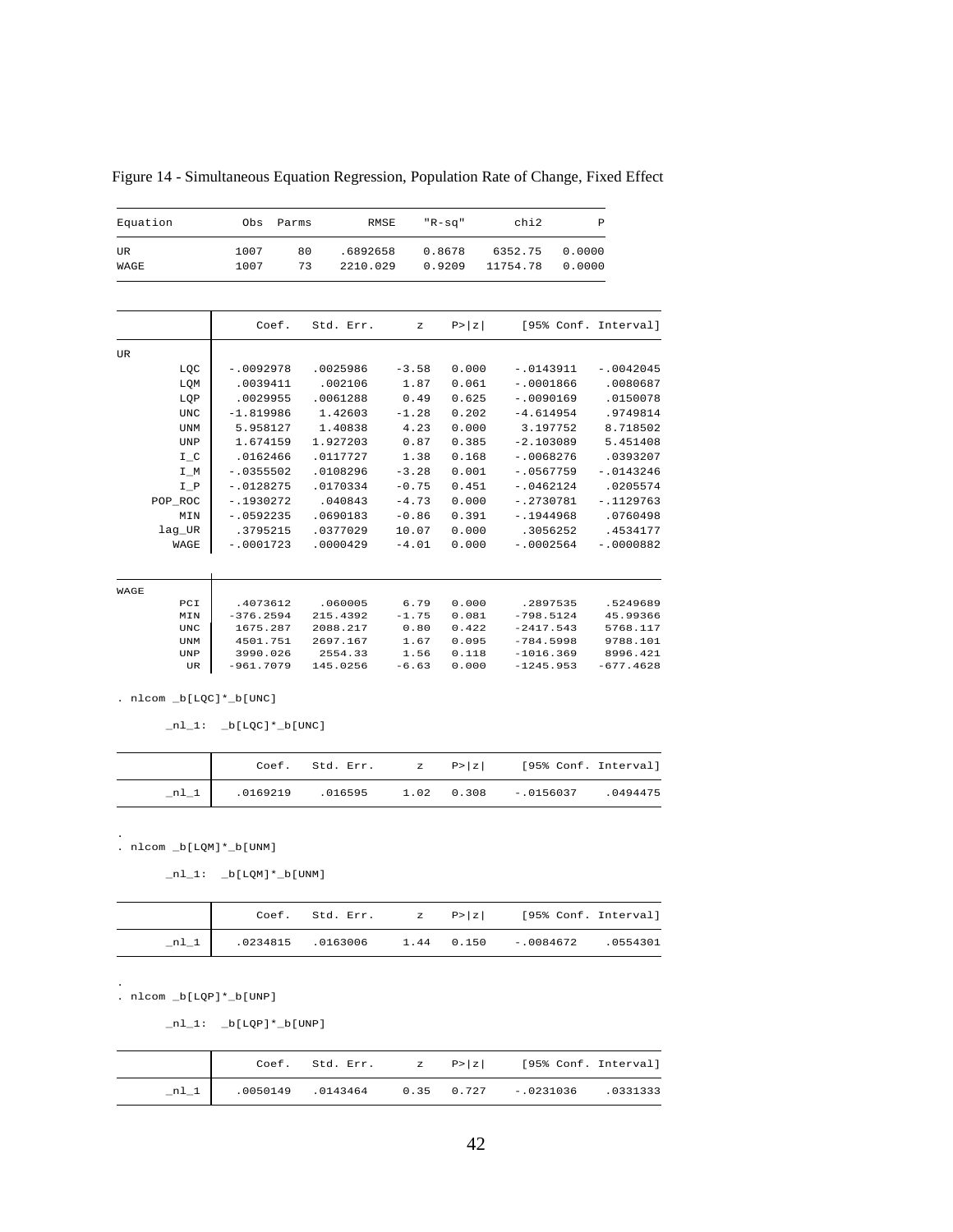Figure 15 - Simultaneous Equation Regression, Population Rate of Change, No Lagged Unemployment, Fixed Effect

| chi2                                                                 | $"R-Sq"$                                  |                                                  | <b>RMSE</b>                                              | Parms    | Obs                                                                       | Equation                                             |                                              |
|----------------------------------------------------------------------|-------------------------------------------|--------------------------------------------------|----------------------------------------------------------|----------|---------------------------------------------------------------------------|------------------------------------------------------|----------------------------------------------|
| 4606.69<br>11990.83                                                  | 0.8307<br>0.9226                          |                                                  | .7798632<br>2187.546                                     | 79<br>73 | 1008<br>1008                                                              |                                                      | <b>UR</b><br>WAGE                            |
| [95% Conf. Interval]                                                 | P >  z                                    | $\mathbf{z}$                                     | Std. Err.                                                | Coef.    |                                                                           |                                                      |                                              |
|                                                                      |                                           |                                                  |                                                          |          |                                                                           |                                                      | <b>UR</b>                                    |
| $-10275939$<br>.0026635                                              | 0.000<br>0.003                            | $-5.98$<br>2.93                                  | .0034739<br>.0027391                                     |          | $-.0207852$<br>.0080321                                                   | LQC<br>LQM                                           |                                              |
| $-10057783$<br>$-8.228981$                                           | 0.228<br>0.006                            | 1.21<br>$-2.75$                                  | .0076655<br>1.747303                                     |          | .0092459<br>$-4.804331$                                                   | LOP<br><b>UNC</b>                                    |                                              |
| 6.506325                                                             | 0.000                                     | 5.57                                             | 1.802022                                                 |          | 10.03822<br>2.934555                                                      | <b>UNM</b>                                           |                                              |
| .0122403                                                             | 0.005                                     | 2.80                                             | .0146024                                                 |          | .0408604                                                                  | $I_C$                                                |                                              |
| $-10724352$                                                          | 0.143                                     | $-1.47$                                          | .0211471                                                 |          | $-10309876$                                                               | I P                                                  |                                              |
| $-12982407$                                                          | 0.075                                     | $-1.78$                                          | .0797462                                                 |          | $-1419411$                                                                | MIN                                                  |                                              |
|                                                                      |                                           |                                                  |                                                          |          |                                                                           |                                                      |                                              |
|                                                                      |                                           |                                                  |                                                          |          |                                                                           |                                                      | WAGE                                         |
| .3506245<br>$-845.3414$<br>$-1942.623$<br>$-1416.903$<br>$-534.417$  | 0.000<br>0.047<br>0.305<br>0.152<br>0.080 | 6.93<br>$-1.98$<br>1.03<br>1.43<br>1.75          | .0705787<br>214.4288<br>2077.863<br>2684.932<br>2532.229 |          | .4889562<br>$-425.0687$<br>2129.914<br>3845.467<br>4428.66<br>$-613.2112$ | PCI<br>MIN<br><b>UNC</b><br><b>UNM</b><br><b>UNP</b> |                                              |
| $-1.656598$<br>$-1026624$<br>$-1570126$<br>$-10003021$<br>$-1038.29$ | 0.210<br>0.000<br>0.000<br>0.000<br>0.005 | 1.25<br>$-4.96$<br>$-7.22$<br>$-4.67$<br>$-2.83$ | 2.342468<br>.0148375<br>.0620837<br>.0000456<br>216.8808 |          |                                                                           | $-10735814$<br>$-.4484441$<br>$-10002127$            | <b>UNP</b><br>$I_M$<br>POP ROC<br>WAGE<br>UR |

 $nl_1: \n_b[LQC]*_b[UNC]$ 

|  |  | Coef. Std. Err. $z = P >  z $ [95% Conf. Interval] |  |
|--|--|----------------------------------------------------|--|
|  |  |                                                    |  |

. nlcom \_b[LQM]\*\_b[UNM] .

 $nl_1: b[LQM]*b[UNM]$ 

|      |  |  | Coef. Std. Err. $z = P >  z $ [95% Conf. Interval] |  |
|------|--|--|----------------------------------------------------|--|
| nl 1 |  |  |                                                    |  |

. nlcom \_b[LQP]\*\_b[UNP]

.

 $_nl_1: \n b[LQP]*b[UNP]$ 

|  |  | Coef. Std. Err. $z = P >  z $ [95% Conf. Interval]     |  |
|--|--|--------------------------------------------------------|--|
|  |  | nl 1   .0271326 .0393726 0.69 0.491 -.0500362 .1043014 |  |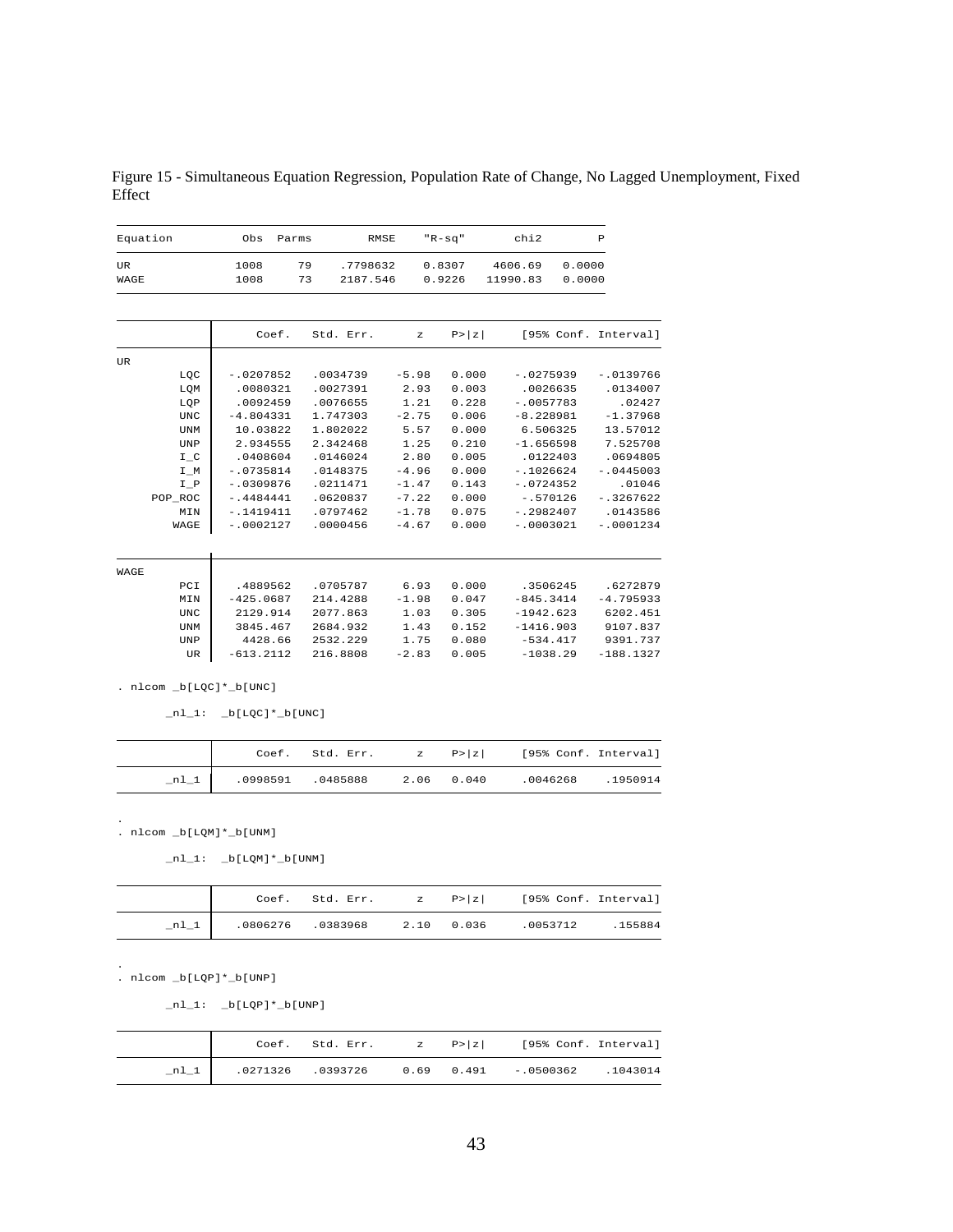| Equation    |    | Obs          | Parms |          | RMSE                |         | $"R-sq"$         |                     | chi2 |                  | P |                      |
|-------------|----|--------------|-------|----------|---------------------|---------|------------------|---------------------|------|------------------|---|----------------------|
| UR.<br>WAGE |    | 1008<br>1008 |       | 79<br>73 | .8935248<br>2193.29 |         | 0.7777<br>0.9222 | 3264.81<br>11928.24 |      | 0.0000<br>0.0000 |   |                      |
|             |    |              | Coef. |          | Std. Err.           | z       | P >  z           |                     |      |                  |   | [95% Conf. Interval] |
| UR          |    |              |       |          |                     |         |                  |                     |      |                  |   |                      |
| LQC         |    | $-.024838$   |       |          | .0045915            | $-5.41$ | 0.000            |                     |      | $-.0338372$      |   | $-10158388$          |
| LQM         |    | .0044214     |       |          | .0023815            | 1.86    | 0.063            |                     |      | $-.0002462$      |   | .009089              |
| LOP         |    | .0095969     |       |          | .0071074            | 1.35    | 0.177            |                     |      | $-.0043332$      |   | .0235271             |
| <b>UNC</b>  |    | $-4.880805$  |       |          | 1.790603            | $-2.73$ | 0.006            |                     |      | $-8.390322$      |   | $-1.371288$          |
| <b>UNM</b>  |    | 7.484139     |       |          | 1.8189              | 4.11    | 0.000            |                     |      | 3.919161         |   | 11.04912             |
| <b>UNP</b>  |    | 2.474703     |       |          | 2.241614            | 1.10    | 0.270            |                     |      | $-1.91878$       |   | 6.868187             |
| $I_C$       |    | .0431411     |       |          | .0143001            | 3.02    | 0.003            |                     |      | .0151135         |   | .0711688             |
| $I_M$       |    | $-.0441129$  |       |          | .0133817            | $-3.30$ | 0.001            |                     |      | $-.0703406$      |   | $-.0178852$          |
| $I_P$       |    | $-.0250446$  |       |          | .0191479            | $-1.31$ | 0.191            |                     |      | $-10625738$      |   | .0124845             |
| POP_MIL     |    | .1410569     |       |          | .0438089            | 3.22    | 0.001            |                     |      | .0551929         |   | .2269208             |
| MIN         |    | $-10869909$  |       |          | .0937178            | $-0.93$ | 0.353            |                     |      | $-12706744$      |   | .0966926             |
| WAGE        |    | $-.000294$   |       |          | .0000473            | $-6.21$ | 0.000            |                     |      | $-.0003868$      |   | $-.0002013$          |
| WAGE        |    |              |       |          |                     |         |                  |                     |      |                  |   |                      |
| PCI         |    | .4512791     |       |          | .0805142            | 5.60    | 0.000            |                     |      | .2934743         |   | .609084              |
| MIN         |    | $-402.9113$  |       |          | 216.175             | $-1.86$ | 0.062            |                     |      | $-826.6065$      |   | 20.78393             |
| <b>UNC</b>  |    | 1919.557     |       |          | 2094.325            | 0.92    | 0.359            |                     |      | $-2185.245$      |   | 6024.359             |
| <b>UNM</b>  |    | 4136.833     |       |          | 2708.316            | 1.53    | 0.127            |                     |      | $-1171.37$       |   | 9445.035             |
| <b>UNP</b>  |    | 4242.007     |       |          | 2545.997            | 1.67    | 0.096            |                     |      | $-748.0555$      |   | 9232.07              |
|             | UR | $-773.3721$  |       |          | 271.9147            | $-2.84$ | 0.004            |                     |      | $-1306.315$      |   | $-240.4292$          |
|             |    |              |       |          |                     |         |                  |                     |      |                  |   |                      |

Figure 16 - Simultaneous Equation Regression, No Lagged Unemployment, Fixed Effect

 $\_n1\_1:$   $\_b[LQC]*\_b[UNC]$ 

|                                             |  | Coef. Std. Err. $z = P >  z $ [95% Conf. Interval] |  |
|---------------------------------------------|--|----------------------------------------------------|--|
| $n1_1$   $.1212295$ $.0611585$ $1.98$ 0.047 |  | .001361 .2410979                                   |  |

. nlcom \_b[LQM]\*\_b[UNM] .

 $\_nl\_1$ :  $\_b[LQM]*\_b[UNM]$ 

|        |  |  | Coef. Std. Err. $z = P >  z $ [95% Conf. Interval] |  |
|--------|--|--|----------------------------------------------------|--|
| $n1_1$ |  |  | .0330906 .0232349 1.42 0.154 -.012449 .0786302     |  |

. nlcom \_b[LQP]\*\_b[UNP]

.

 $_nl_1: b[LQP]*b[UNP]$ 

|  |  | Coef. Std. Err. $z = P >  z $ [95% Conf. Interval]   |  |
|--|--|------------------------------------------------------|--|
|  |  | nl 1   .0237496 .034152 0.70 0.487 -.043187 .0906862 |  |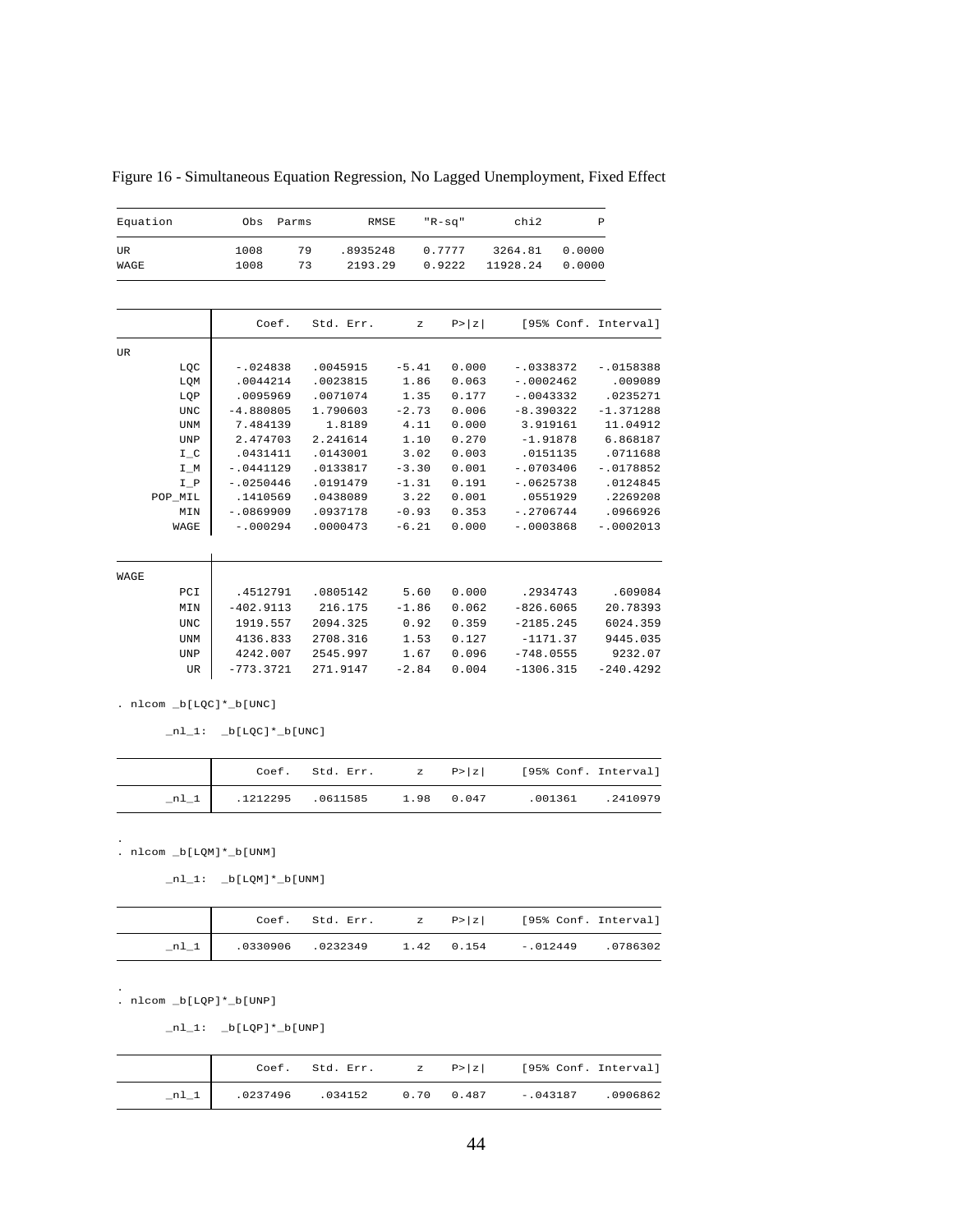| Source            | SS                       | df        | MS                       |        | Number of obs =                             | 449                                                   |
|-------------------|--------------------------|-----------|--------------------------|--------|---------------------------------------------|-------------------------------------------------------|
| Model<br>Residual | 1446.56931<br>161.049814 | 53<br>395 | 27.2937606<br>.407721049 |        | F(53,<br>$395$ ) =<br>Prob > F<br>R-squared | 66.94<br>0.0000<br>$=$<br>0.8998<br>$\qquad \qquad =$ |
| Total             | 1607.61912               | 448       | 3.58843555               |        | Adj $R$ -squared =<br>Root MSE              | 0.8864<br>.63853<br>$=$                               |
| UR                | Coef.                    | Std. Err. | t                        | P >  t | [95% Conf. Interval]                        |                                                       |
| LQC               | $-.0284627$              | .0041252  | $-6.90$                  | 0.000  | $-10365728$                                 | $-10203526$                                           |
| LQM               | $-.0061714$              | .0043867  | $-1.41$                  | 0.160  | $-.0147956$                                 | .0024528                                              |
| LQP               | .0254131                 | .0115355  | 2.20                     | 0.028  | .0027345                                    | .0480917                                              |
| <b>UNC</b>        | $-4.24402$               | 2.506714  | $-1.69$                  | 0.091  | $-9.172189$                                 | .6841491                                              |
| <b>UNM</b>        | 2.807198                 | 2.833649  | 0.99                     | 0.322  | $-2.763721$                                 | 8.378118                                              |
| UNP               | $-15166661$              | 6.356521  | $-0.08$                  | 0.935  | $-13.01351$                                 | 11.98018                                              |
| $I_C$             | .0398078                 | .0185243  | 2.15                     | 0.032  | .0033893                                    | .0762264                                              |
| $I_M$             | .0130872                 | .0250353  | 0.52                     | 0.601  | $-10361319$                                 | .0623062                                              |
| I P               | .010151                  | .0561773  | 0.18                     | 0.857  | $-1002929$                                  | .1205949                                              |
| POP_MIL           | .1169633                 | .0561115  | 2.08                     | 0.038  | .0066488                                    | .2272777                                              |
| MIN               | .2824601                 | .189289   | 1.49                     | 0.136  | $-10896798$                                 | .6546001                                              |
| lag UR            | .4266962                 | .0377046  | 11.32                    | 0.000  | .3525694                                    | .5008231                                              |

Figure 17 – Equation 2 for States with Right to Work laws

 $\_n1\_1: \quad \underline{\texttt{b}}[\texttt{LQC}]\texttt{*}\underline{\texttt{b}}[\texttt{UNC}]$ 

| UR |  |  | Coef. Std. Err. t P> t  [95% Conf. Interval]              |  |
|----|--|--|-----------------------------------------------------------|--|
|    |  |  | $.1207963$ $.0831796$ $1.45$ 0.147 $-.0427337$ $.2843263$ |  |

. nlcom \_b[LQM]\*\_b[UNM]

 $_nl_1: b[LQM]*b[UNM]$ 

| UR I |  |  | Coef. Std. Err. $t \quad p >  t $ [95% Conf. Interval] |         |
|------|--|--|--------------------------------------------------------|---------|
|      |  |  | nl 1   -.0173244 .013041 -1.33 0.185 -.0429628         | .008314 |

. nlcom \_b[LQP]\*\_b[UNP]

.

.

 $_nl_1: b[LQP]*b[UNP]$ 

| UR     |  |  | Coef. Std. Err. $t$ P> t  [95% Conf. Interval]                                                               |  |
|--------|--|--|--------------------------------------------------------------------------------------------------------------|--|
| $n1_1$ |  |  | $\begin{array}{ccccccccccccc} \ - & .0131301 & .1564879 & -0.08 & 0.933 & - .3207833 & .2945231 \end{array}$ |  |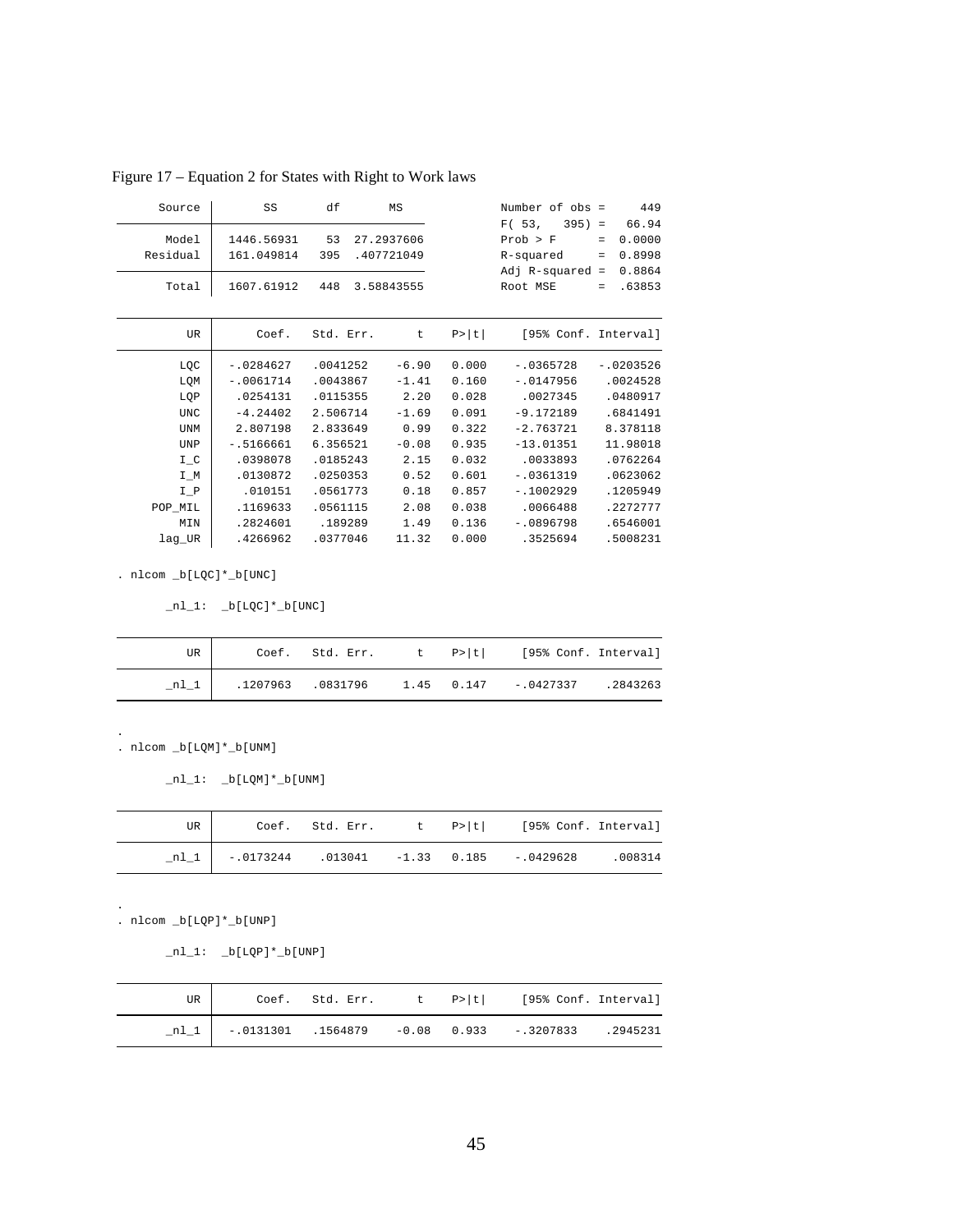| Source            | SS                      | df        | MS                       |        | Number of obs =<br>F(59)<br>$498 =$ | 558<br>82.43                                 |
|-------------------|-------------------------|-----------|--------------------------|--------|-------------------------------------|----------------------------------------------|
| Model<br>Residual | 1764.0752<br>180.628606 | 59<br>498 | 29.8995797<br>.362708044 |        | Prob > F<br>R-squared               | 0.0000<br>$=$<br>0.9071<br>$\qquad \qquad =$ |
| Total             | 1944.70381              | 557       | 3.49138924               |        | $Adj R-squared =$<br>Root MSE       | 0.8961<br>.60225<br>$\qquad \qquad =$        |
| UR                | Coef.                   | Std. Err. | t                        | P >  t | [95% Conf. Interval]                |                                              |
| LQC               | .0028906                | .0068216  | 0.42                     | 0.672  | $-.010512$                          | .0162933                                     |
| LQM               | .011831                 | .0029843  | 3.96                     | 0.000  | .0059675                            | .0176944                                     |
| LQP               | $-0344386$              | .010406   | $-3.31$                  | 0.001  | $-10548837$                         | $-.0139935$                                  |
| <b>UNC</b>        | 2.853845                | 3.349088  | 0.85                     | 0.395  | $-3.726239$                         | 9.433929                                     |
| <b>UNM</b>        | 8.778448                | 1.8688    | 4.70                     | 0.000  | 5.106745                            | 12.45015                                     |
| UNP               | $-7.828399$             | 2.988304  | $-2.62$                  | 0.009  | $-13.69964$                         | $-1.957161$                                  |
| $I_C$             | $-.0415082$             | .0321632  | $-1.29$                  | 0.197  | $-1047005$                          | .0216842                                     |
| $I_M$             | $-.0872728$             | .0153655  | $-5.68$                  | 0.000  | $-1174621$                          | $-.0570835$                                  |
| $I_P$             | .0689422                | .0277037  | 2.49                     | 0.013  | .0145116                            | .1233727                                     |
| POP MIL           | .1210083                | .0668001  | 1.81                     | 0.071  | $-.0102365$                         | .2522531                                     |
| MIN               | $-1092843$              | .0751885  | $-1.45$                  | 0.147  | $-12570101$                         | .0384416                                     |
| lag UR            | .473078                 | .0310976  | 15.21                    | 0.000  | .4119793                            | .5341767                                     |
|                   |                         |           |                          |        |                                     |                                              |

Figure 18 – Equation 2 for States without Right to Work laws

 $\_n1\_1:$   $\_b[LQC]*\_b[UNC]$ 

| UR    |  |  | Coef. Std. Err. t P> t  [95% Conf. Interval]        |  |
|-------|--|--|-----------------------------------------------------|--|
| $n_l$ |  |  | $0.0082494$ $0.27586$ 0.30 0.765 - 0459499 .0624488 |  |

. nlcom \_b[LQM]\*\_b[UNM]

 $_nl_1: b[LQM]*b[UNM]$ 

| UR     |                             |  | Coef. Std. Err. t P> t  [95% Conf. Interval] |  |
|--------|-----------------------------|--|----------------------------------------------|--|
| $nl_1$ | .1038576 .042836 2.42 0.016 |  | .019696 .1880191                             |  |

. nlcom \_b[LQP]\*\_b[UNP]

.

.

.

 $nl_1: \n b[LQP]*b[UNP]$ 

| UR |  |  | Coef. Std. Err. t P> t  [95% Conf. Interval]            |  |
|----|--|--|---------------------------------------------------------|--|
|    |  |  | .2695992 .1730293   1.56   0.120   -.0703581   .6095566 |  |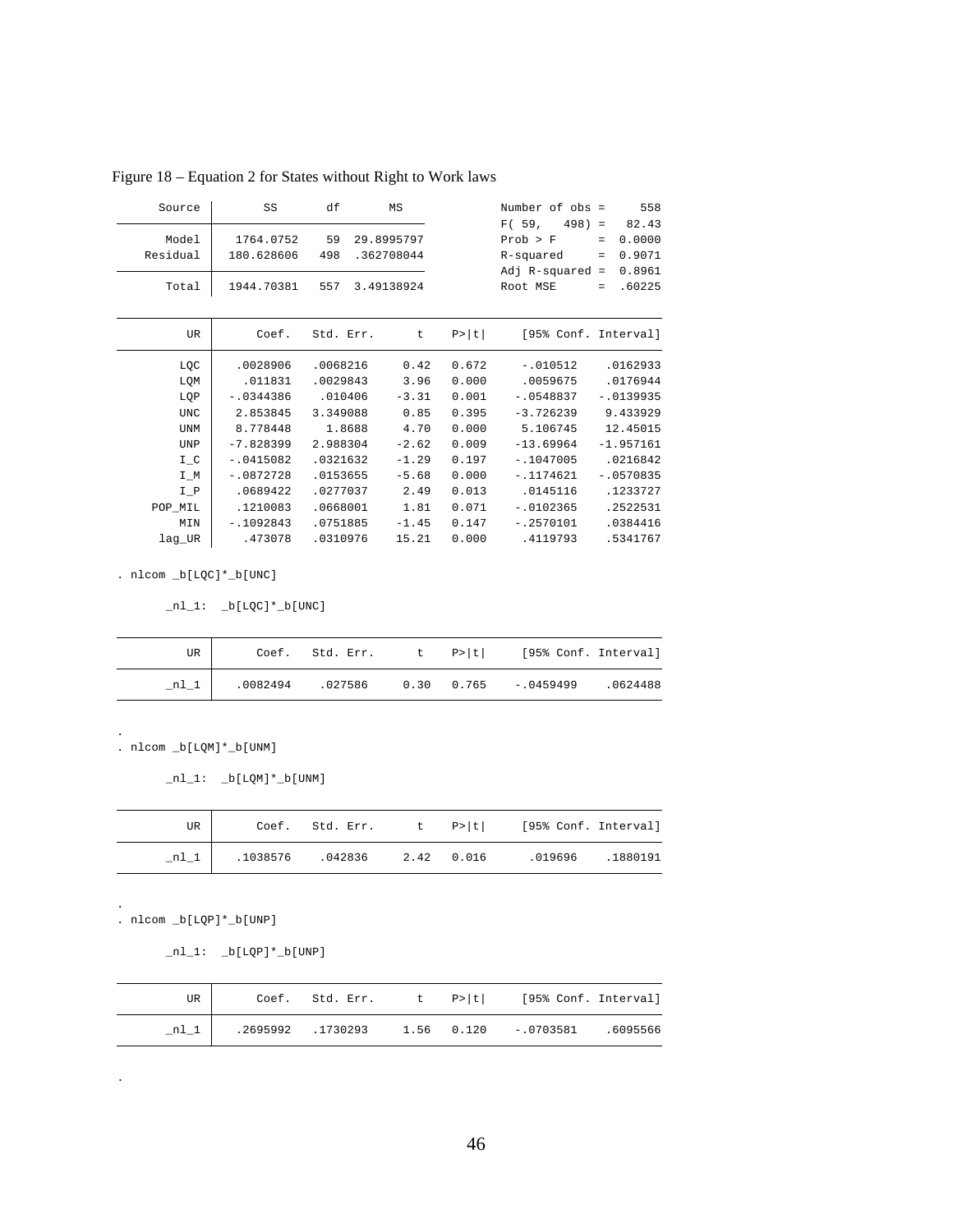|  | Figure 19 – Equation 2 for States after 1998 |  |  |  |
|--|----------------------------------------------|--|--|--|
|--|----------------------------------------------|--|--|--|

| Source     | SS          | df        | ΜS         |        | Number of obs =      |                   | 672        |
|------------|-------------|-----------|------------|--------|----------------------|-------------------|------------|
|            |             |           |            |        | F(72,<br>$599$ =     |                   | 145.64     |
| Model      | 2713.23887  | 72        | 37.6838732 |        | Prob > F             | $\qquad \qquad =$ | 0.0000     |
| Residual   | 154.990409  | 599       | .258748597 |        | R-squared            | $\equiv$          | 0.9460     |
|            |             |           |            |        | Adj $R$ -squared =   |                   | 0.9395     |
| Total      | 2868.22928  | 671       | 4.27455929 |        | Root MSE             | $=$               | .50867     |
|            |             |           |            |        |                      |                   |            |
| UR.        | Coef.       | Std. Err. | t          | P >  t | [95% Conf. Interval] |                   |            |
|            |             |           |            |        |                      |                   |            |
| LQC        | $-.0156703$ | .0036999  | $-4.24$    | 0.000  | $-.0229367$          |                   | $-.008404$ |
| LQM        | .003487     | .0027698  | 1.26       | 0.209  | $-.0019527$          |                   | .0089268   |
| LQP        | .0228529    | .0075755  | 3.02       | 0.003  | .0079751             |                   | .0377308   |
| <b>UNC</b> | $-3.760505$ | 2.14279   | $-1.75$    | 0.080  | $-7.968799$          |                   | .4477894   |
| <b>UNM</b> | 3.554744    | 1.829494  | 1.94       | 0.052  | $-.0382589$          |                   | 7.147747   |
| UNP        | $-.6392015$ | 2.529728  | $-0.25$    | 0.801  | $-5.607416$          |                   | 4.329013   |
| $I_C$      | .040797     | .0188015  | 2.17       | 0.030  | .0038722             |                   | .0777219   |
| $I_M$      | $-.0252229$ | .0158159  | $-1.59$    | 0.111  | $-.0562842$          |                   | .0058384   |
| $I_P$      | .0043483    | .0228551  | 0.19       | 0.849  | $-.0405376$          |                   | .0492342   |
| POP_MIL    | .204864     | .0591951  | 3.46       | 0.001  | .0886089             |                   | .3211191   |
| MIN        | .1124458    | .0607568  | 1.85       | 0.065  | $-10068764$          |                   | .2317679   |

 $_n11: b[LQC]*b[UNC]$ 

| UR |  |  | Coef. Std. Err. $t \quad P >  t $ [95% Conf. Interval]  |  |
|----|--|--|---------------------------------------------------------|--|
|    |  |  | .0589283 .0438251   1.34   0.179   -.0271411   .1449978 |  |

. nlcom \_b[LQM]\*\_b[UNM]

 $_n1_1: b[LQM]*b[UNM]$ 

| UR     |                   |  | Coef. Std. Err. $t \quad p >  t $ [95% Conf. Interval] |         |
|--------|-------------------|--|--------------------------------------------------------|---------|
| $n1$ 1 | .0123955 .0145513 |  | $0.85$ $0.395$ $-0.0161822$                            | 0409733 |

. nlcom \_b[LQP]\*\_b[UNP]

.

.

 $_nl_1: \underline{b}[LQP]*b[UNP]$ 

| UR |  |  | Coef. Std. Err. t P> t  [95% Conf. Interval]             |  |
|----|--|--|----------------------------------------------------------|--|
|    |  |  | $n!$   -.0146076 .0547178 -0.27 0.790 -.1220697 .0928545 |  |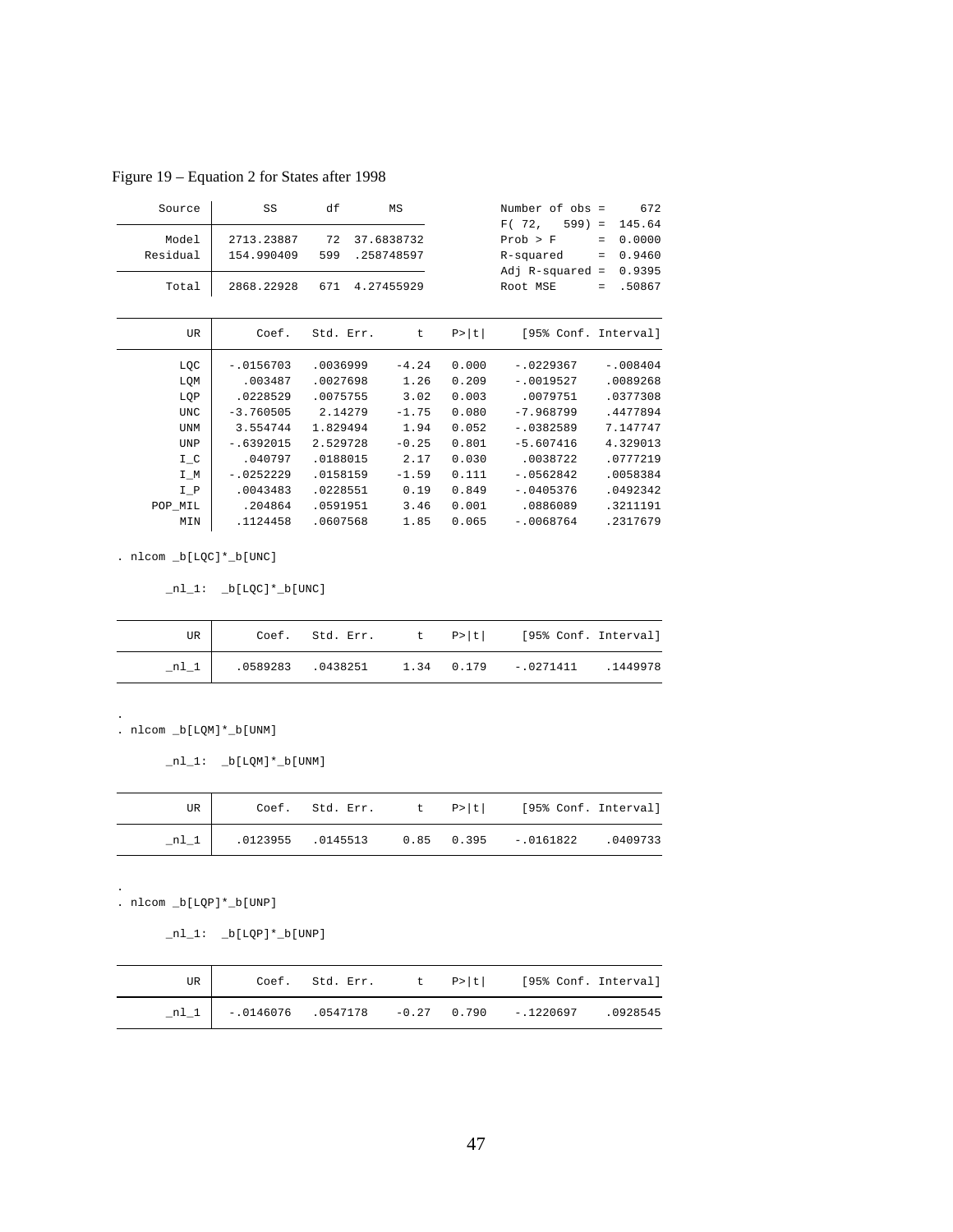| Source     | SS          | df        | MS         |        | Number of $obs =$    |                   | 334         |
|------------|-------------|-----------|------------|--------|----------------------|-------------------|-------------|
|            |             |           |            |        | F(47,<br>$286$ ) =   |                   | 63.07       |
| Model      | 1033.23745  | 47        | 21.9837756 |        | Prob > F             | $=$               | 0.0000      |
| Residual   | 99.6923808  | 286       | .348574758 |        | R-squared            | $=$               | 0.9120      |
|            |             |           |            |        | Adj $R$ -squared =   |                   | 0.8975      |
| Total      | 1132.92984  | 333       | 3.4021917  |        | Root MSE             | $\qquad \qquad =$ | .5904       |
|            |             |           |            |        |                      |                   |             |
|            |             |           |            |        |                      |                   |             |
| UR         | Coef.       | Std. Err. | t          | P >  t | [95% Conf. Interval] |                   |             |
|            |             |           |            |        |                      |                   |             |
| LQC        | $-.0154845$ | .0059951  | $-2.58$    | 0.010  | $-.0272846$          |                   | $-10036845$ |
| LQM        | .0033228    | .0042831  | 0.78       | 0.439  | $-10051077$          |                   | .0117533    |
| LQP        | .0066633    | .0138884  | 0.48       | 0.632  | $-10206731$          |                   | .0339997    |
| <b>UNC</b> | $-15053676$ | 4.571621  | $-0.11$    | 0.912  | $-9.503658$          |                   | 8.492923    |
| UNM        | 8.43614     | 3.668598  | 2.30       | 0.022  | 1.215264             |                   | 15.65702    |
| UNP        | $-1.28458$  | 5.089505  | $-0.25$    | 0.801  | $-11.30222$          |                   | 8.733058    |
|            |             |           |            |        |                      |                   |             |

Figure 20 - Equation 2 for States before 1998

 $\_n1\_1: \quad \underline{\texttt{b}}[\texttt{LQC}]\texttt{*}\underline{\texttt{b}}[\texttt{UNC}]$ 

| UR |  |  | Coef. Std. Err. t P> t  [95% Conf. Interval]                                                  |  |
|----|--|--|-----------------------------------------------------------------------------------------------|--|
|    |  |  | $\begin{bmatrix} 0.0078254 & 0.0727811 & 0.11 & 0.914 & -0.1354292 & 0.1510799 \end{bmatrix}$ |  |

lag\_UR .4410083 .0486653 9.06 0.000 .3452208 .5367959 MIN -.1682282 .1074788 -1.57 0.119 -.379778 .0433215 POP\_MIL .1538907 .061286 2.51 0.013 .033262 .2745195  $\begin{array}{c}\nI_C \\
I_M \\
-I_B\n\end{array}$  -.0018582 .023608 .0505402 0.47 0.641 -.0758699 .1230859  $\overline{I_M}$  -.0533947 .0261834 -2.04 0.042 -.1049313 -.0018582 I\_C -.0003167 .0437469 -0.01 0.994 -.0864234 .0857899

. nlcom \_b[LQM]\*\_b[UNM] .

 $\_nl\_1:$   $\_b[LQM]*\_b[UNM]$ 

| UR I |  |  | Coef. Std. Err. $t$ $P> t $ [95% Conf. Interval]        |  |
|------|--|--|---------------------------------------------------------|--|
| nl_1 |  |  | .0280316 .0461147   0.61   0.544   -.0627357   .1187988 |  |

. nlcom \_b[LQP]\*\_b[UNP]

.

 $nl_1: \n b[LQP]*b[UNP]$ 

| UR |  |  | Coef. Std. Err. t P> t  [95% Conf. Interval]             |  |
|----|--|--|----------------------------------------------------------|--|
|    |  |  | nl 1   -.0085595 .0232642 -0.37 0.713 -.0543504 .0372313 |  |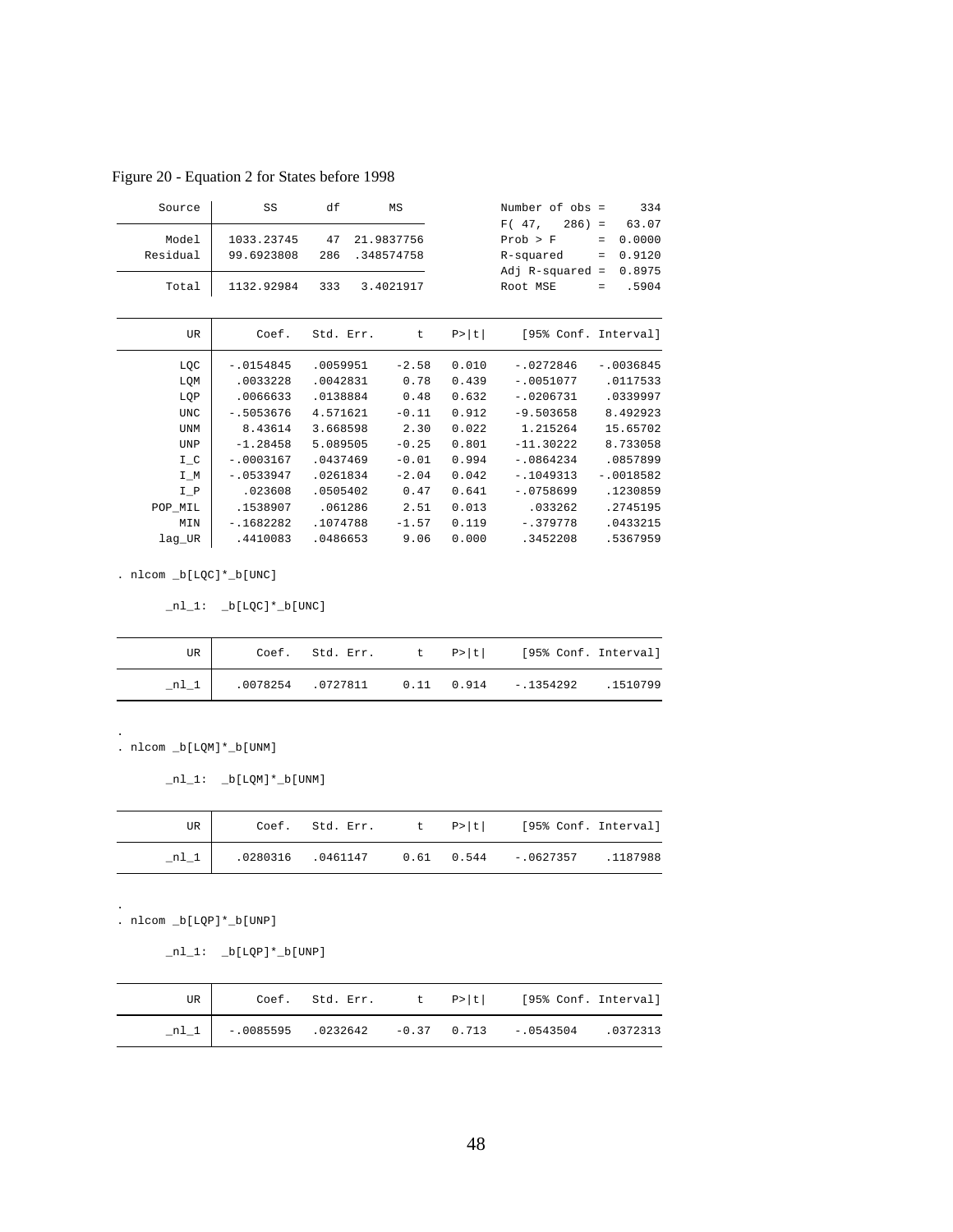#### **Reference Page**

- <span id="page-56-0"></span>Allegretto, Sylvia A., Arindrajit Dube, Michael, "Do Minimum Wages Really Reduce Teen Employment? Accounting for Heterogeneity and Selectivity in State Panel Data," Industrial Relations 50, no. 2 (2011): 205-240
- Izraeli, Oded, Kevin J. Murphy, "The effect of industrial diversity on state unemployment rate and per capita income," Annuls of Regional Science 37, no. 1 (2003): 1-14
- Mizuno, Keizo, Fumitoshi Mizutani. Noriyoshi Nakayama, "Industrial diversity and metropolitan unemployment rate," Annuls of Regional Science 40, no. 1 (2006): 157-172
- Mollick, André Varella, "What explains unemployment in US–Mexican border cities?" Annuls of Regional Science 42, no.1 (2008): 169-192
- Pantuosco, Lou, Darrell Parker, and Gary Stone, "The Effect of Unions on Labor Markets and Economic Growth: An Analysis of State Data," Journal of Labor Research XXII, no.1 (2001): 195-205
- Pantuosco, Lou, "Macroeconomic Differences in Public and Private Union Density: An Analysis of US State Economies, Review of Regional Studies 32, no. 2 (2002): 171-186